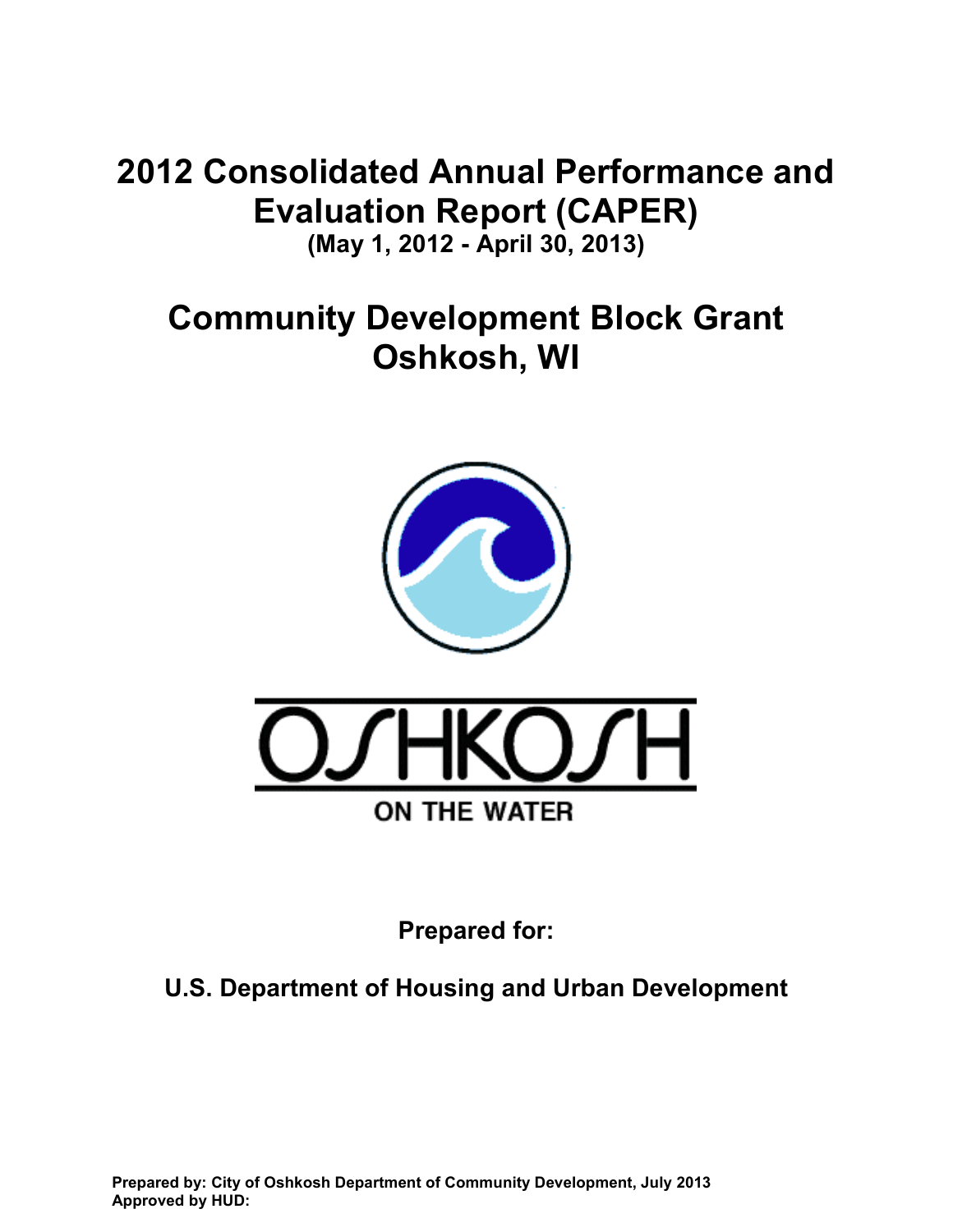|                             | Office of Community Planning and Development     | DATE: | $05 - 02 - 13$ |
|-----------------------------|--------------------------------------------------|-------|----------------|
|                             | U.S. Department of Housing and Urban Development | TIME: | 11:12          |
| $S_{\rho}$                  | Integrated Disbursement and Information System   | PAGE: |                |
| $\mathcal{Z}_{\mathcal{S}}$ | PR26 - CDBG Financial Summary Report             |       |                |
|                             | Program Year 2012                                |       |                |
| <b>CABAN DEVEL</b>          | OSHKOSH, WI                                      |       |                |
|                             |                                                  |       |                |

| PART I: SUMMARY OF CDBG RESOURCES                                              |              |
|--------------------------------------------------------------------------------|--------------|
| 01 UNEXPENDED CDBG FUNDS AT END OF PREVIOUS PROGRAM YEAR                       | 0.00         |
| 02 ENTITLEMENT GRANT                                                           | 669,751.00   |
| 03 SURPLUS URBAN RENEWAL                                                       | 0.00         |
| 04 SECTION 108 GUARANTEED LOAN FUNDS                                           | 0.00         |
| 05 CURRENT YEAR PROGRAM INCOME                                                 | 156,180.83   |
| 05a CURRENT YEAR SECTION 108 PROGRAM INCOME (FOR SI TYPE)                      | 0.00         |
| 06 RETURNS                                                                     | 0.00         |
| 07 ADJUSTMENT TO COMPUTE TOTAL AVAILABLE                                       | 0.00         |
| 08 TOTAL AVAILABLE (SUM, LINES 01-07)                                          | 825,931.83   |
| PART II: SUMMARY OF CDBG EXPENDITURES                                          |              |
| 09 DISBURSEMENTS OTHER THAN SECTION 108 REPAYMENTS AND PLANNING/ADMINISTRATION | 1,094,139.22 |
| 10 ADJUSTMENT TO COMPUTE TOTAL AMOUNT SUBJECT TO LOW/MOD BENEFIT               | 0.00         |
| 11 AMOUNT SUBJECT TO LOW/MOD BENEFIT (LINE 09 + LINE 10)                       | 1,094,139.22 |
| 12 DISBURSED IN IDIS FOR PLANNING/ADMINISTRATION                               | 82,452.73    |
| 13 DISBURSED IN IDIS FOR SECTION 108 REPAYMENTS                                | 0.00         |
| 14 ADJUSTMENT TO COMPUTE TOTAL EXPENDITURES                                    | 0.00         |
| 15 TOTAL EXPENDITURES (SUM, LINES 11-14)                                       | 1,176,591.95 |
| 16 UNEXPENDED BALANCE (LINE 08 - LINE 15)                                      | (350,660.12) |
| PART III: LOWMOD BENEFIT THIS REPORTING PERIOD                                 |              |
| 17 EXPENDED FOR LOW/MOD HOUSING IN SPECIAL AREAS                               | 0.00         |
| 18 EXPENDED FOR LOW/MOD MULTI-UNIT HOUSING                                     | 0.00         |
| 19 DISBURSED FOR OTHER LOW/MOD ACTIVITIES                                      | 724,886.74   |
| 20 ADJUSTMENT TO COMPUTE TOTAL LOW/MOD CREDIT                                  | 0.00         |
| 21 TOTAL LOW/MOD CREDIT (SUM, LINES 17-20)                                     | 724,886.74   |
| 22 PERCENT LOW/MOD CREDIT (LINE 21/LINE 11)                                    | 66.25%       |
| LOW/MOD BENEFIT FOR MULTI-YEAR CERTIFICATIONS                                  |              |
| 23 PROGRAM YEARS(PY) COVERED IN CERTIFICATION                                  | PY: PY: PY:  |
| 24 CUMULATIVE NET EXPENDITURES SUBJECT TO LOW/MOD BENEFIT CALCULATION          | 0.00         |
| 25 CUMULATIVE EXPENDITURES BENEFITING LOW/MOD PERSONS                          | 0.00         |
| 26 PERCENT BENEFIT TO LOW/MOD PERSONS (LINE 25/LINE 24)                        | $0.00\%$     |
| PART IV: PUBLIC SERVICE (PS) CAP CALCULATIONS                                  |              |
| 27 DISBURSED IN IDIS FOR PUBLIC SERVICES                                       | 89,202.67    |
| 28 PS UNLIQUIDATED OBLIGATIONS AT END OF CURRENT PROGRAM YEAR                  | 0.00         |
| 29 PS UNLIQUIDATED OBLIGATIONS AT END OF PREVIOUS PROGRAM YEAR                 | 0.00         |
| 30 ADJUSTMENT TO COMPUTE TOTAL PS OBLIGATIONS                                  | 0.00         |
| 31 TOTAL PS OBLIGATIONS (LINE 27 + LINE 28 - LINE 29 + LINE 30)                | 89,202.67    |
| 32 ENTITLEMENT GRANT                                                           | 669,751.00   |
| 33 PRIOR YEAR PROGRAM INCOME                                                   | 92,410.92    |
| 34 ADJUSTMENT TO COMPUTE TOTAL SUBJECT TO PS CAP                               | 0.00         |
| 35 TOTAL SUBJECT TO PS CAP (SUM, LINES 32-34)                                  | 762,161.92   |
| 36 PERCENT FUNDS OBLIGATED FOR PS ACTIVITIES (LINE 31/LINE 35)                 | 11.70%       |
| PART V: PLANNING AND ADMINISTRATION (PA) CAP                                   |              |
| 37 DISBURSED IN IDIS FOR PLANNING/ADMINISTRATION                               | 82,452.73    |
| 38 PA UNLIQUIDATED OBLIGATIONS AT END OF CURRENT PROGRAM YEAR                  | 0.00         |
| 39 PA UNLIQUIDATED OBLIGATIONS AT END OF PREVIOUS PROGRAM YEAR                 | 0.00         |
| 40 ADJUSTMENT TO COMPUTE TOTAL PA OBLIGATIONS                                  | 0.00         |
| 41 TOTAL PA OBLIGATIONS (LINE 37 + LINE 38 - LINE 39 + LINE 40)                | 82,452.73    |
| 42 ENTITLEMENT GRANT                                                           | 669,751.00   |
| 43 CURRENT YEAR PROGRAM INCOME                                                 | 156,180.83   |
| 44 ADJUSTMENT TO COMPUTE TOTAL SUBJECT TO PA CAP                               | 0.00         |
| 45 TOTAL SUBJECT TO PA CAP (SUM, LINES 42-44)                                  | 825,931.83   |
| 46 PERCENT FUNDS OBLIGATED FOR PA ACTIVITIES (LINE 41/LINE 45)                 | 9.98%        |
|                                                                                |              |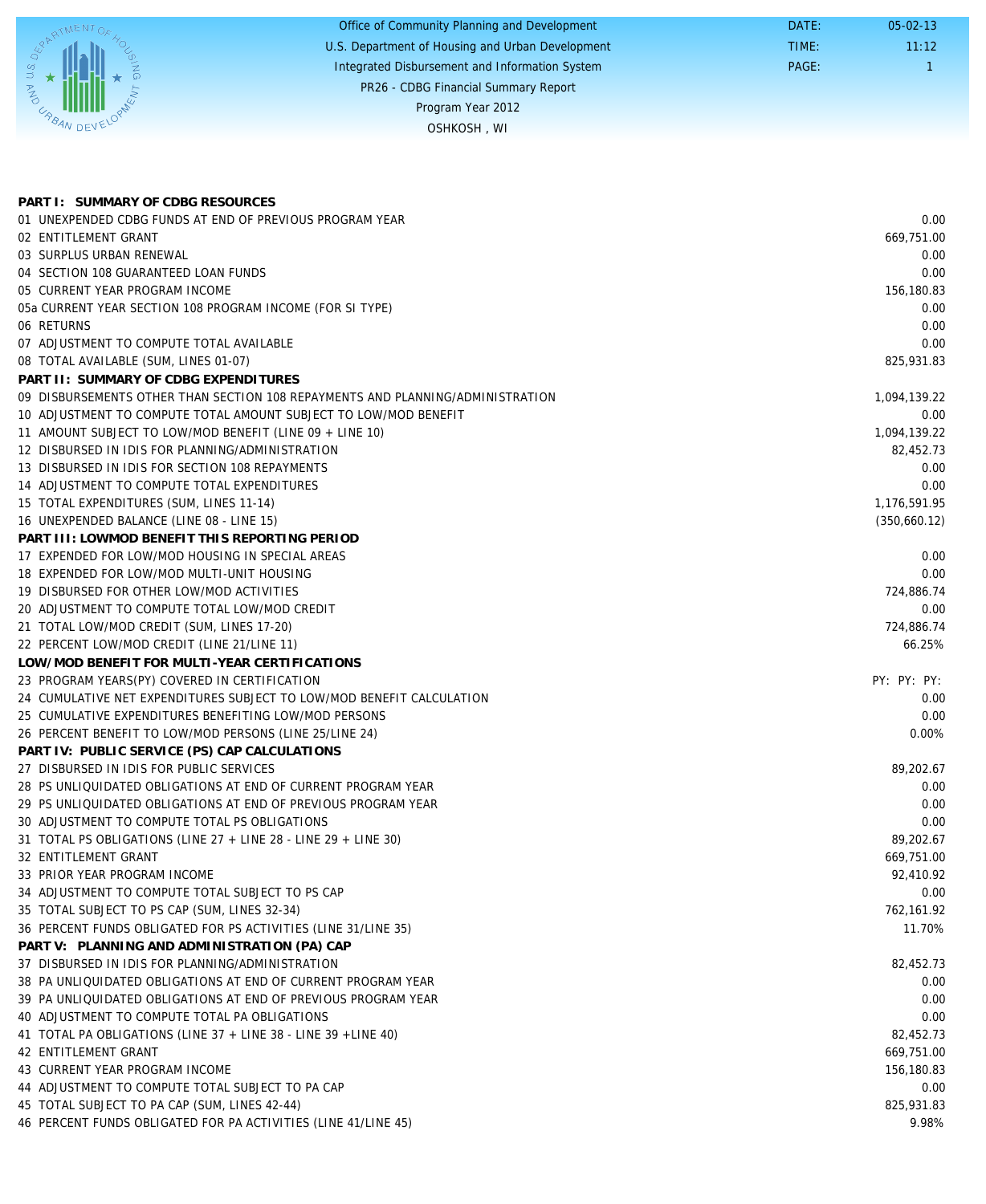

#### U.S. Department of Housing and Urban Development Office of Community Planning and Development Integrated Disbursement and Information System DATE: TIME: PAGE: 2 11:12 05-02-13

PR26 - CDBG Financial Summary Report

Program Year 2012

#### OSHKOSH , WI

# **LINE 17 DETAIL: ACTIVITIES TO CONSIDER IN DETERMINING THE AMOUNT TO ENTER ON LINE 17**

Report returned no data.

#### **LINE 18 DETAIL: ACTIVITIES TO CONSIDER IN DETERMINING THE AMOUNT TO ENTER ON LINE 18**

| Plan Year | <b>IDIS Project</b> | 'DIS<br>Activity | <b>Activity Name</b>  | Matrix Code | National<br>Objective | Drawn Amount |
|-----------|---------------------|------------------|-----------------------|-------------|-----------------------|--------------|
| 2006      |                     | 242              | RENTAL REHABILITATION | 14B         | LMH                   | \$17,727.53  |
| 2007      |                     | 261              | RENTAL REHABILITATION | 14B         | <b>LMH</b>            | \$7,351.47   |
| Total     |                     |                  |                       |             |                       | \$25,079.00  |

#### **LINE 19 DETAIL: ACTIVITIES INCLUDED IN THE COMPUTATION OF LINE 19**

| Plan Year | <b>IDIS Project</b> | <b>IDIS Activity</b> | Voucher<br>Number | <b>Activity Name</b>                            | Matrix<br>Code | National<br>Objective       | Drawn Amount |
|-----------|---------------------|----------------------|-------------------|-------------------------------------------------|----------------|-----------------------------|--------------|
| 2006      | $\mathbf{1}$        | 256                  | 5511450           | NEIGHBORHOOD SERVICES                           | 05V            | <b>LMA</b>                  | \$129.50     |
| 2007      | $\overline{2}$      | 275                  | 5511450           | NEIGHBORHOOD SERVICES                           | 05V            | <b>LMA</b>                  | \$327.17     |
| 2009      | $\overline{2}$      | 305                  | 5511450           | NEIGHBORHOOD INITIATIVES/DEVELOPMENT            | 14A            | LMH                         | \$13,663.11  |
| 2009      | $\overline{2}$      | 305                  | 5531015           | NEIGHBORHOOD INITIATIVES/DEVELOPMENT            | 14A            | <b>LMH</b>                  | \$44,921.48  |
| 2010      | $\overline{2}$      | 322                  | 5511450           | HOUSING REHABILITATION - OWNER OCCUPIED         | 14A            | <b>LMH</b>                  | \$6,177.70   |
| 2011      | 2                   | 341                  | 5511450           | Housing Rehabilitation                          | 14A            | <b>LMH</b>                  | \$200,206.85 |
| 2011      | $\overline{2}$      | 341                  | 5531012           | Housing Rehabilitation                          | 14A            | <b>LMH</b>                  | \$36,974.06  |
| 2011      | $\sqrt{2}$          | 341                  | 5531015           | Housing Rehabilitation                          | 14A            | <b>LMH</b>                  | \$10,900.25  |
| 2011      | $\sqrt{2}$          | 341                  | 5535447           | Housing Rehabilitation                          | 14A            | <b>LMH</b>                  | \$10,530.01  |
| 2011      | $\sqrt{2}$          | 341                  | 5558354           | Housing Rehabilitation                          | 14A            | <b>LMH</b>                  | \$1,110.58   |
| 2011      | $\overline{4}$      | 345                  | 5511450           | PSC-ADVOCAP-Winnebago Co Nutrition Program      | 05A            | <b>LMC</b>                  | \$4,125.50   |
| 2011      | $\overline{4}$      | 346                  | 5511450           | PSC-American Red Cross                          | 05Q            | <b>LMC</b>                  | \$3,094.00   |
| 2011      | $\overline{4}$      | 347                  | 5511450           | PSC-Christine Ann Domestic Abuse Services       | 05G            | <b>LMC</b>                  | \$4,125.50   |
| 2011      | $\overline{4}$      | 348                  | 5511450           | PSC-Oshkosh Area Community Food Pantry          | 05W            | <b>LMC</b>                  | \$4,125.50   |
| 2011      | $\overline{4}$      | 349                  | 5511450           | PSC-Reach Counseling Services                   | 050            | <b>LMC</b>                  | \$412.50     |
| 2011      | $\overline{4}$      | 350                  | 5511450           | PSC-UWO Living Healthy Community Clinic         | 05M            | <b>LMC</b>                  | \$4,125.50   |
| 2011      | $\overline{4}$      | 351                  | 5511450           | PSC-Winnebago Conflict Resolution               | 05C            | <b>LMC</b>                  | \$1,237.50   |
| 2011      | $\overline{4}$      | 352                  | 5511450           | Fair Housing Center of NEW                      | 05J            | <b>LMC</b>                  | \$2,500.00   |
| 2011      | $\overline{4}$      | 354                  | 5511450           | Oshkosh Seniors Center Health Program           | 05A            | <b>LMC</b>                  | \$8,555.00   |
| 2011      | $\overline{4}$      | 355                  | 5511450           | Oshkosh Seniors Center Fitness Program          | 05A            | <b>LMC</b>                  | \$6,445.00   |
| 2012      | $\mathbf{1}$        | 359                  | 5511450           | Housing Rehabilitation                          | 14A            | LMH                         | \$108,926.20 |
| 2012      | $\mathbf{1}$        | 359                  | 5531015           | Housing Rehabilitation                          | 14A            | <b>LMH</b>                  | \$80,261.48  |
| 2012      | $\mathbf{1}$        | 359                  | 5535306           | Housing Rehabilitation                          | 14A            | <b>LMH</b>                  | \$26,065.00  |
| 2012      | $\mathbf{1}$        | 359                  | 5558354           | Housing Rehabilitation                          | 14A            | LMH                         | \$95,761.85  |
| 2012      | $\mathbf{1}$        | 361                  | 5558354           | Neighborhood Initiatives                        | 03             | <b>LMA</b>                  | \$185.50     |
| 2012      | $\overline{2}$      | 362                  | 5511450           | PSC-Day by Day Warming Shelter                  | 03T            | <b>LMC</b>                  | \$2,500.00   |
| 2012      | $\overline{2}$      | 362                  | 5535447           | PSC-Day by Day Warming Shelter                  | 03T            | <b>LMC</b>                  | \$2,500.00   |
| 2012      | $\overline{2}$      | 363                  | 5511450           | PSC-ADVOCAP Winn Co Nutrition Program           | 05A            | <b>LMC</b>                  | \$3,750.00   |
| 2012      | $\overline{2}$      | 363                  | 5535447           | PSC-ADVOCAP Winn Co Nutrition Program           | 05A            | <b>LMC</b>                  | \$3,750.00   |
| 2012      | $\overline{2}$      | 364                  | 5511450           | PSC-American Red Cross                          | 05Q            | <b>LMC</b>                  | \$2,500.00   |
| 2012      | $\overline{2}$      | 364                  | 5535447           | PSC-American Red Cross                          | 05Q            | <b>LMC</b>                  | \$2,500.00   |
| 2012      | $\sqrt{2}$          | 365                  | 5511450           | PSC-CADAS Emergency Shelter & Advocacy Services | 05G            | $\ensuremath{\mathsf{LMC}}$ | \$3,750.00   |
| 2012      | $\overline{2}$      | 365                  | 5535447           | PSC-CADAS Emergency Shelter & Advocacy Services | 05G            | <b>LMC</b>                  | \$3,750.00   |
| 2012      | $\sqrt{2}$          | 366                  | 5511450           | PSC-Oshkosh Area Food Pantry                    | 05             | <b>LMC</b>                  | \$3,750.00   |
| 2012      | $\sqrt{2}$          | 366                  | 5535447           | PSC-Oshkosh Area Food Pantry                    | 05             | <b>LMC</b>                  | \$3,750.00   |
| 2012      | $\sqrt{2}$          | 367                  | 5511450           | PSC-UWO Healthy Living Community Clinic         | 05M            | <b>LMC</b>                  | \$3,750.00   |
| 2012      | $\overline{2}$      | 367                  | 5535447           | PSC-UWO Healthy Living Community Clinic         | 05M            | <b>LMC</b>                  | \$3,750.00   |
| 2012      | $\overline{2}$      | 368                  | 5511450           | PSC-Oshkosh Seniors Center                      | 05A            | <b>LMC</b>                  | \$2,500.00   |
| 2012      | 2                   | 368                  | 5535447           | PSC-Oshkosh Seniors Center                      | 05A            | <b>LMC</b>                  | \$2,500.00   |
| 2012      | $\overline{2}$      | 369                  | 5511450           | Fair Housing Center of NE WI                    | 05J            | <b>LMC</b>                  | \$2,500.00   |
| 2012      | $\overline{2}$      | 369                  | 5531015           | Fair Housing Center of NE WI                    | 05J            | <b>LMC</b>                  | \$2,500.00   |
| Total     |                     |                      |                   |                                                 |                |                             | \$724,886.74 |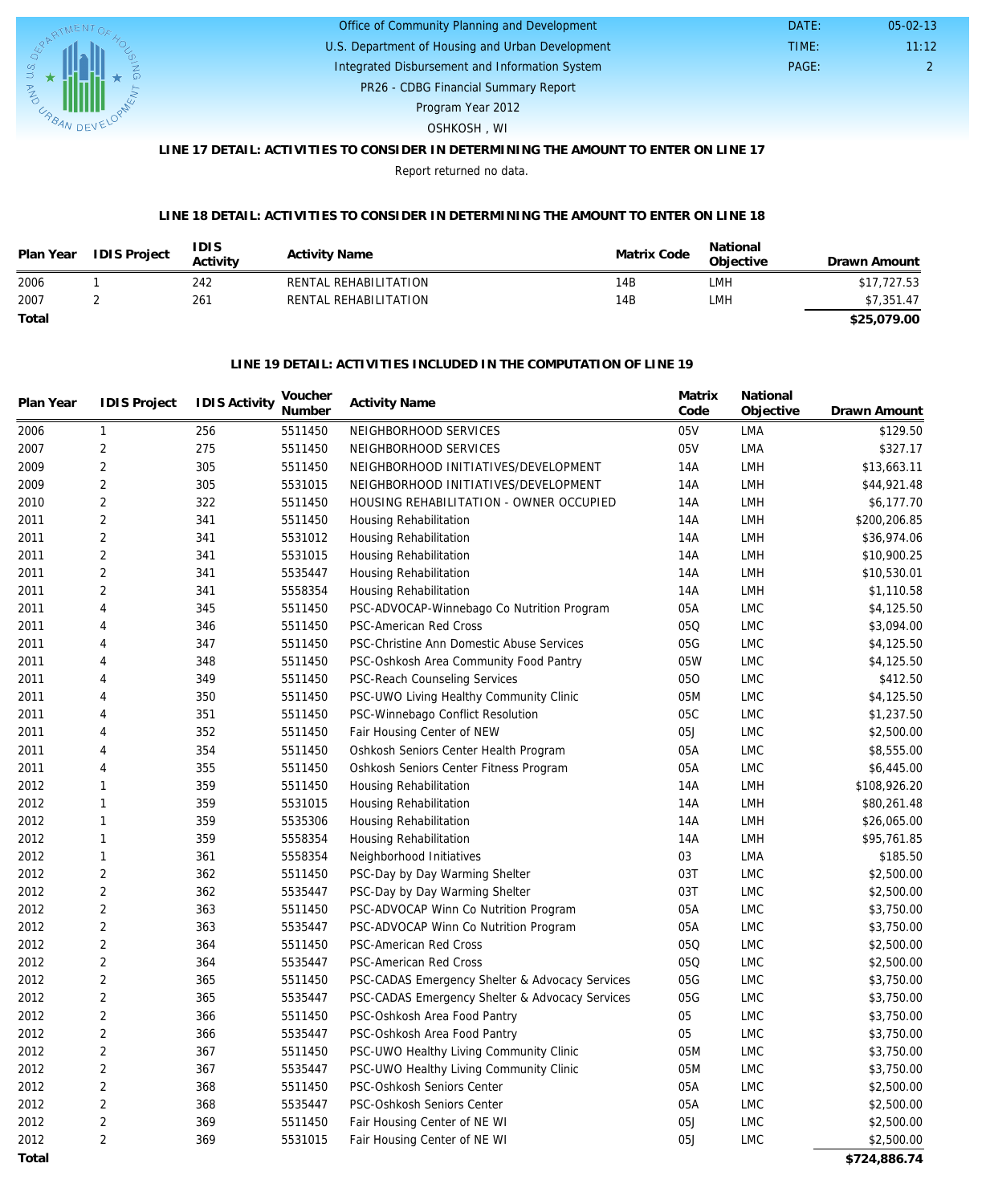

# **2012 CAPER/Program Year 3 2010-2014 Consolidated Plan Oshkosh, WI**

# TABLE OF CONTENTS

| General                                                                                                                                                                                                                                                                                                                                                                                                                                                                                                        |    |
|----------------------------------------------------------------------------------------------------------------------------------------------------------------------------------------------------------------------------------------------------------------------------------------------------------------------------------------------------------------------------------------------------------------------------------------------------------------------------------------------------------------|----|
| Housing<br>HOME/American Dream Down payment Initiative (ADDI)  24                                                                                                                                                                                                                                                                                                                                                                                                                                              |    |
| Homeless                                                                                                                                                                                                                                                                                                                                                                                                                                                                                                       |    |
| <b>Community Development</b>                                                                                                                                                                                                                                                                                                                                                                                                                                                                                   |    |
| Non-Homeless Special Needs                                                                                                                                                                                                                                                                                                                                                                                                                                                                                     |    |
|                                                                                                                                                                                                                                                                                                                                                                                                                                                                                                                | 39 |
| <b>APPENDIX A - Public Review Notice</b><br><b>APPENDIX B - Housing Needs Table</b><br><b>APPENDIX C - Housing Market Analysis</b><br>APPENDIX D - Continuum of Care Homeless Population and Subpopulations Chart<br><b>APPENDIX E</b> - Housing and Community Development Activities Table<br><b>APPENDIX F - Non-Homeless Special Needs Table</b><br><b>APPENDIX G</b> - Annual Affordable Housing Completion Goals Table<br><b>APPENDIX H - Project Tool Tables</b><br><b>APPENDIX I - Section 3 Report</b> |    |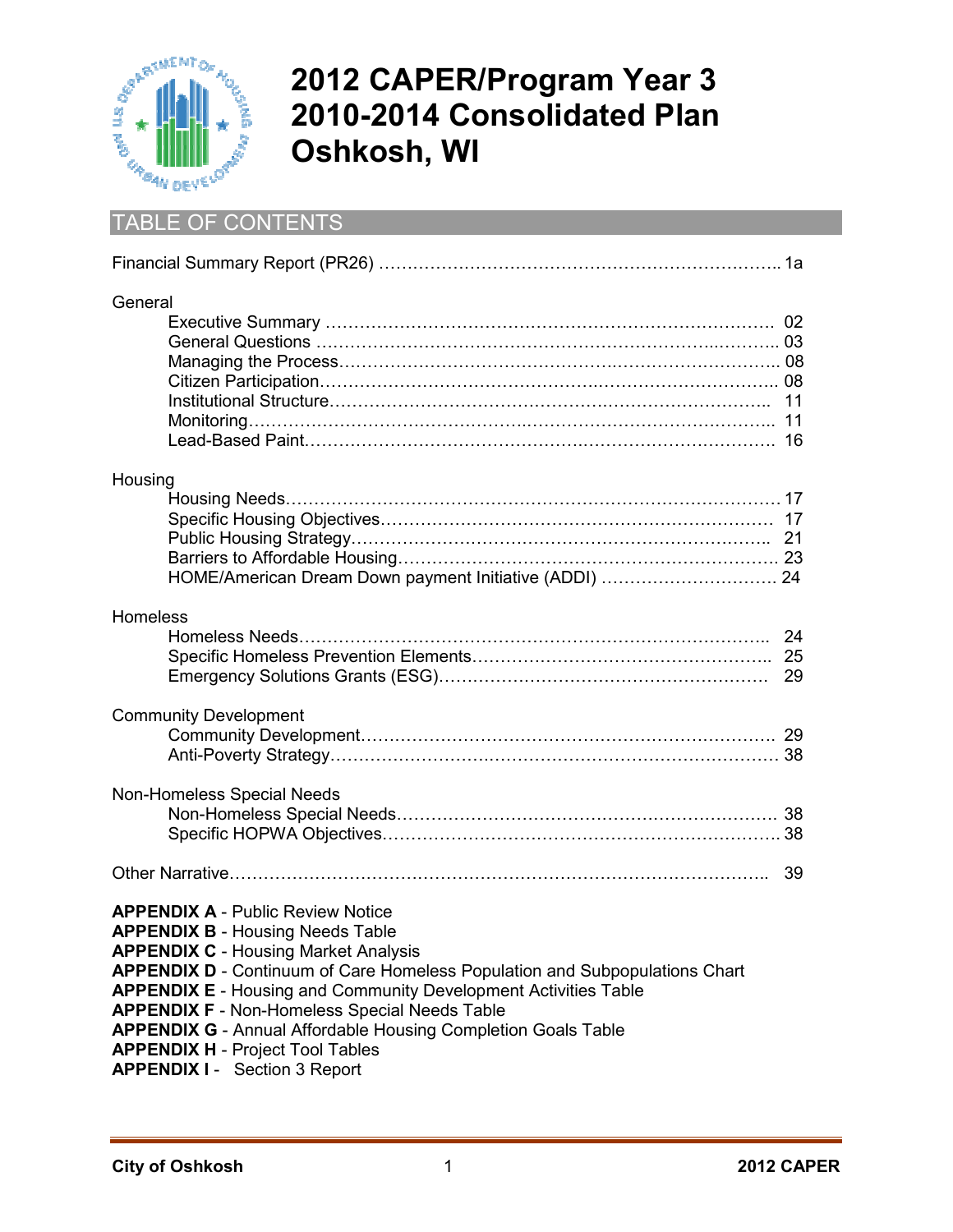# **GENERAL**

# **Executive Summary**

**GRANTEE:** City of Oshkosh, Wisconsin

**CON PLAN PERIOD:** May 1, 2010 to April 30, 2014

# **PERIOD COVERED BY CAPER**: May 1, 2012 to April 30, 2013

This CAPER describes Community Development Block Grant (CDBG) funded activities undertaken in the City of Oshkosh during the 2012 Program Year, which ran from May 1, 2012 to April 30, 2013.

During the program year, a total of \$1,140,485 in CDBG funds were expended on activities identified in the 2012 Action Plan as part of the 2010-2014 Consolidated Plan. HUD requires a minimum of 70-percent of CDBG expenditures benefit low and moderate income (LMI) persons or households over a three-year reporting period. The 2012 Program Year is the third of the three-year reporting cycle that covers the 2010, 2011 and 2012 program years. The expenditures for 2012 on their own are over 70.7 percent beneficial to LMI persons.

During the 2012 Program Year, a total of \$748,068 was expended on activities qualifying as benefiting LMI persons/households. The tables below summarize expenditures of the program year as well as detailing expenditures over the three-year period. Additional details are found throughout this document.

| PY 2012 PROGRAM YEAR TOTAL EXPENDITURES                                       |             |  |  |  |  |
|-------------------------------------------------------------------------------|-------------|--|--|--|--|
| <b>Total Expended</b>                                                         | \$1,140,485 |  |  |  |  |
| <b>Central City &amp; Community Facilities</b>                                | \$309,964   |  |  |  |  |
| Housing & Neighborhood Development                                            | \$659,322   |  |  |  |  |
| <b>Public Services</b>                                                        | \$88,746    |  |  |  |  |
| Planning & Administration                                                     | \$82,453    |  |  |  |  |
| Total Expended less Planning & Administration                                 | \$82,453    |  |  |  |  |
| <b>Total Expended on LMI Activities</b>                                       | \$748,068   |  |  |  |  |
| Percentage benefit to LMI persons/households in 2012                          | 70.7%       |  |  |  |  |
| (total expended - planning & administration)/total expended on LMI activities |             |  |  |  |  |

#### **General Questions**

- **1) Assessment of the one-year goals and objectives** 
	- **a) Describe the accomplishments in attaining the goals and objectives for the reporting period.**
	- **b) Provide a breakdown of the CPD formula grant funds spent on grant activities for each goal and objective.**
	- **c) If applicable, explain why progress was not made towards meeting the goals and objectives.**
- **2) Describe the manner in which the recipient would change its program as a result of its experiences.**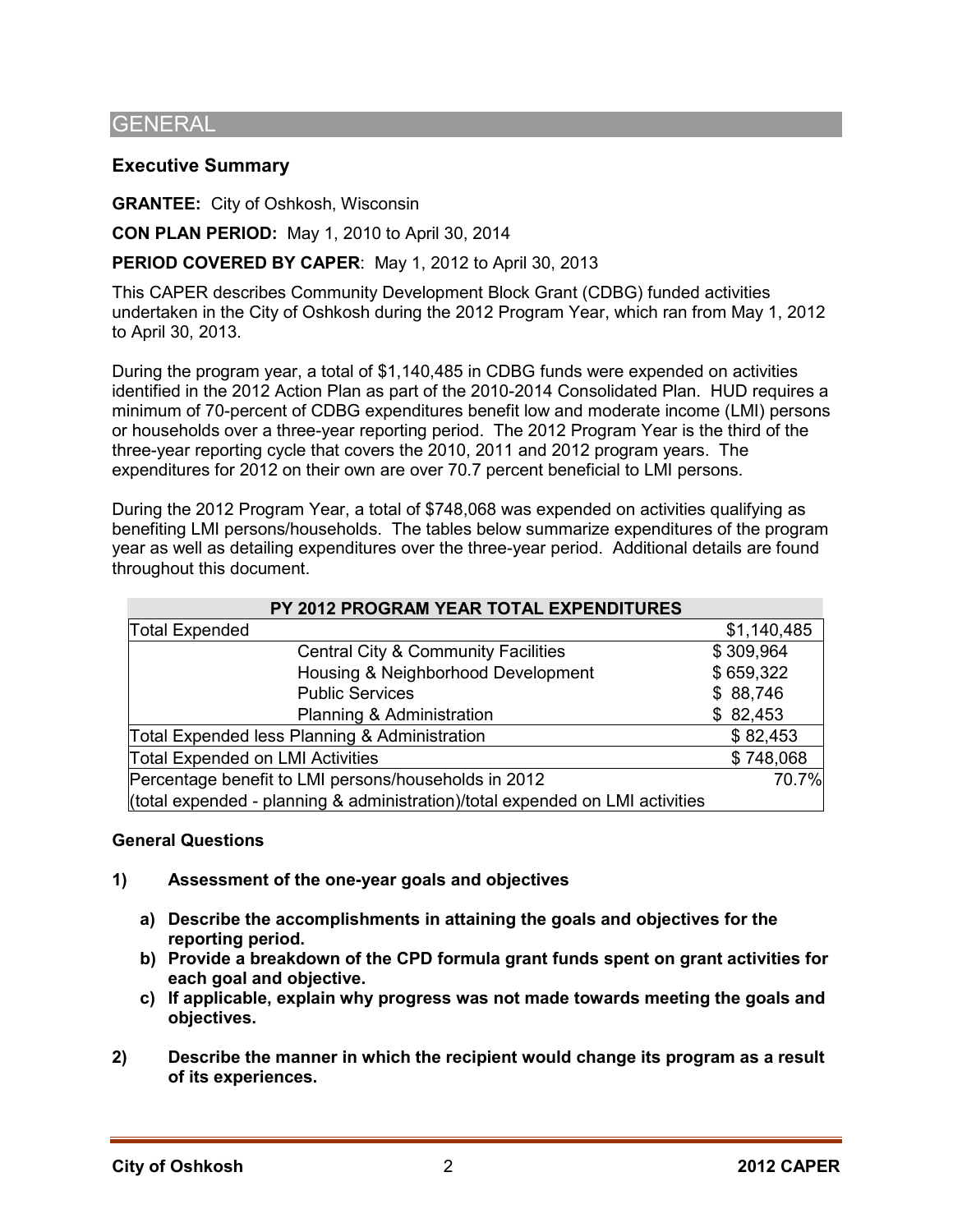For the purposes of this CAPER, all funds and activities and accomplishments relate to the Community Development Block Grant program only, as these are the only CPD formula grants the City of Oshkosh receives.

Throughout this document are the specific accomplishments of how funds were spent during the 2012 Program Year, including the Needs tables in the Appendix.

In summary, 16 owner-occupied housing rehabilitation projects were completed, which was more than the goal of 15 units per year in the Annual Action Plan and the 2010-2014 Consolidated Plan.

Once again, even though the City implemented a new Rental Rehabilitation Program in 2010, rehabilitation project requests were lacking as they have been for the past few years. Only two (2) rental rehabilitations were completed in the 2012 Program Year making it once again short of the five (5) unit goal identified in the Annual Action Plan and the 2010-2014 Consolidated Plan.

We continued to see accomplishments in the designated Near East Neighborhood Redevelopment Program. The redevelopment plan for this area was adopted in March, 2005 and was originally identified as one of four high-priority areas in the 2005-2025 Comprehensive Plan. Since the start of the program, the City has used CDBG and Redevelopment Authority funds to rehabilitate homes, clear blighted properties and land-bank parcels for future redevelopment.

One of the current and past program year's goals was to explore a contract with an existing neighborhood development organization such as a NeighborWorks affiliate or possibly organizing a local prototype to assist with setting up formal neighborhood associations and assisting with community organizing. In 2010, the City established an agreement with Neighborhood Housing Services of Southeast Wisconsin, which expanded their NeighborWorks charter from Kenosha and Racine to Oshkosh, now called NeighborWorks Badgerland. January 1, 2011 saw the start of that collaboration with the establishment of a steering committee. By the end of the 2012 program year, the steering committee hired a full time staff person, found office space, began their first two housing rehabilitation projects, worked with two established neighborhood associations and assisted three additional neighborhoods with starting associations, implemented a Good NEIGHBOR Grant Program that assisted 36 property owners with grants for exterior improvements , assisted 179 first time homebuyers with their eHome program and assisted with multiple neighborhood events/projects. Oshkosh continued the success of its public service programming with seven (7) programs funded through the Public Service Consortium and support of the Fair Housing Council.

During Program Year 2012, the City of Oshkosh performed eight instances of condemnation and removal of blighted properties.

# **3) Affirmatively Furthering Fair Housing:**

#### **a) Provide a summary of impediments to fair housing choice.**

During the 2012 Program Year, the City completed an Analysis of Impediments to Fair Housing Choice. The following impediments were identified:

Administrative Impediments (Public and Private)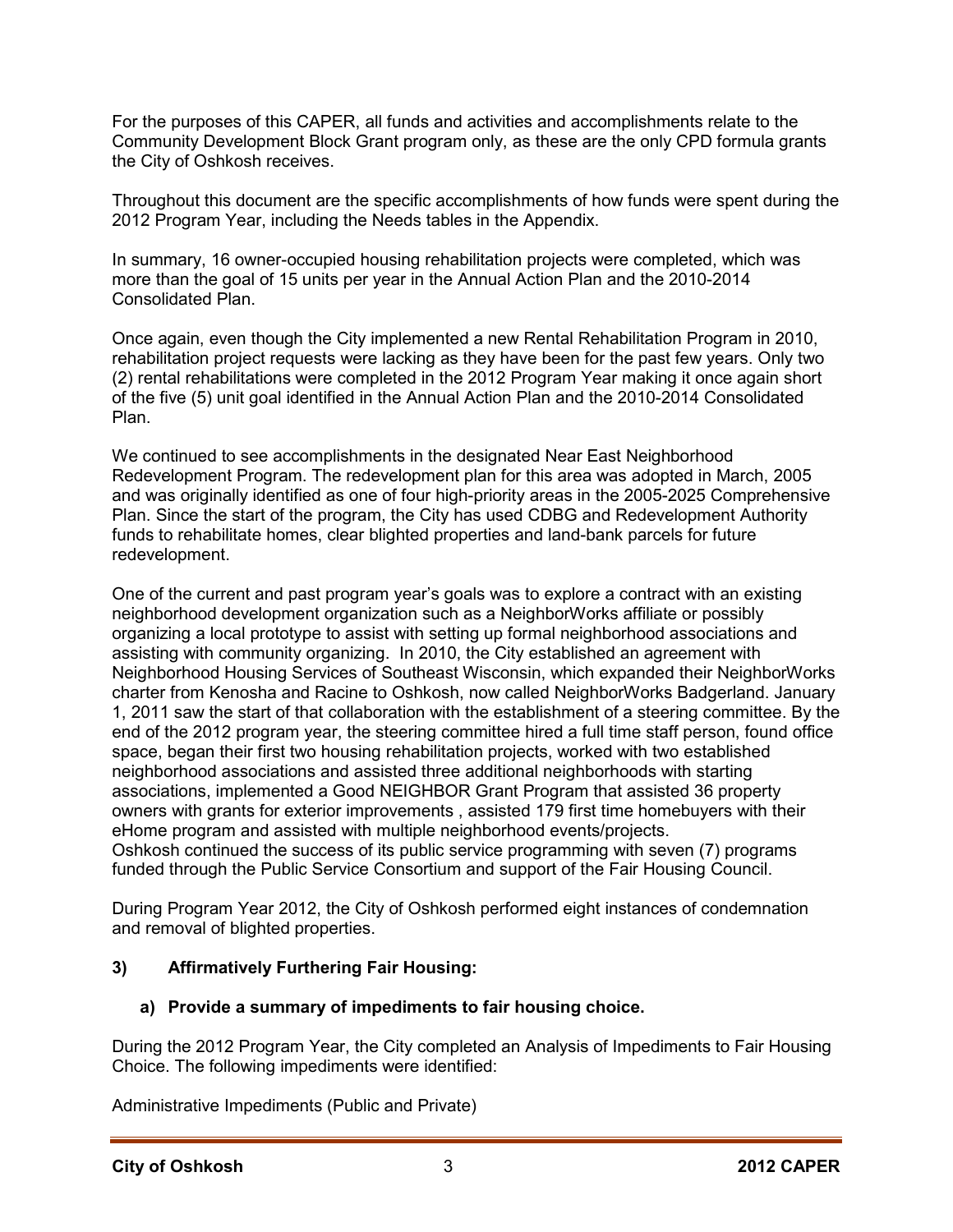- The public's poor understanding of fair housing rights and complaint procedures
- Inadequate support for non-English speaking residents

Regulatory Impediments (Public)

• Misleading fair housing ordinance

Quality Impediments (Private)

• Poor condition of housing stock

Supply Impediments (Private)

• Inadequate supply of appropriate housing for residents with disabilities

Transportation Impediments (Public)

• Lack of adequate transportation options in some parts of the city

Financial Impediments (Private)

• Lack of loans to minorities

The study summarized the following actions to be taken to address the impediments identified:

#### **b) Identify actions taken to overcome effects of impediments identified.**

Activities undertaken by contracted services – In 2012, the Fair Housing Center of Northeast Wisconsin (FHCNW) received \$10,000 in CDBG funds. FHCNW is the local affiliate of the Metropolitan Milwaukee Fair Housing Council. FHCNW investigated eight (8) fair housing complaints as follows:

| PY 2012 FAIR HOUSING COMPLAINTS |                  |            |                |               |                   |  |
|---------------------------------|------------------|------------|----------------|---------------|-------------------|--|
| <b>Date</b>                     | Race             | <b>Sex</b> | Number in      | <b>Income</b> | <b>Basis of</b>   |  |
|                                 |                  |            | <b>Family</b>  | Level         | <b>Complaint</b>  |  |
| 5/21/12                         | African American | Female     | 2              | Low income    | Race              |  |
| 5/21/12                         | African American | Female     | $\overline{2}$ | Low income    | Race, Lawful      |  |
|                                 |                  |            |                |               | Source of Income  |  |
| 6/5/12                          | White            | Male       | 1              | Low income    | Sex, Disability,  |  |
|                                 |                  |            |                |               | Lawful Source of  |  |
|                                 |                  |            |                |               | Income            |  |
| 6/21/12                         | White            | Female     | 3              | Very low      | <b>Disability</b> |  |
|                                 |                  |            |                | income        |                   |  |
| 7/12/12                         | White            | Female     | 1              | Did not       | Race              |  |
|                                 |                  |            |                | provide       |                   |  |
| 1/31/13                         | African American | Female     | $\overline{2}$ | Extremely     | Race              |  |
|                                 |                  |            |                | low income    |                   |  |
| 1/31/13                         | White            | Female     | $\overline{2}$ | Extremely     | <b>Sex</b>        |  |
|                                 |                  |            |                | low income    |                   |  |
| 3/7/13                          | White            | Female     | 1              | Extremely     | <b>Disability</b> |  |
|                                 |                  |            |                | low income    |                   |  |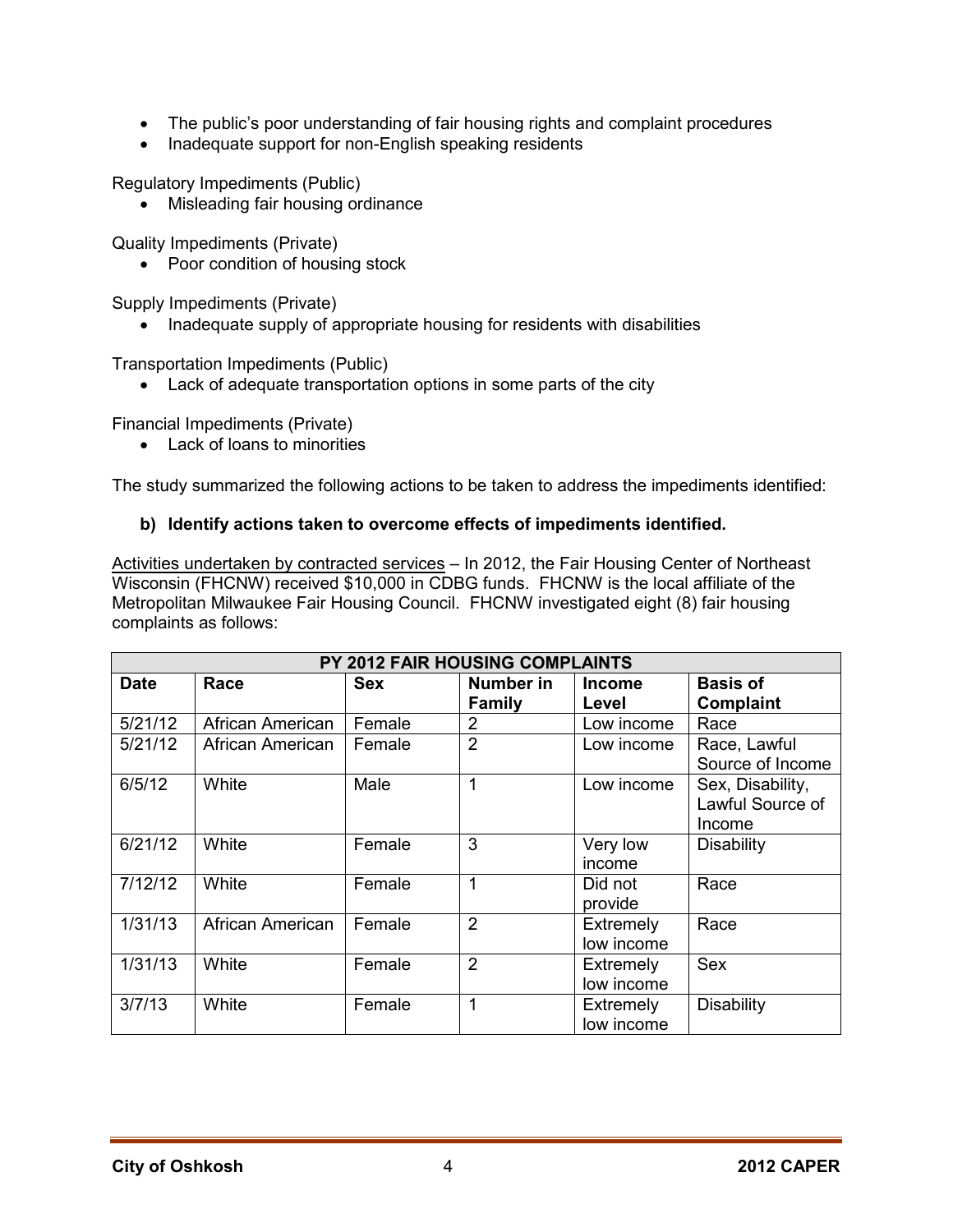# **Referral Services For Clients with Non-Fair Housing Inquiries**

During the reporting period, 38 persons received fair housing referral services for non-fair housing issues (e.g. evictions/terminations, leases, repair/code violations, subsidized housing, tenant rights, emergency housing, security deposits, financial assistance, assistance to landlords, etc). FHCNW assisted persons with non-fair housing inquiries by making referrals to organizations such as: the Tenant Resource Center, the Wisconsin Department of Agriculture, Trade and Consumer Protection, The Oshkosh/Winnebago County Housing Authority and Legal Action of Wisconsin.

# **Technical Assistance**

|          | PY 2012 FAIR HOUSING TECHNICAL ASSISTANCE PROVIDED                                   |  |  |  |  |
|----------|--------------------------------------------------------------------------------------|--|--|--|--|
| 5/3/12   | Housing provider in reference to reasonable accommodation for a person with a        |  |  |  |  |
|          | disability                                                                           |  |  |  |  |
| 5/3/12   | Housing provider in reference to occupancy standards as it relates to fair housing   |  |  |  |  |
| 5/29/12  | Housing provider in reference to a service animal for a person with a disability     |  |  |  |  |
| 6/27/12  | Advocate in reference to immigration status and national origin as a protected class |  |  |  |  |
| 7/10/12  | Consumer in reference to reasonable accommodation for a person with a disability     |  |  |  |  |
| 7/13/12  | Advocate in reference to military discharge status and citizenship status            |  |  |  |  |
| 12/13/12 | Consumer in reference to general provisions and prohibited practices in fair housing |  |  |  |  |
|          | law                                                                                  |  |  |  |  |
| 1/9/13   | City of Oshkosh contractor on the processes of legal remedy for housing              |  |  |  |  |
|          | discrimination complaints                                                            |  |  |  |  |
| 2/6/13   | Housing provider in reference to reasonable accommodation for a person with a        |  |  |  |  |
|          | disability                                                                           |  |  |  |  |

# **Fair Housing Presentations**

The staff of the FHCNW conducted two (2) fair housing presentations during the program year to the Oshkosh/Winnebago County Housing Authority and the Habitat for Humanity of Oshkosh.

The fair housing presentations reached a total of 5 audience members. All attendees served through the two presentations were white, non-Hispanic. However, it is anticipated that the staff and organizations who attended the presentations would share the information with others in the community.

# **Fair Housing Trainings**

As part of the collaborative effort between the Appleton, Neenah and Oshkosh CDBG jurisdictions, three (3) fair housing training events were conducted for members of the housing industry in each of the communities. The trainings covered in-depth information about local, state and federal fair housing laws; how to make reasonable accommodations and modifications for tenants with disabilities; advertising rental units in compliance with fair housing laws; nondiscriminatory negotiation with prospective tenants, etc. Attendees learned how to implement fair housing practices at every stage of a housing transaction, from showing available units to terminating tenancies. These presentations reached 30 owners and managers of rental property.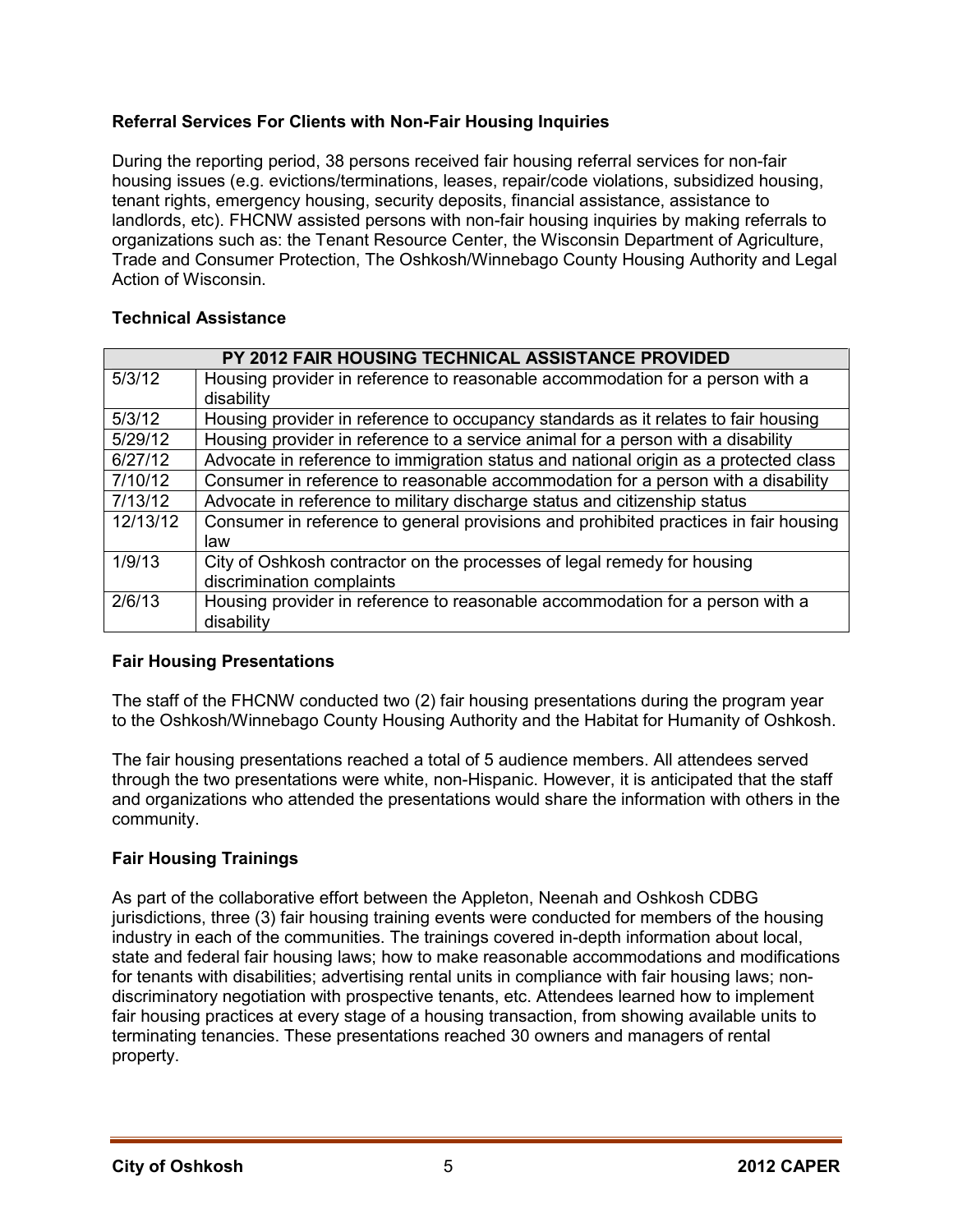# **Interagency Meetings**

During the program year, FHCNW staff participated in 12 interagency meetings including meetings with the Oshkosh Collaboration Work Group, the Winnebagoland Housing Coalition and the Fox Cities Housing Coalition.

Activities undertaken by City – The City is assertive in it's efforts and takes affirmative steps to inform those groups considered to be in greater risk of experiencing housing discrimination (families headed by single parents, female head of households, minority families and individuals, the elderly and the disabled) about the availability of funds for owner and renter occupied rehabilitation projects, emergency assistance and public service support services. During the reporting period, the City rehabilitated ten (10) homes with female head of household, two (2) homes with a disabled resident and four (4)) homes with elderly residents. There were 16 completed owner-occupied rehabilitations and one (1) who received a purchase assistance loan.

City staff also took in complaints and answered fair housing inquiries by tenants, rental property owners, and others and made appropriate referrals, when needed.

# **Distribution of Fair Housing Education Materials**

Fair housing education material describing protected classes and prohibited practices delineated in local, state and federal fair housing laws was distributed in the form of 350 brochures and flyers: 331 printed in English, 8 in Spanish and 11 in Hmong.

#### **4) Describe Other Actions in Strategic Plan or Action Plan taken to address obstacles to meeting underserved needs.**

City staff is an active participant in the monthly meetings of the Winnebagoland Housing Coalition, which is the Continuum of Care for the area. This coalition includes members from United Way, the Oshkosh/Winnebago County Housing Authority, Habitat for Humanity, and several other housing related service providers such as ADVOCAP, The Salvation Army, Wisconsin Public Service, and the American Red Cross.

In the 2012 Program Year, discussion took place regarding the City's planning efforts. Several internal City departments such as Public Works, Forestry, and Police have participated in implementation and planning efforts including neighborhood watch and neighborhood planning and rehabilitation. Planning Division staff coordinates between these departments as well as acting as the liaison for NeighborWorks. With Planning staff coordinating implementation with other departments and outside agencies, the obstacles are being addressed on tailored approach versus a one-size fits all approach.

#### **5) Leveraging Resources**

- **a) Identify progress in obtaining "other" public and private resources to address needs.**
- **b) How Federal resources from HUD leveraged other public and private resources.**

During the reporting period, CDBG funds were used to leverage additional public service funds as the City continued to partner in the collaborative with the Winnebago County-Brighter Future funding, the Oshkosh Area United Way, and the Oshkosh Area Community Foundation. These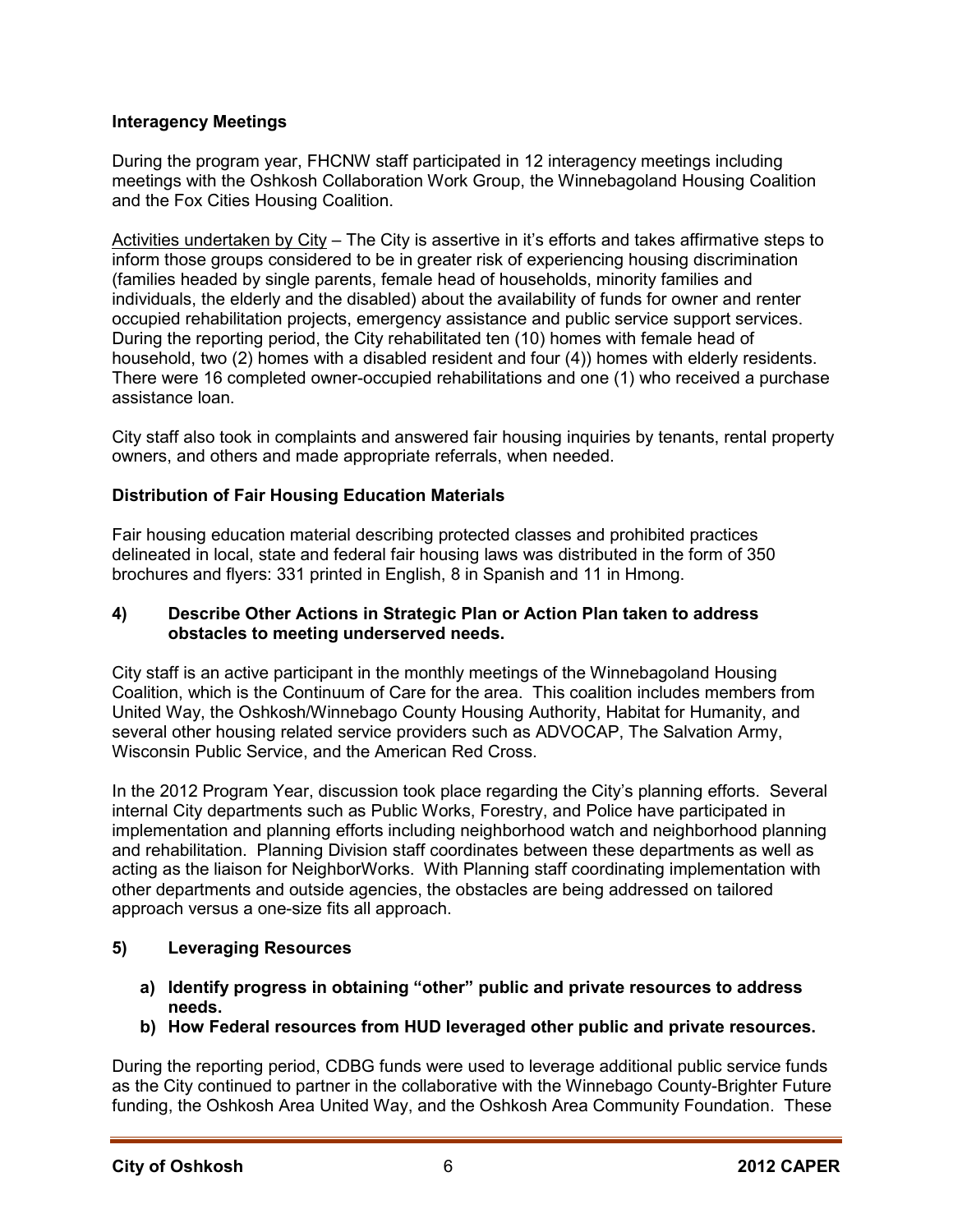four entities comprise the Public Services Consortium, which had a total of \$110,000 available for public service activities in 2012, of which \$90,000 was CDBG funds and \$20,000 was from the United Way and the Oshkosh Area Community Foundation. Winnebago County's program continues to receive funding because of the collaborative effort at the level of \$58,440 for a three-year funding cycle s.

Seven (7) programs were funded with City CDBG dollars, three (3) programs were funded by the United Way, and two (2) programs were funded by Oshkosh Area Community Foundation grants, all being managed by the Consortium.

The following table shows the amount of the City CDBG allocation used and the amount of other leveraged funds (\$2,986,066) used for the programs (as presented in their application for funds).

| PY 2012 PUBLIC SERVICE CONSORTIUM RECIPIENTS |             |               |              |  |  |  |
|----------------------------------------------|-------------|---------------|--------------|--|--|--|
| <b>Subrecipient</b>                          | <b>CDBG</b> | Total         | % of program |  |  |  |
|                                              | funds       | Program       | funded with  |  |  |  |
|                                              |             | <b>Budget</b> | <b>CDBG</b>  |  |  |  |
| <b>Oshkosh Seniors Center</b>                | \$10,000    | \$201,356     | 5%           |  |  |  |
| ADVOCAP Winnebago County Nutrition           | \$15,000    | \$1,167,493   | 1%           |  |  |  |
| Program                                      |             |               |              |  |  |  |
| <b>American Red Cross</b>                    | \$10,000    | \$180,084     | 6%           |  |  |  |
| <b>Christine Ann Domestic Abuse Services</b> | \$15,000    | \$537,493     | 3%           |  |  |  |
| <b>Oshkosh Area Community Pantry</b>         | \$15,000    | \$395,200     |              |  |  |  |
| Day by Day Warming Shelter                   | \$15,000    | \$135,000     | 11%          |  |  |  |
| UW-Oshkosh Living Healthy Community          | \$15,000    | \$369,440     | 4%           |  |  |  |
| Clinic                                       |             |               |              |  |  |  |
| <b>Total Funds</b>                           | \$90,000    | \$2,986,066   |              |  |  |  |

# **c) How matching requirements were satisfied.**

There were no projects associated with the City's use of entitlement funds that required matching funds.

# **Managing the Process**

#### **1. Describe actions taken during the last year to ensure compliance with program and comprehensive planning requirements.**

The City of Oshkosh's Department of Community Development is the lead agency responsible for administering the programs covered by the 2010-2014 Consolidated Plan and the 2012 Action Plan. The Department of Community Development sub-contracts with public service providers individually and through the Public Service Consortium. Staff from these individual agencies is responsible for administering their own programs and reporting required information to the Department of Community Development. One such provider is the Oshkosh/Winnebago County Housing Authority which provides administrative services related to the Homebuyer Assistance Program. As part of the Public Service Consortium, the subrecipient is contracted/required to provide quarterly reports to show progress during the administration of their program, which is then reported to the City.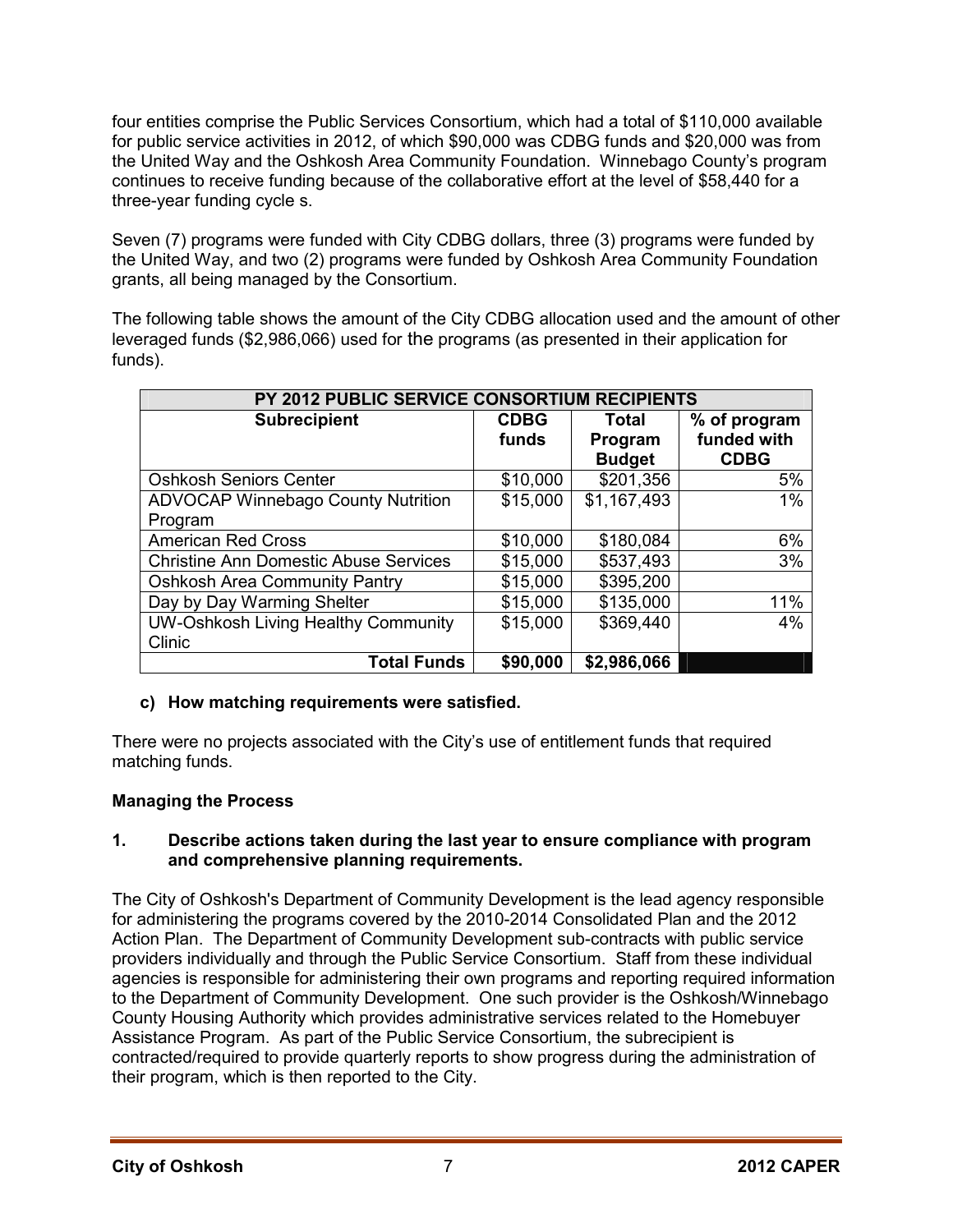In order to keep Oshkosh residents familiar with the CDBG program and to ensure compliance with program and comprehensive planning requirements, City staff provides a 15 day public comment period and presents the annual CAPER to the Plan Commission and Common Council. These meetings are broadcast on the local cable access television station. It is done to show success stories for the program year and to familiarize the Plan Commission, Common Council and television audience with the CDBG program. Additionally, mass mailings and discussions on Oshkosh Community Access Television will be conducted to showcase the rehabilitation programs.

In the development of this plan, applications are solicited for non-public service projects. A public informational meeting is held in early November at the Oshkosh Seniors Center to present the estimated Annual Plan for the coming program year along with the Capital Improvements Program. This meeting also serves to answer questions and solicit comments. The estimated Annual Plan for the next program year is then presented to the Plan Commission during a regularly scheduled meeting and a recommendation is forwarded to the Common Council, who in turn approves, denies or modifies the recommended CDBG allocations for the next program year.

# **Citizen Participation**

# **1. Provide a summary of citizen comments.**

The City of Oshkosh Community Development Department did not receive any comments pertaining to the 2012 CAPER.

**2. In addition, the performance report provided to citizens must identify the Federal funds made available for furthering the objectives of the Consolidated Plan. For each formula grant program, the grantee shall identify the total amount of funds available (including estimated program income), the total amount of funds committed during the reporting period, the total amount expended during the reporting period, and the geographic distribution and location of expenditures. Jurisdictions are encouraged to include maps in describing the geographic distribution and location of investment (including areas of minority concentration). The geographic distribution and expenditure requirement may also be satisfied by specifying the census tracts where expenditures were concentrated.** 

The first opportunity for citizen comment was the ability to contact staff directly following a legal notice published in the Oshkosh Northwestern on July 10, 2013 explaining this CAPER. The CAPER was available for review at the Department of Community Development, Planning Services Division office and on the City of Oshkosh website (http://www.ci.oshkosh.wi.us/Community\_Development/Planning\_Services/index.asp A comment period of not less than 15 days was provided to receive comments prior to the submittal to the Department of Housing and Urban Development.

The City made the report available in order to show the public the funds that were available and how they were spent during the 2012 Program Year. The CAPER also demonstrated to the public how program income was used to further the goals and objectives of the 2010-2014 Consolidated Plan.

The City of Oshkosh Community Development Department, Planning Services Division did not receive any comments pertaining to the 2012 CAPER.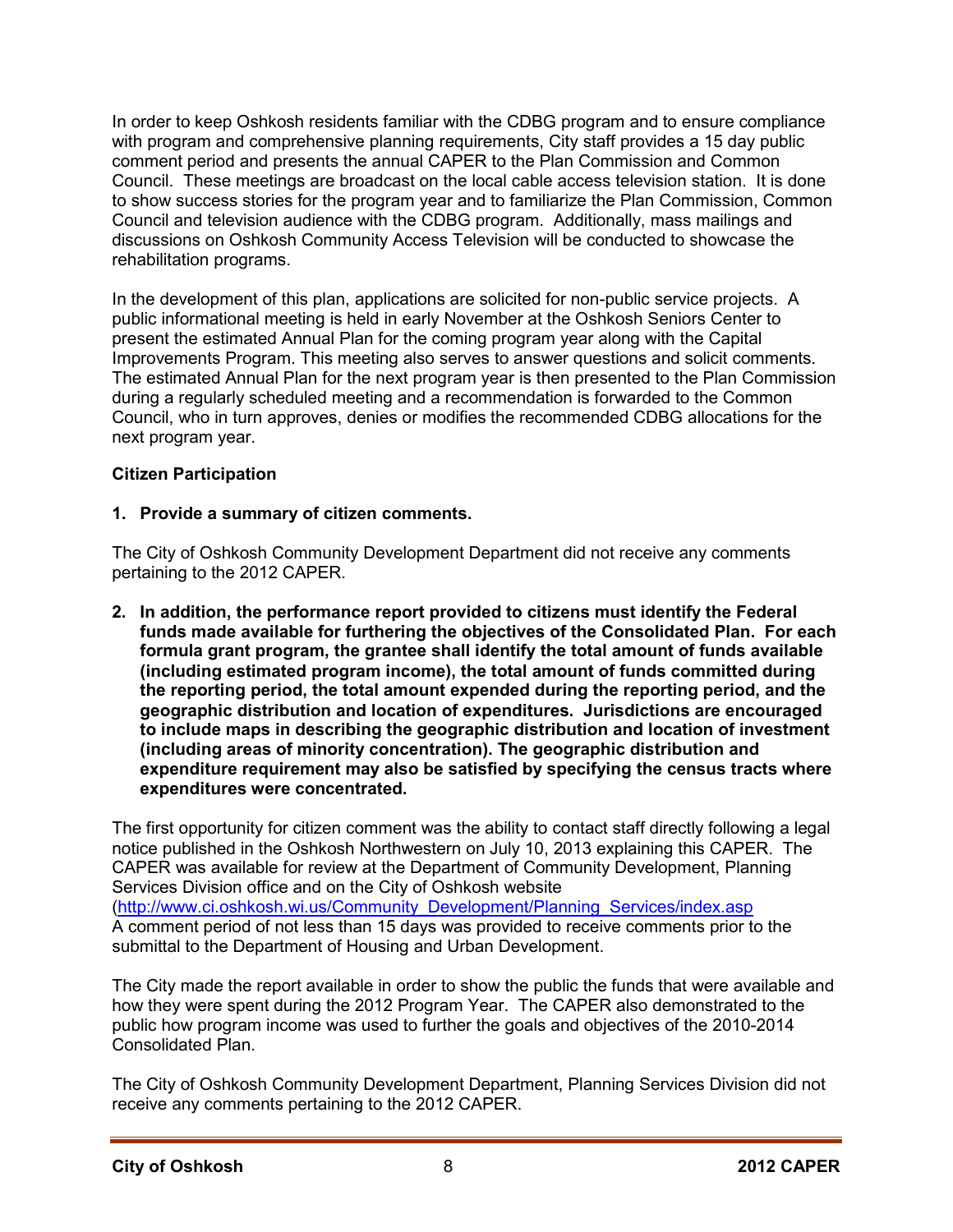The second opportunity for citizen comment was at the July 16, 2013 Plan Commission meeting where the CAPER was presented with opportunity for public comment. Staff highlighted the funds available and the 2012 spending results/performance information.

The City of Oshkosh Plan Commission neither received any comments pertaining to the 2012 CAPER nor discussed the report at the meeting.

As included throughout the CAPER document, assistance in Oshkosh was directed primarily to low and moderate income census tracts and block groups, as shown on the following map:



Within these geographic areas, priority was given to the following:

- Areas with higher density and areas with high concentrations of rental housing
- Areas most significantly affected by foreclosure and housing abandonment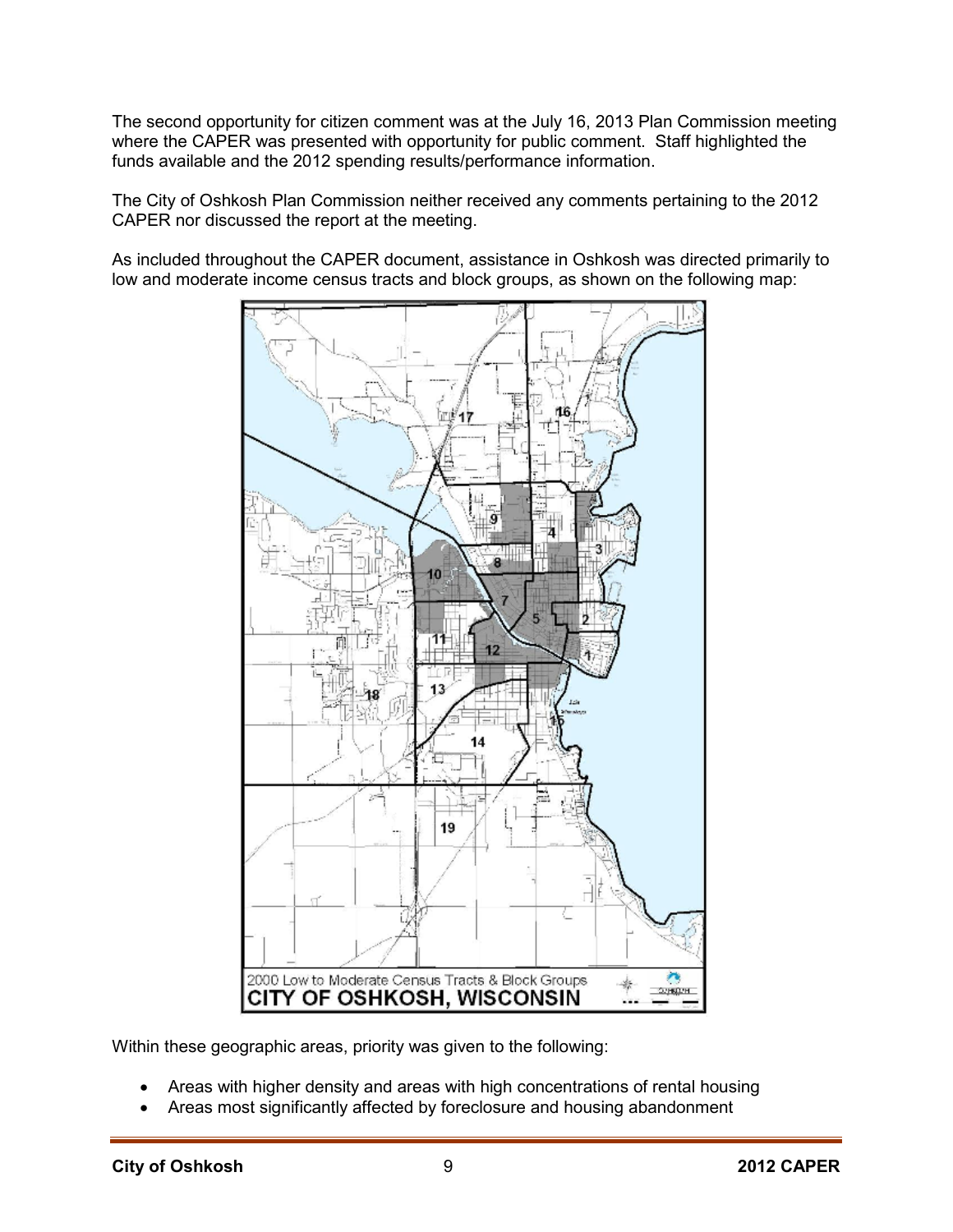• Priority areas identified in the City Comprehensive Plan, 2005-2025

# Areas of Minority Concentration

Census block groups with over 150 persons answering with a "non-White" Race in the 2000 Census are shown in the table below. After excluding the census block groups with institutionalized populations such as the State of Wisconsin Correctional Facility, the University of Wisconsin-Oshkosh student housing, the Winnebago County Mental Health Institution, and the Park View Health Center, the block groups with the highest number of racial/minority concentrations are as follows:

| <b>AREA OF HIGHEST NUMBER OF MINORITIES</b> |                                          |                                                                                    |  |  |  |  |
|---------------------------------------------|------------------------------------------|------------------------------------------------------------------------------------|--|--|--|--|
| <b>Geographic Area</b>                      | <b>Number of</b><br>Non-"White<br>Alone" | <b>Percent of "Non -</b><br><b>White Alone"</b><br><b>People in Block</b><br>Group |  |  |  |  |
| Census Tract 5, Block Group 3               | 335                                      | 14.76                                                                              |  |  |  |  |
| Census Tract 5, Block Group 2               | 192                                      | 23.53                                                                              |  |  |  |  |
| Census Tract 2, Block Group 3               | 179                                      | 20.62                                                                              |  |  |  |  |
| $\mathcal{C}_{\mathcal{A}}$                 |                                          |                                                                                    |  |  |  |  |

Source: 2000 U.S. Census

These three block groups are all located in the Central City area and are all located in low and moderate income census tracts.

# **Institutional Structure**

#### **1) Describe actions taken during the last year to overcome gaps in institutional structures and enhance coordination.**

The actions taken this year were continuations of commitments City staff has made to overcome gaps among institutional structures. The City continues to work with the Oshkosh Area United Way and the Oshkosh Area Community Foundation on coordination and supervision of CDBG and other funds for public service activities and programs through the "Public Service Consortium." This joint coordination effort was implemented to avoid unnecessary duplication of efforts in providing financial awards to service providers.

Since the hiring of a new Housing and Neighborhoods Principal Planner in 2010, a renewed and greater level of participation is occurring with the Winnebagoland Housing Coalition and Winnebago Apartment Association.

Also, in 2010-2011 program year, the City worked to establish an agreement for a satellite office of Neighborhood Housing Services of Southeast Wisconsin (dba NeighborWorks Badgerland), a private nonprofit corporation that strengthens neighborhoods and improves lives by revitalizing housing, enhancing neighborhood character, and promoting and preserving homeownership. This was a multi-year endeavor and NeighborWorks Oshkosh began work in January 1, 2011, which saw the start of that collaboration with the establishment of a steering committee. By the end of the 2012 program year, the steering committee hired a full time staff person, found office space, began their first two housing rehabilitation projects, worked with two established neighborhood associations and assisted three additional neighborhoods with starting associations, implemented a Good NEIGHBOR Grant Program that assisted 36 property owners with grants for exterior improvements , assisted 179 first time homebuyers with their eHome program and assisted with multiple neighborhood events/projects.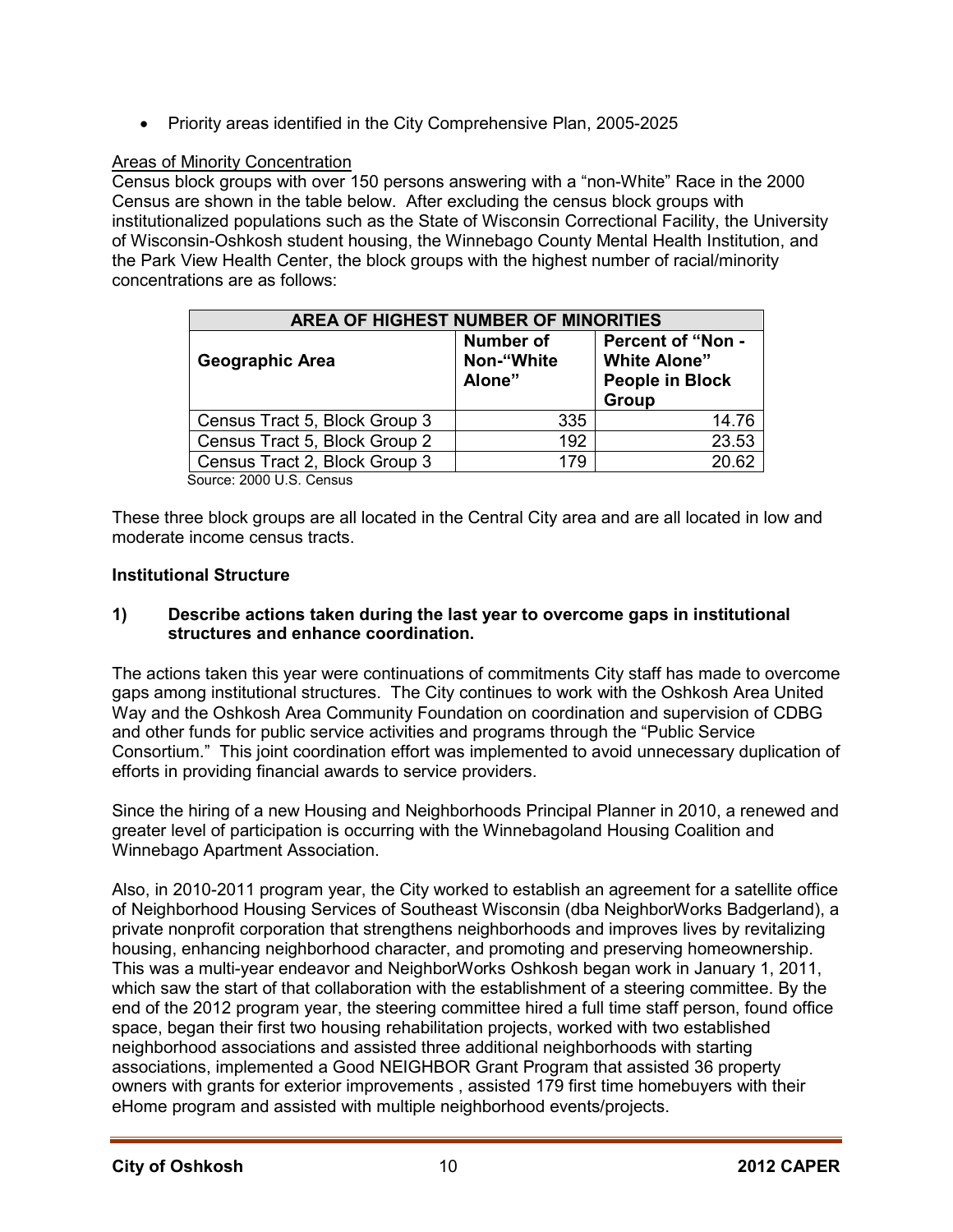The City, along with the Oshkosh Area Community Foundation, budgeted funds and actively sought and recruited Neighborhood Housing Services of Southeast Wisconsin to consider expansion into the Oshkosh area.

In addition, City staff has had a closer working relationship with the local Habitat for Humanity to create the institutional capacity to undertake and complete projects.

# **Monitoring**

# **1. Describe how and the frequency with which you monitored your activities.**

Monitoring actions are conducted to ensure the timeliness of spending. Quarterly and annual reports are required for all funded activities. When these reports are submitted they are reviewed in accordance with their contract and filed for records. If quarterly reports are not made on time or the subrecipient is not meeting the requirements of their contract, Department of Community Development staff will contact and/or meet with the subrecipients for a coordination meeting and closely monitor progress to meet the requirements of their contract. Continued failure of reporting may affect funding possibilities in future program years and/or may require more stringent reporting accountability.

Public service applicants submitted quarterly reports that are most often submitted with quarterly invoices for payments against the CDBG grant thereby helping to ensure timeliness of expenditures of grant funds by the City. Grant funds for public service activities/organizations under the Public Service Consortium are distributed in a quarterly lump sum payment to the United Way/Oshkosh Area Community Foundation, who administers the public service programs benefiting LMI clientele. Staff reviews the quarterly reports and contacts applicants as needed to clarify any information as well as to address timeliness of invoices. CDBG administrative funding, in the form of an administration project, was provided to the United Way and the Community Foundation to monitor the programs and their progress toward achieving the goals identified in their applications. Other agencies that were awarded contracts, such as the Fair Housing Center of Northeast Wisconsin, the Oshkosh/ Winnebago County Housing Authority and the Oshkosh Seniors Center are also required to submit reports with their invoices, showing progress towards goals as outlined in their contract directly to the City. Visits to the Seniors Center, the Fair Housing Offices and the Oshkosh/ Winnebago County Housing Authority were conducted and discussions regarding success, failure and hindrances to performance took place. Annual reports summarizing programs and beneficiaries are required from these public service agencies in order to avoid reporting duplicate accomplishments.

Housing rehabilitation activities were monitored during the rehabilitation period before, during and after construction. Generally, contractors get several payments during a rehabilitation project. Payment is withheld until the contractor has satisfactorily completed the work including obtaining the appropriate required permits. When it is determined that the work is satisfactorily completed and after securing the owners signature on a payment request form, payment to the contractor is released. No final payment is made for a project until the contractor has satisfactorily completed the work in accordance with the contract and the work complies with all City codes as determined by the appropriate inspectors.

# **2. Describe the results of your monitoring including any improvements.**

Monitoring during the program year went smoothly as many of the agencies, contractors used and programs funded are those that are familiar with the CDBG program and its reporting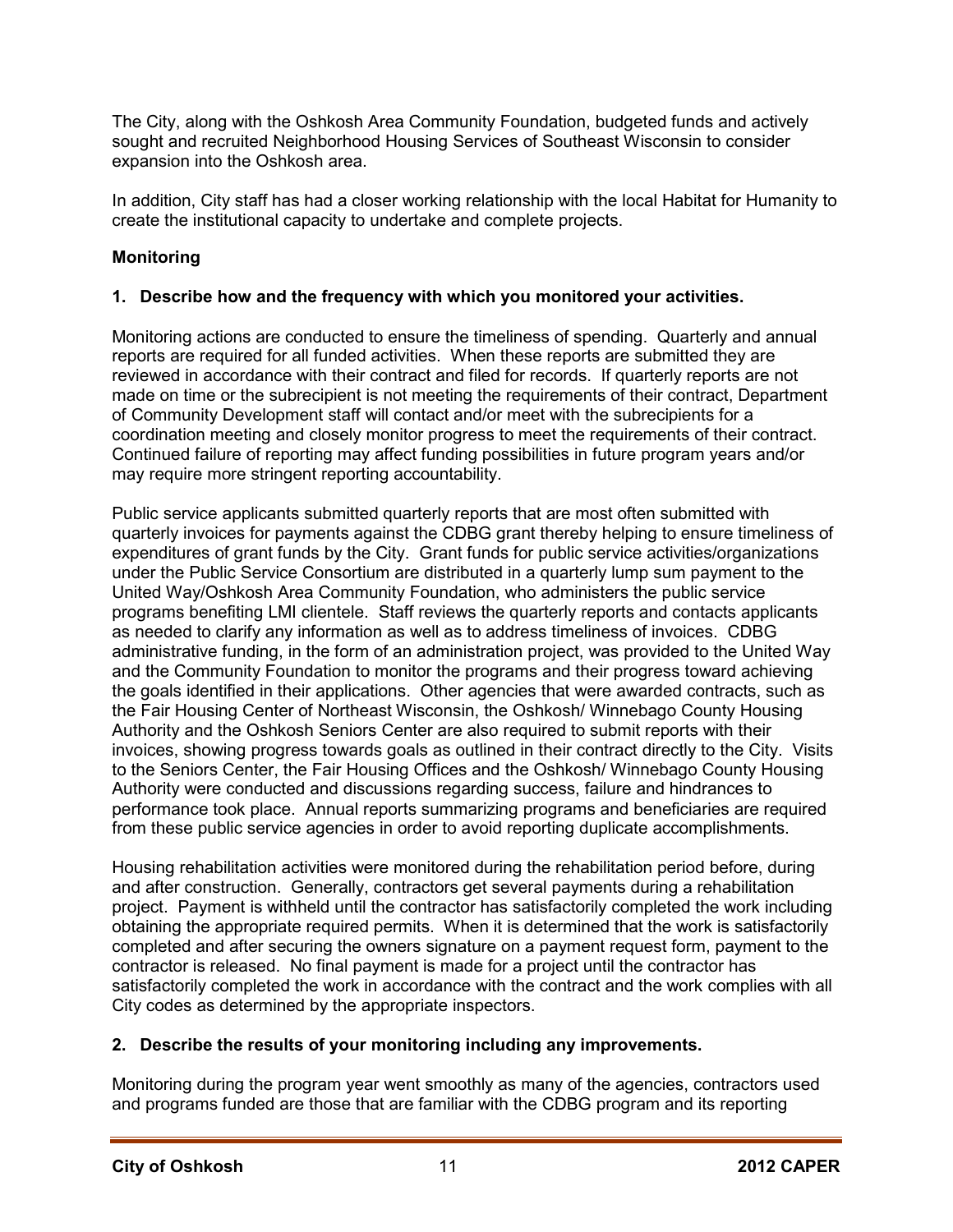requirements. Public service organizations that are funded for the first time sometimes have difficulty interpreting what data the City and HUD are looking for and need coaching in that area. In addition, first time contractors in the housing rehabilitation programs often need extra attention by staff. Reporting forms that more easily convey data requirements also help to receive adequate information and avoid confusion, especially on income and racial differentiation. Improvements as a result of monitoring and revisions/alterations to forms used in reporting as well as one-on-one and group training all assisted in a smooth dissemination of data from subrecipients to the City.

# **3. Self Evaluation**

- **a. Describe the effect programs have in solving neighborhood and community problems.**
- **b. Describe progress in meeting priority needs and specific objectives and help make community's vision of the future a reality.**
- **c. Describe how you provided decent housing and a suitable living environment and expanded economic opportunity principally for low and moderate-income persons.**
- **d. Indicate any activities falling behind schedule.**
- **e. Describe how activities and strategies made an impact on identified needs.**
- **f. Identify indicators that would best describe the results.**
- **g. Identify barriers that had a negative impact on fulfilling the strategies and overall vision.**

CDBG funds continue to be targeted in the 2012 Program Year for the Near East Neighborhood Redevelopment Plan and this targeted effort will continue throughout the next consolidated plan period. Coordination between the Inspections Division and the owner and rental rehabilitation program was also an important element in that LMI individuals are assisted with long-term code compliance The ongoing years of inspection and correction requests have resulted in many positive impacts for code compliance which make a significant impact on improvement of neighborhood image, maintenance of perceived and actual property values, assistance in fostering neighborhood identity, and a sense of community "ownership."

Maintaining the existing housing stock was identified as one of the highest priorities in the City of Oshkosh 2005-2025 Comprehensive Plan and is identified within each individual program year. The City continues to strive for this goal through the owner and renter-occupied rehabilitation programs.

Needs were identified in the "Needs" tables in the 2010-2014 Consolidated Action Plan and the impacts to these needs are summarized here:

Identified Need: Housing (Renter) – Even though the City implemented a new Rental Rehabilitation Program, rehabilitation projects requests were lacking as they have been the past few years and zero (0) rental rehabilitations were completed in the 2012 program year. Once again the rental rehabilitation program was short of the five (5) unit goal identified in the Annual Action Plan and five (5) unit goal in the 2010-2014 Consolidated Plan. The City hopes to create a more suitable number of rental rehabilitation projects and increase the number of rental units rehabilitated for functionality and new units created.

Identified Need: Housing (Owner) – 16 owner-occupied houses were rehabilitated in the 2012 program year, with a total of 77 persons occupying these 16 households. The housing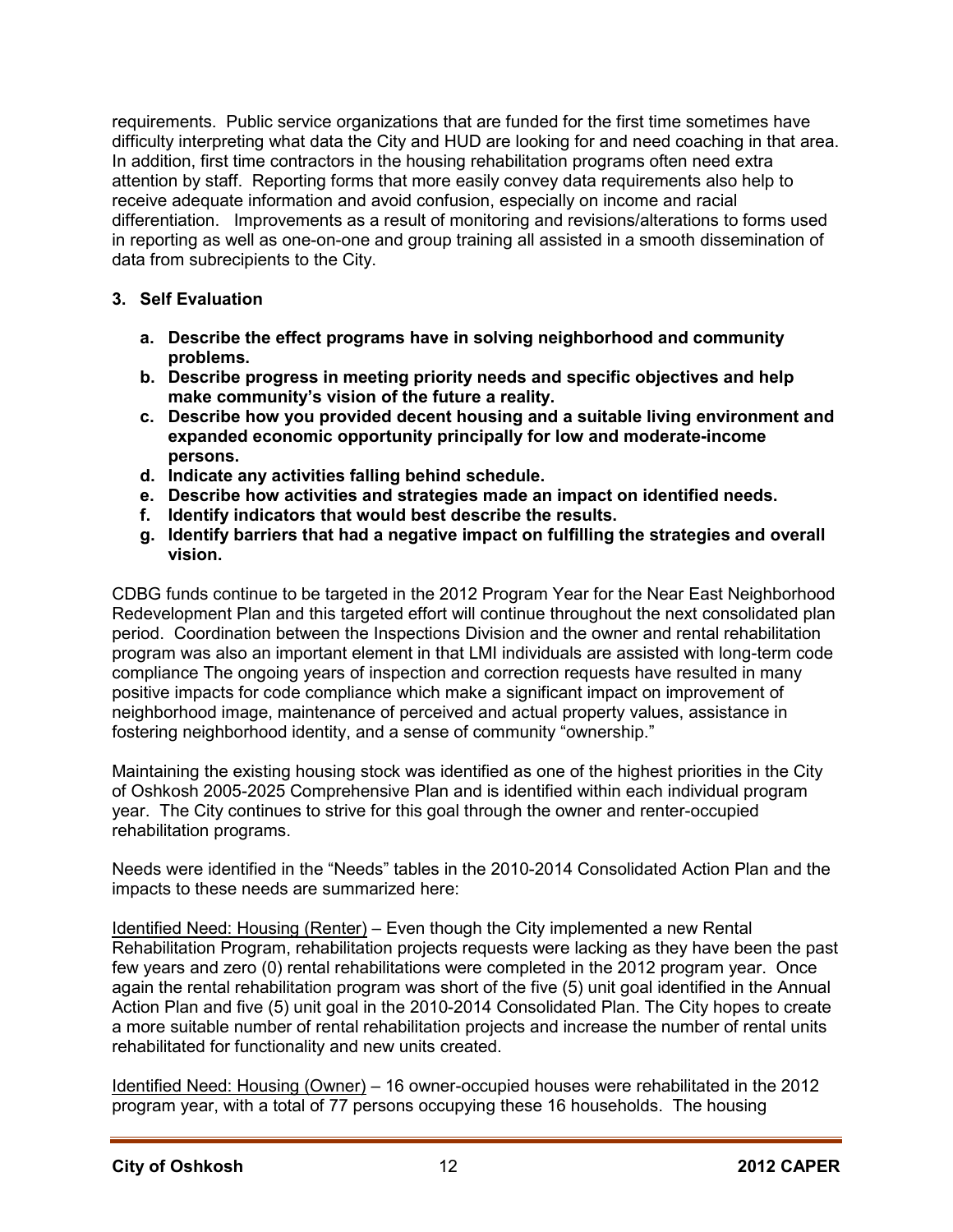rehabilitation program helps to maintain existing housing stock and keeps homes in safe and good condition for LMI homeowners. Given the financing structure of the zero-interest, zero payment loans, the LMI owner is not burdened with loan payments, which allows more income to be expended on other suitable living environment necessities. Payment of the rehabilitation loan is made at the owners/borrows discretion or when the house changes ownership, whichever comes first. Also, CDBG funds were provided to one (1) LMI households (1 total LMI individuals) who completed the Homebuyer Assistance Program. Additionally, \$37,518 in grants were given to ten (10) of the sixteen (16) completed housing rehabilitation projects (63 percent) to reduce lead-based paint hazards.

#### Identified Need: Homeless Needs (Individuals and Families) –

ADVOCAP deals with homelessness through its Homeless Programs Department and is taking the leadership role in actively pursuing, obtaining and administering federal funding to address local homeless needs. The agency has a HUD Supportive Housing Program (Supportive Services Only) award to provide intensive case management and wraparound services to work with homeless persons and families access permanent housing, obtain employment or increased income and achieve greater self-sufficiency through their overcoming barriers. The agency also serves as the fiscal agent for state-funded homeless prevention programs (State of Wisconsin HUD ESG, State Transitional Housing and State Homeless Prevention Program Funds). ADVOCAP has two units of transitional housing (16<sup>th</sup> Street & Mt Vernon Homes) and coordinates a twice a year point-in-time survey of homelessness in the area, which local agencies participate in.

American Red Cross serves as lead agency for local efforts to prevent homelessness and operates a homeless prevention program known as the "Bridges Emergency Assistance Program", which provides assistance to LMI persons who had temporary emergency needs related to rental and utility payments, bus passes, gas vouchers, car repairs, work boots, insurance application fees and vouchers. In 2012, LMI 1,974 individuals were assisted by this program.

Christine Ann Domestic Abuse Services Inc. (CADASI) operates a 35-bed shelter for female victims of domestic violence and their children and counseling services, case management and supportive services for women, men and children. In 2012, CADASI provided counseling for 1,103 persons (733 women, 19 men, 351 children [558 or 51% from Oshkosh]) and shelter for 251 individuals (120 adults, 131 children [242 or 96% from Oshkosh).

Day by Day Warming Shelter operates a 20-bed seasonal emergency shelter that serves a small but definite population of persons (men and women) with no other sheltering options in the community. In 2012, Day by Day provided shelter for 127 individuals and served more than 7,332 meals.

Father Carr's Place 2B operates an emergency shelter which has two facilities (Bethlehem Inn with 75 beds for men and Holy Family Villa with 75 beds for women and children along with a food pantry and free medical clinic adjacent to the shelter

Legal Action of Wisconsin, through its Oshkosh office, provides legal services to those at risk of homelessness or who have issues related to overcoming their homelessness through state and federal funding. Their services include, but are not limited to, housing issues such as eviction defense, abusive landlord practices, administrative hearings relating to public and subsidized housing, housing conditions and habitability, access to affordable housing and foreclosure.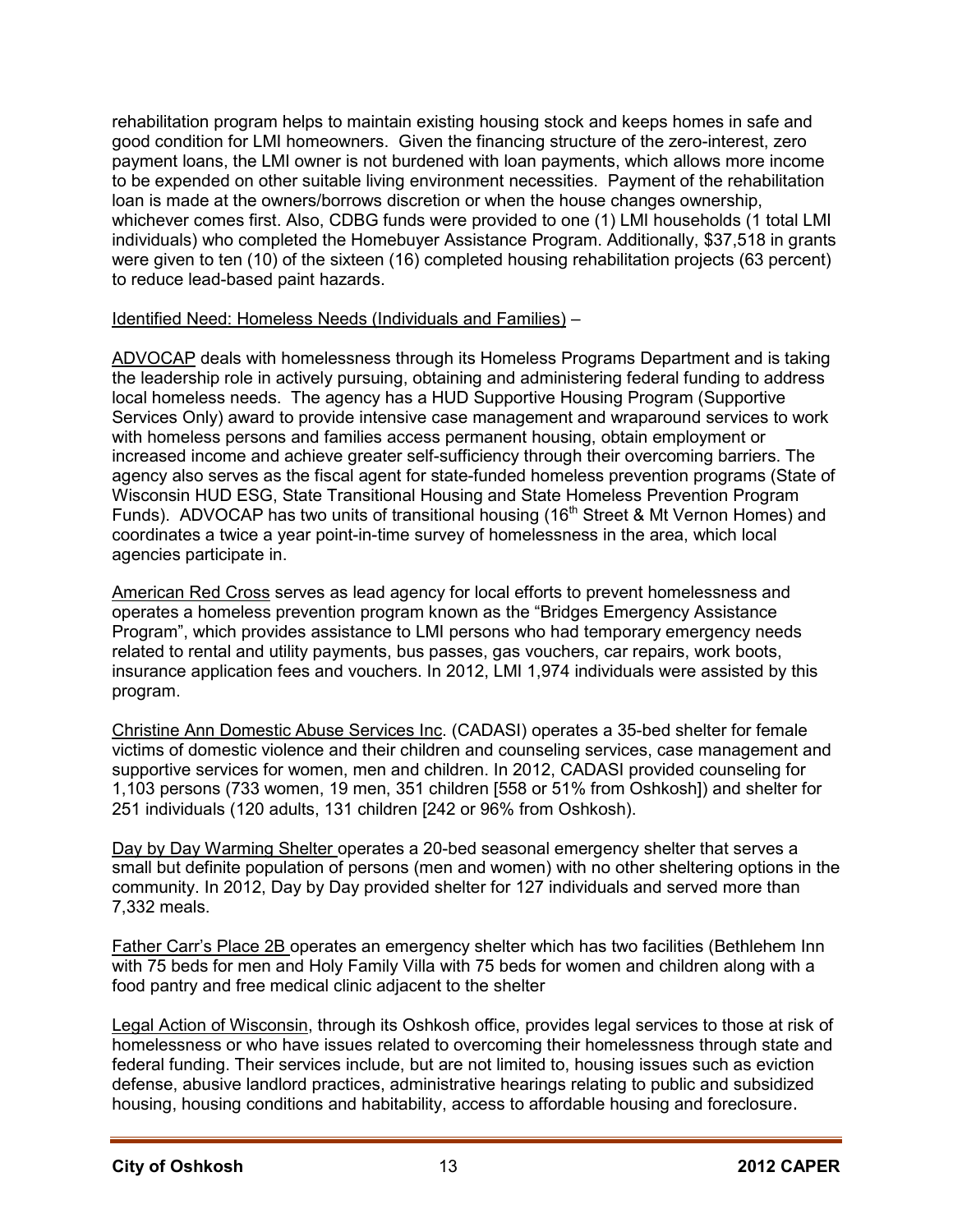Legal Action closed a total of 145 housing cases in Oshkosh in 2012.

Salvation Army provides emergency motel vouchers during periods when the shelters are full. They also provide rent and utility help for those unable to access American Red Cross services.

Identified Need: Public Services – In 2012, seven (7) programs were funded through the Public Service Consortium which assisted 88,098 LMI individuals, In addition to these programs, public service funds were also used to:

- $\circ$  Contract with the Fair Housing Center of Northeast Wisconsin for their counseling services;
- $\circ$  Coordination with the Oshkosh/Winnebago County Housing Authority for services associated with the Homebuyer Assistance Program; and

Identified Need: Non-Homeless Special Needs (Housing and Supportive Services) – In 2012, four (4) elderly, ten (10) female head of household and three (3) disabled households benefited from the owner-occupied rehabilitation program this year. Additionally, the public service programs assisted LMI, disabled, elderly and other qualified persons with fair housing help, housing assistance, in-home meals, emergency shelter and assistance, medical assistance, job skill training and literacy skills, as well as sexual abuse treatment. The City and its involvement in the Public Service Consortium has been extremely successful and far outpaces the goals identified in the 2010-14 Consolidated Plan and annual action plan.

Two main indicators best describe our results: number of owner-occupied rehabilitated units and number of persons served with public service programs. Additionally, forward progress through property inspections and resulting home and property improvements indicate a steady positive affect the general removal of blighting influences and improved suitable living conditions, whether physical or societal, for LMI areas and persons.

Barriers identified that had a negative impact on fulfilling the strategies and overall vision of the City included unexpected staff turnover as well as the low number of rental unit owners interested in the rehabilitation of their properties.

# **h. Identify whether major goals are on target and discuss reasons for those that are not on target.**

Goals have been realized for the majority of our program activities within the consolidated plan timeline though they may have been short or long in any particular program year. This includes the rehabilitation program for the city's owner-occupied units and the substantial activity in the public service realm. Progress made in implementing the Near East Neighborhood Plan has been steady as has the progress made with redevelopment plans and negotiations that will act as a guide to address and direct the purchase of blighted property.

#### **i. Identify any adjustments or improvements to strategies and activities that might meet your needs more effectively.**

As in the last program year – we will continue to make adjustments to make activities more effective, including increases in funding for the public service portion of the CDBG budget, as this program has demonstrated its continued success and expansion in the past through not only block grant funds but also by continuing to leverage larger amounts of unrelated funds.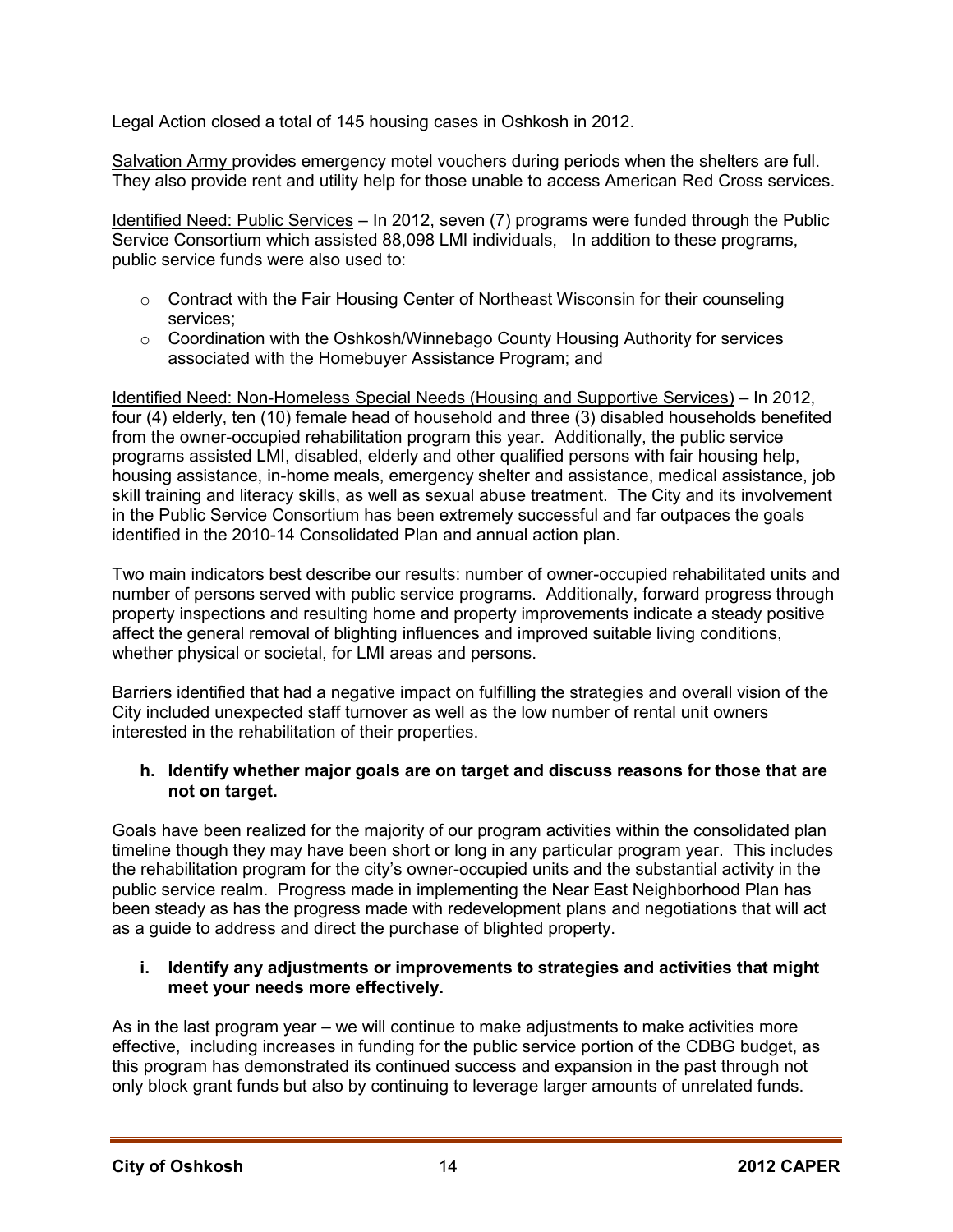Other steps to increase the effectiveness of the Oshkosh CDBG program include stronger use of the neighborhood initiative programs including contracting or creating a neighborhood rehabilitation and advocacy agency to assist with LMI neighborhood organizing resulting in blight influence removal and the physical rehabilitation of owner and renter-occupied homes. Greater coordination and assertiveness on the City's part in relation to the rental rehabilitation program will hopefully increase activity in that program. Additionally, continued action associated with redevelopment plans in the South Shore Redevelopment Area and other Central City LMI areas provide specific locally supported guidance for removal of blight and provision of area for investment and improvement.

#### **Lead-based Paint**

#### **1) Describe actions taken during the last year to evaluate and reduce lead-based paint hazards.**

Throughout the year, the City continued to implement applicable HUD lead paint regulations in owner and renter-occupied housing rehabilitation projects. The Department of Community Development will now cooperate with the County Health Department (after the City Health Department was consolidated with the County) to provide CDBG rehabilitation assistance to income qualified owner-occupied households with children who have elevated blood lead levels. The Department of Community Development's Housing Rehabilitation Specialist is trained to use the City's XRF machine, which was purchased with administrative funds from a HUD demonstration lead paint reduction program. The Department will continue to maintain the XRF machine using CDBG funds; however the machine will need to be replaced soon.

Staff from the County Health Department visit the homes of children where there have been reported cases of elevated blood lead levels. Staff will then provide information on how to clean, lead hazard reduction and childhood lead poisoning.

Additionally, all contractors used to perform lead hazard reduction work must be trained and certified by the State in a lead hazard reduction discipline and associated with a certified lead company. The City prefers to work with State Certified general contractors as part of their housing improvement programs, as most projects disturb lead based paint or control/abate lead paint hazards. However, the general contractor may subcontract the lead work to a certified lead subcontractor.

During the 2012 Program Year, \$35,518 was spent on grants to reduce lead-based paint hazards in eleven (10) of the seventeen (16) completed housing rehabilitation projects (63 percent). The lead-based paint funds were made available as grants for the benefit of low and moderate income owners and not included as part of the deferred rehabilitation loan.

| PY 2012 LEAD ABATEMENT GRANTS |                   |                  |                 |               |  |  |
|-------------------------------|-------------------|------------------|-----------------|---------------|--|--|
| <b>Address</b>                | <b>Lead Grant</b> | <b>Extremely</b> | <b>Very Low</b> | Low           |  |  |
|                               |                   | Low              | Income          | (Moderate)    |  |  |
|                               |                   | <b>Income</b>    |                 | <b>Income</b> |  |  |
| 925 Monroe St.                | \$1,800           |                  |                 |               |  |  |
| 828 Franklin St.              | \$4,025           |                  |                 |               |  |  |
| 843 N Main St.                | \$6,650           |                  |                 |               |  |  |
| 402 Merritt Ave.              | \$3,915           |                  |                 |               |  |  |
| 516 Waugoo Ave.               | \$2,175           |                  |                 |               |  |  |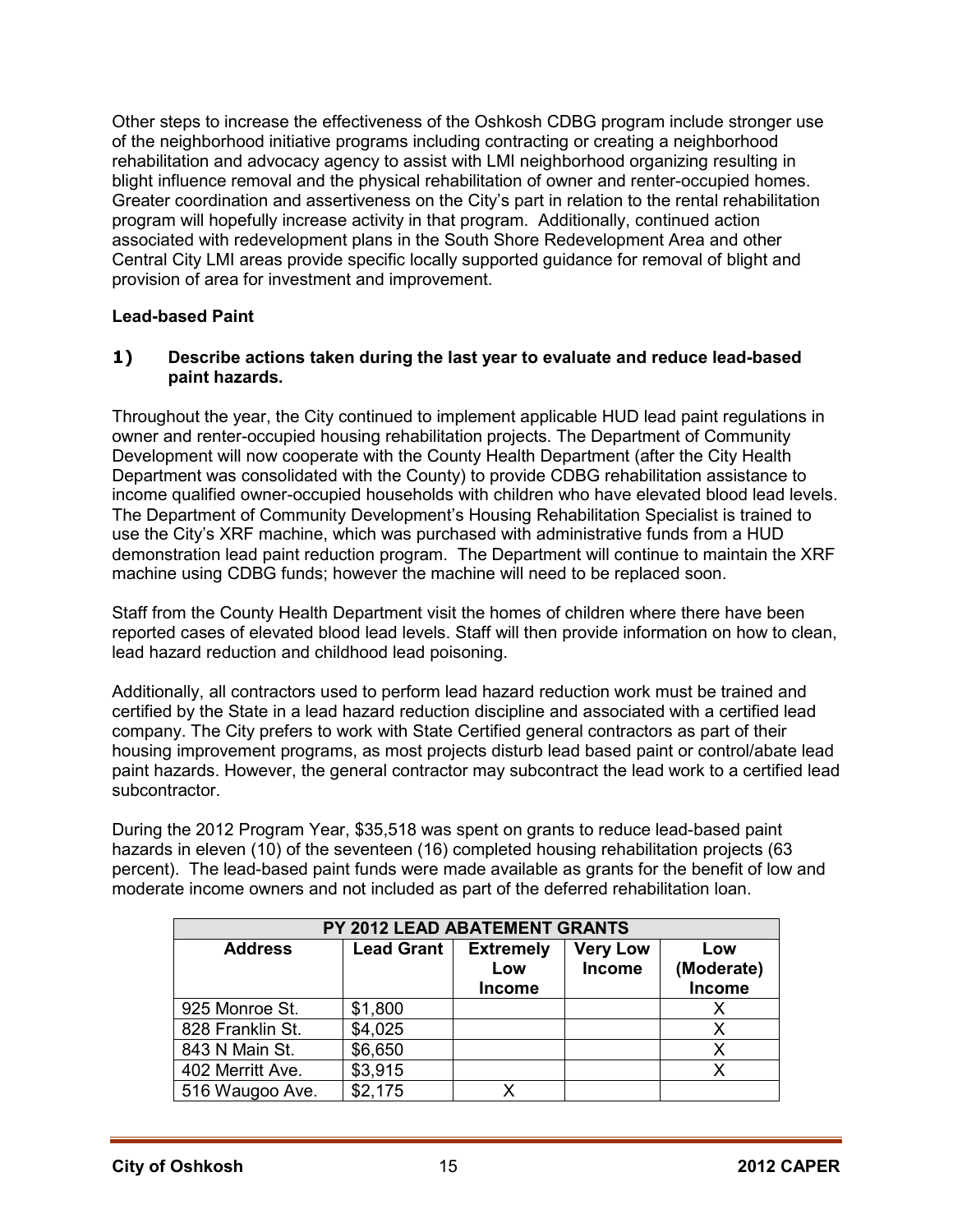| 923 Grand St.        | \$2,188  |  |  |
|----------------------|----------|--|--|
| 2108 Mt. Vernon St.  | \$1,325  |  |  |
| 143 W $22^{nd}$ Ave. | \$6,700  |  |  |
| 1403 Jackson St.     | \$7,950  |  |  |
| 1313 Wisconsin St.   | \$790    |  |  |
|                      | \$35,518 |  |  |

# HOUSING

#### **Please also refer to the Housing Needs Table in the Appendix.**

#### **Housing Needs**

#### **1) Describe actions taken during the last year to foster and maintain affordable housing.**

CDBG funds are used to foster and maintain affordable housing primarily through the owneroccupied and rental rehabilitation programs. These programs directly foster and maintain affordable housing in the requirements associated with CDBG dollars.

Additionally, the City supports the Homebuyer Assistance Program through the Oshkosh/ Winnebago County Housing Authority, in which all participants in the program are low and moderate (LMI) homebuyers. After completion of the program, participants are eligible for purchase assistance funds based on whether household income is extremely low, very low, or low (moderate) income. The prospective homes are inspected and are eligible for rehabilitation when needed. The purchase assistance, inspections, and rehabilitation are all actions that eliminate financial hurdles for LMI persons becoming homeowners. Inspections and rehabilitation are measures taken to ensure new homeowners are making sound investments and not overburdening themselves with maintenance issues. Owner-occupied projects must meet applicable building and housing codes and the payment is not released until the contractor has completed all activities identified in the Scope of Work for the property.

When emergencies arise for LMI households, the City uses CDBG funds to provide emergency funding for these types of repairs (e.g., leaking roof or furnace outage in winter) to maintain a safe and suitable living environment.

#### **Specific Housing Objectives**

**1) Evaluate progress in meeting specific objective of providing affordable housing, including the number of extremely low-income, low-income, and moderate-income renter and owner households comparing actual accomplishments with proposed goals during the reporting period.** 

The following are specific objectives the City aimed to achieve in the 2011 program year:

#### **Objective 1. Rehabilitate fifteen (15) owner-occupied units for LMI households.**

In the 2012 Program Year, seventeen (16) projects were completed using CDBG funds. The following table summarizes the accomplishments of this program: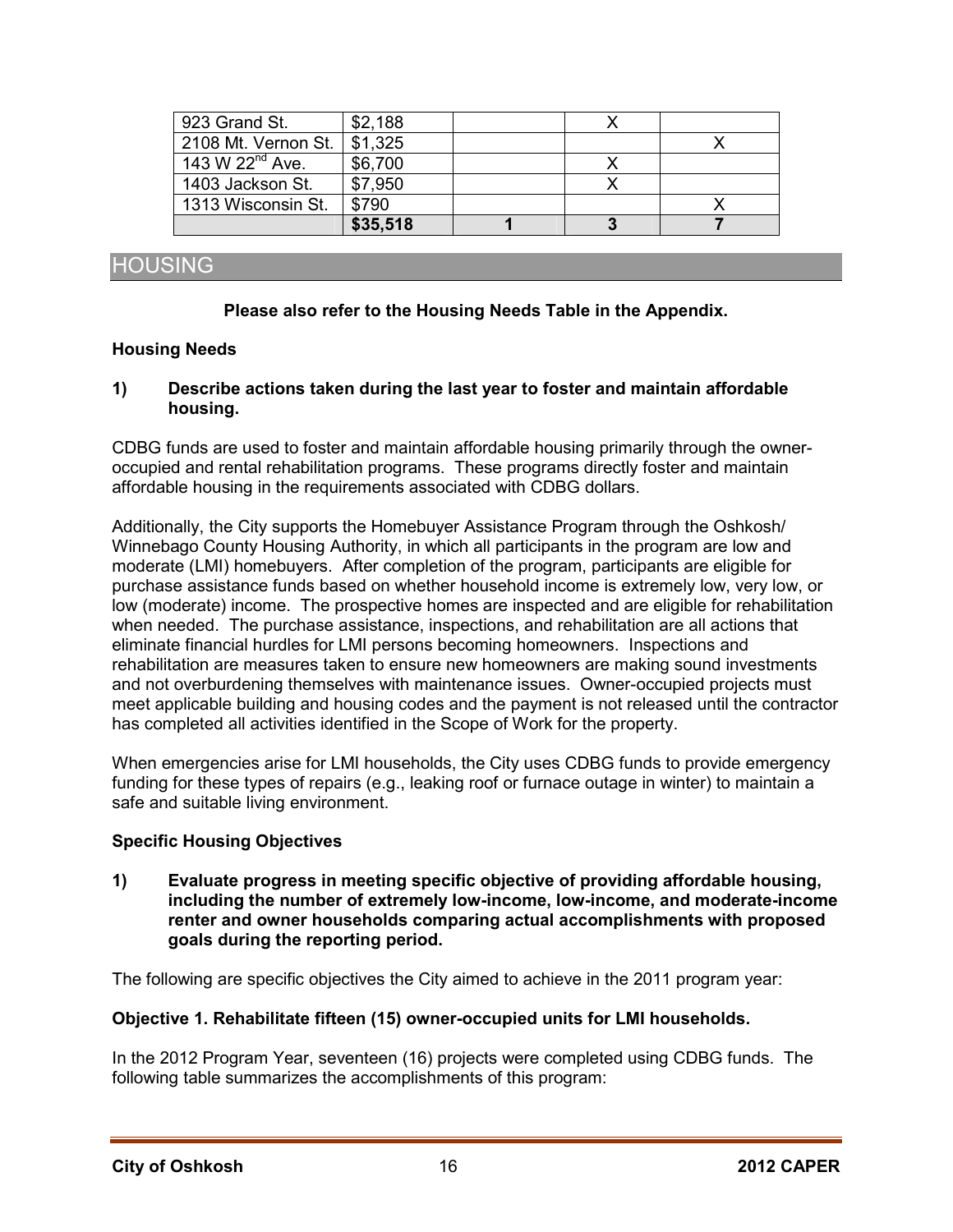| PY 2012 OWNER-OCCUPIED HOUSING REHABILITATION PROGRAM |                   |                   |          |                |        |                         |
|-------------------------------------------------------|-------------------|-------------------|----------|----------------|--------|-------------------------|
| <b>Address</b>                                        | <b>Completion</b> | <b>Purchase</b>   | Lead     | <b>Project</b> | # $in$ |                         |
|                                                       | <b>Date</b>       | <b>Assistance</b> | Grant    | Cost           | House- | <b>LMI Census</b>       |
|                                                       |                   |                   |          |                | hold   | <b>Tract or Block</b>   |
|                                                       |                   |                   |          |                |        | Group                   |
| 925 Monroe St.                                        | 8/24/12           | \$0               | \$1,800  | \$33,430       | 3      | X                       |
| 828 Franklin St.                                      | 11/9/12           | \$0               | \$4,025  | \$34,378       |        | $\mathsf{X}$            |
| 843 N Main St.                                        | 10/19/12          | \$0               | \$6,650  | \$19,820       | 3      | X                       |
| 402 Merritt Ave.                                      | 10/19/12          | \$0               | \$3,915  | \$21,789       | 3      | X                       |
| 516 Waugoo Ave.                                       | 5/13/12           | \$0               | \$2,175  | \$23,286       | 3      | $\mathsf{X}$            |
| 1707 Punhoqua St                                      | 11/16/12          | \$0               | \$0      | \$21,480       |        | X                       |
| 923 Grand St.                                         | 1/2/13            | \$0               | \$2,188  | \$18,853       | 4      | X                       |
| 2108 Mt. Vernon St.                                   | 3/1/13            | \$0               | \$1,325  | \$24,323       |        |                         |
| 621 Bowen St                                          | 9/28/12           | \$0               | \$0      | \$13,910       | 2      | X                       |
| 1518 Jackson St                                       | 11/2/12           | \$0               | \$0      | \$8,870        |        | $\mathsf{X}$            |
| 143 W 22 <sup>nd</sup> Ave.                           | 3/15/13           | \$0               | \$6,700  | \$17,874       |        |                         |
| 605 School Ave                                        | 8/3/12            | \$0               | \$0      | \$2,300        | 3      | X                       |
| 653 Monroe St                                         | 11/16/12          | \$0               | \$0      | \$13,300       | 3      | $\overline{\mathsf{x}}$ |
| 632 Waugoo                                            | 4/15/13           | \$0               | \$0      | \$2,726        |        | X                       |
| 1403 Jackson St.                                      | 10/26/12          | \$0               | \$7,950  | \$19,400       | 9      |                         |
| 1313 Wisconsin St.                                    | 6/8/12            | \$0               | \$790    | \$7,520        | 3      | X                       |
| <b>TOTALS</b>                                         |                   | \$0               | \$37,518 | \$283,259      | 39     | 13                      |

# **Objective 2. Rehabilitate/create five (5) renter-occupied units for LMI households.**

Providing affordable housing options is also done through the rental rehabilitation program. \$50,000 was budgeted in 2012 for this program. Only two (2) rehabilitation projects were completed in the program year due to lack of interest in the program and lack of follow through by applicants for our new Rental Rehabilitation Program

| <b>PY 2012 RENTAL REHABILIATION PROGRAM</b> |                                  |                        |               |                          |                                                  |
|---------------------------------------------|----------------------------------|------------------------|---------------|--------------------------|--------------------------------------------------|
| <b>Address</b>                              | <b>Completion</b><br><b>Date</b> | <b>Project</b><br>Cost | Lead<br>Grant | #<br>LMI<br><b>Units</b> | <b>LMI Census Tract or</b><br><b>Block Group</b> |
| 332 Hudson Ave                              | 9/4/2012                         | \$20,000               | \$0           |                          | Yes                                              |
| 123 Mill St                                 | 8/24/2012                        | \$12,858               | \$0           |                          | Yes                                              |

#### **Objective 3. Provide support for the Homebuyer's Assistance Program by the Housing Authority.**

CDBG funds were provided for first time homebuyer's purchase assistance to one (1) LMI homebuyers who completed the Homebuyer Assistance Program, as summarized below:

| <b>PY 2012 FIRST TIME HOMEBUYER DOWN PAYMENT ASSISTANCE</b> |                 |               |       |               |                  |               |               |
|-------------------------------------------------------------|-----------------|---------------|-------|---------------|------------------|---------------|---------------|
| <b>Address</b>                                              | <b>Purchase</b> | <b>Female</b> | Race  | # in          | <b>Extremely</b> | Verv          | Low           |
|                                                             | <b>Assist</b>   | <b>HOH</b>    |       | <b>House-</b> | Low              | Low           | (Moderate)    |
|                                                             |                 |               |       | hold          | <b>Income</b>    | <b>Income</b> | <b>Income</b> |
| 1720 Mt Vernon St                                           | \$10,000        |               | White |               |                  |               |               |
| <b>TOTAL</b>                                                | \$10,000        |               |       |               |                  |               |               |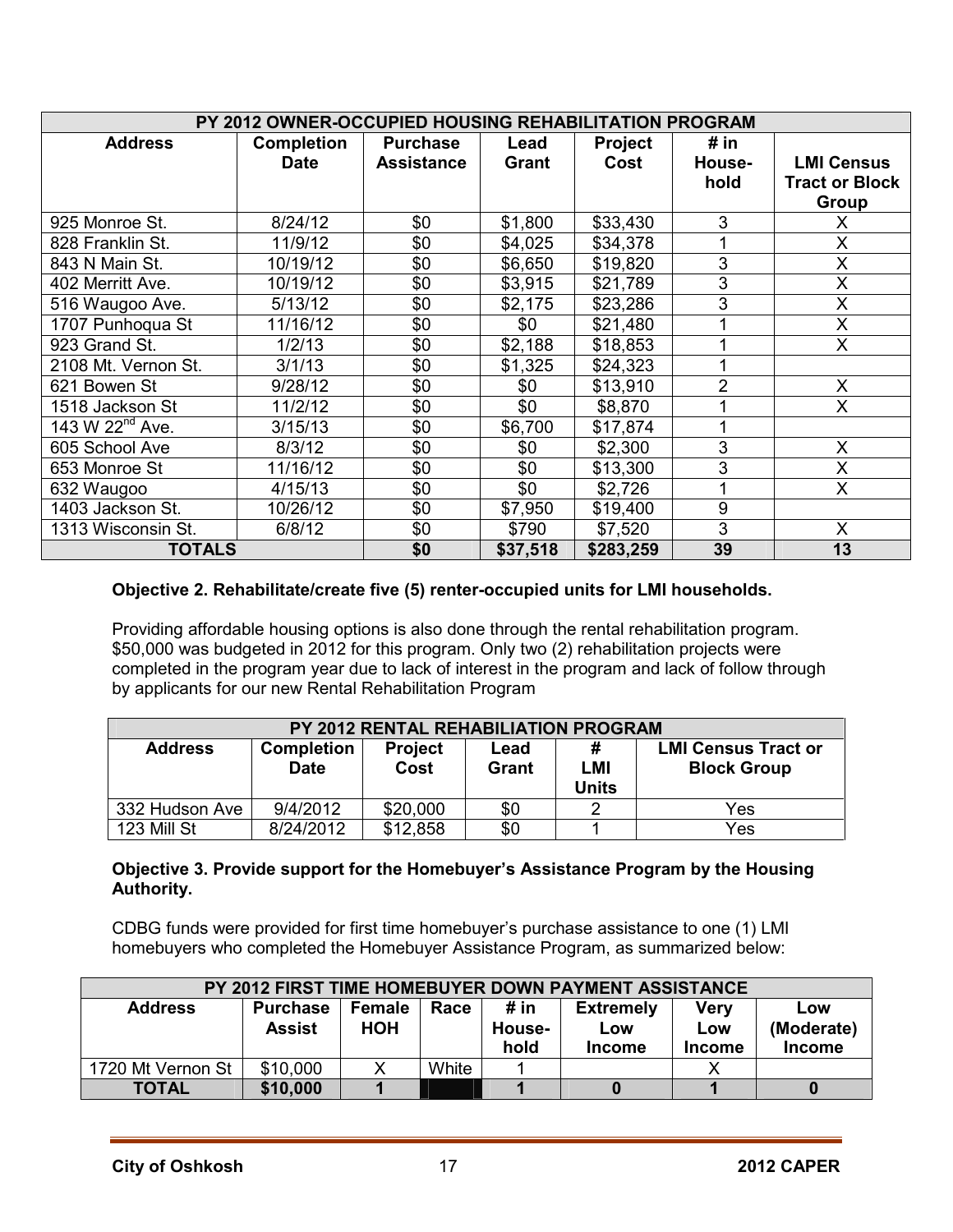In addition to purchase assistance, CDBG rehabilitation funds were provided to two (2) additional first time homebuyers, as summarized below:

|                   | PY 2012 FIRST TIME HOMEBUYER HOUSING REHABILITATION |                                      |               |                        |                        |                                                            |
|-------------------|-----------------------------------------------------|--------------------------------------|---------------|------------------------|------------------------|------------------------------------------------------------|
| <b>Address</b>    | <b>Completion</b><br><b>Date</b>                    | <b>Purchase</b><br><b>Assistance</b> | Lead<br>Grant | <b>Project</b><br>Cost | # in<br>House-<br>hold | <b>LMI Census</b><br><b>Tract or Block</b><br><b>Group</b> |
| 1403 Jackson St   | 10/26/12                                            | \$0                                  | \$7,950       | \$19,400               |                        | N <sub>o</sub>                                             |
| 1313 Wisconsin St | 6/8/12                                              | \$0                                  | \$790         | \$7,520                | ◠                      | Yes                                                        |
| <b>TOTALS</b>     |                                                     | \$0                                  | \$8,740       | \$26,920               | 12                     |                                                            |

#### **Objective 4. Assist a nonprofit organization in the establishment of neighborhood associations, housing rehabilitation projects, general review of the housing and neighborhood improvement programs and broader neighborhood improvement activities.**

In 2010, the City worked with the Oshkosh Area Community Foundation to establish an agreement for a satellite office of Neighborhood Housing Services of Southeast Wisconsin, a private nonprofit corporation that strengthens neighborhoods and improves lives by revitalizing housing, enhancing neighborhood character and promoting and preserving homeownership. This expanded their NeighborWorks charter from Kenosha and Racine to Oshkosh, now called NeighborWorks Badgerland.

This was a multi-year endeavor and NeighborWorks Badgerland began work January 1, 2011 with the establishment of a steering committee. By the end of the 2012 program year, the steering committee hired a full time staff person, found office space, began their first two housing rehabilitation projects, worked with two established neighborhood associations and assisted three additional neighborhoods with starting associations, implemented a Good NEIGHBOR Grant Program that assisted 36 property owners with grants for exterior improvements , assisted 179 first time homebuyers with their eHome program and assisted with multiple neighborhood events/projects.

#### **2) Evaluate progress in providing affordable housing that meets the Section 215 definition of affordable housing for rental and owner households comparing actual accomplishments with proposed goals during the reporting period.**

The rental and owner-occupied rehabilitation units are to be occupied by LMI tenants but do not meet, nor were they required to meet, the definition of affordable housing, as provided in Section 215.

#### **3) Describe efforts to address "worst-case" housing needs and housing needs of persons with disabilities.**

In 2012, worst-case housing needs were addressed through public service activities. The funding of organizations that include the Red Cross Emergency Assistance Program and the Christine Ann shelter address worse case needs as a support network for those in unfit housing or finding themselves displaced.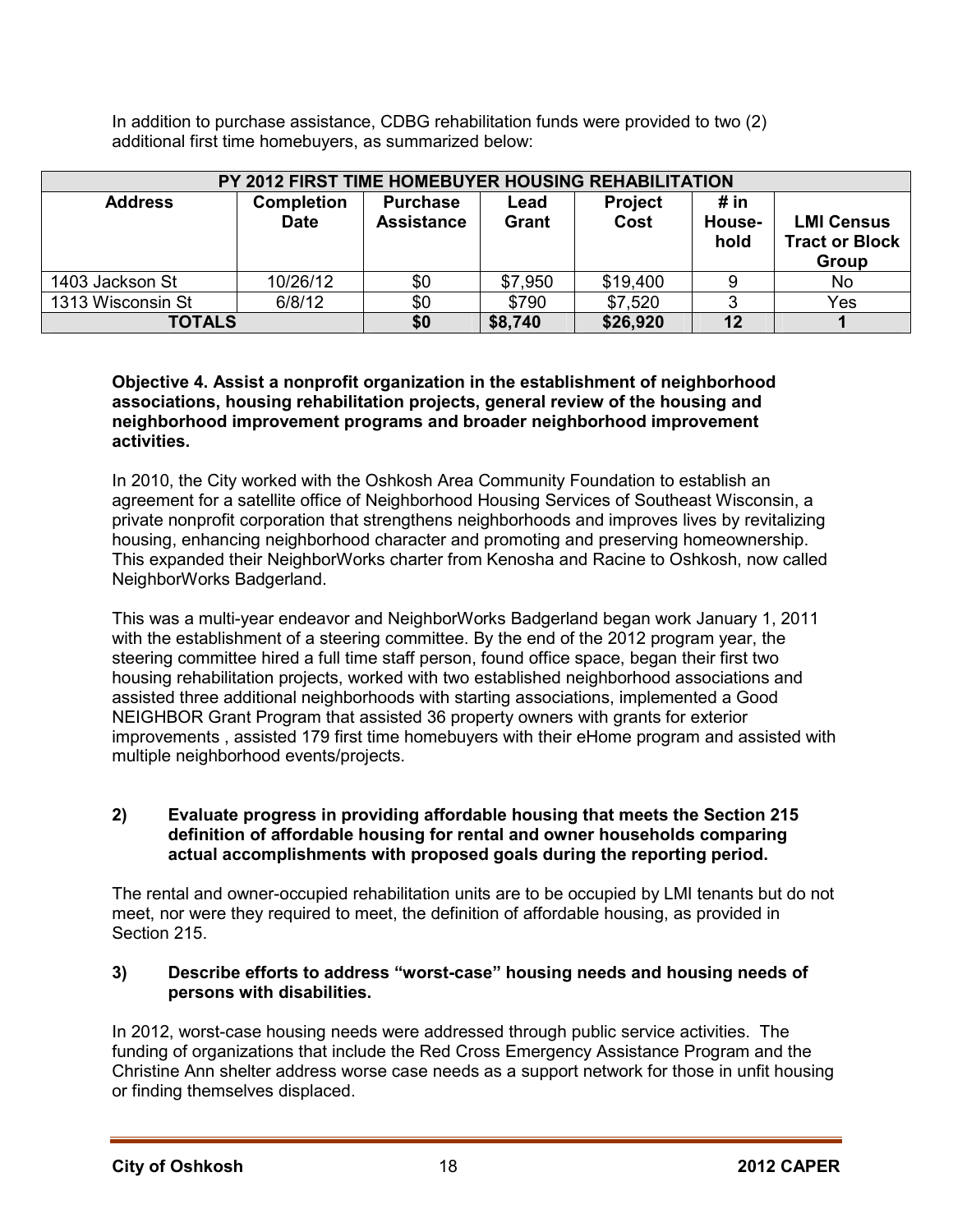Accessibility is considered in all physical projects undertaken or assisted by the City using CDBG dollars. In the owner and rental rehabilitation programs, handicapped accessibility is listed and announced as an eligible activity that is encourage. Owner and renter-occupied sites that are selected are evaluated as to the need or requirements for improvements that enhance or increase accessibility. Though no public improvement projects were conducted in the 2012 program year, physical improvements associated with the housing rehabilitation program will always include either the reconstruction or the installation of accessible features. Non-physical efforts to improve the living conditions of the handicapped include financing of the UWO Living Healthy Community Clinic, which services many disabled persons in need of help with daily and often unmet health services.

# **Public Housing Strategy**

#### **1) Describe actions taken during the last year to improve public housing and resident initiatives.**

The Oshkosh / Winnebago County Housing Authority works to promote and deliver adequate and affordable housing and suitable living environments free from discrimination. Their mission is to promote and ensure safe, decent, and affordable housing for their participants, as well as provide owners and developers with an opportunity to rehabilitate and develop affordable housing.

Formed in 1970, the Housing Authority owns, manages and maintains 616 apartments or homes that are subsidized with rents based on 30% of adjusted incomes. The properties range from single family homes to 14-story high rise buildings. Affordable housing opportunities are available for families, singles, disabled, and elderly low-income applicants. The Authority also administers over 400 Housing Choice Vouchers, owns and maintains four group homes, coordinates a family self-sufficiency program, and delivers a home ownership program.

The Housing Authority recognizes their participants as their primary focus, works in partnership with community and government organizations to promote affordable housing options, acts as an agent of change when performance is unacceptable, continues to strive for public trust and confidence through good communication and being responsive to the needs of their participants and the community, and identifies and works to eliminate barriers that prevent it from achieving their goals as a housing authority.

# **Local Objectives:**

The Admissions and Continued Occupancy Plan for the Public Housing Program is designed to achieve the following objectives:

- Provide improved living conditions for very low and low income families while maintaining their rent payments at an affordable level;
- Operate a socially and financially sound public housing agency that provides drug-free, decent, safe, and sanitary housing with a suitable living environment for residents and their families;
- Avoid concentrations of economically and socially deprived families in any one of their public housing developments;
- Lawfully deny the admission of applicants, or the continued occupancy of residents, whose habits and practices reasonably may be expected to adversely affect the health,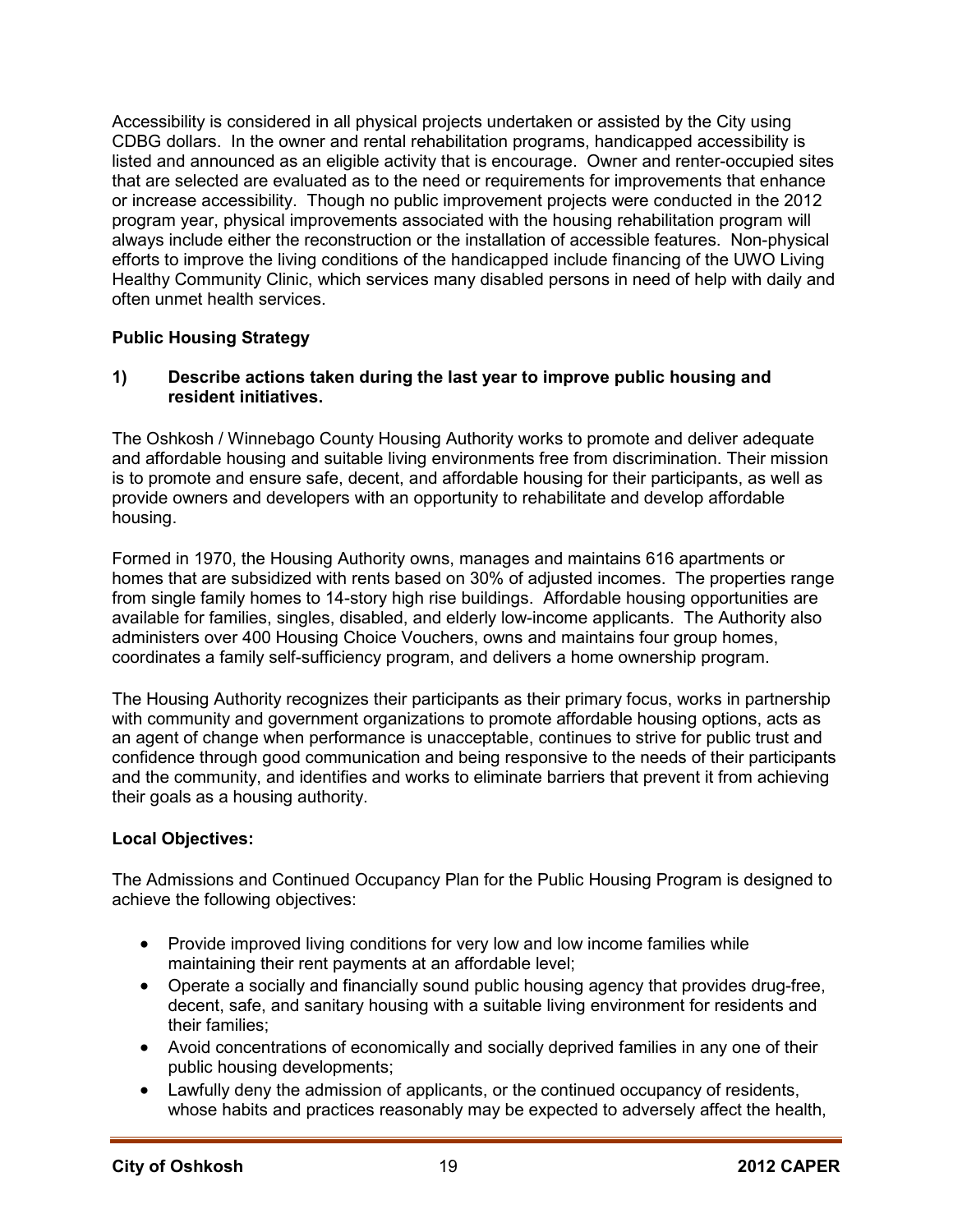safety, comfort or welfare of other residents or the physical environment of the neighborhood, or create a danger to our employees;

- Attempt to house a tenant body in each development that is composed of families with a broad range of incomes and rent-paying abilities that is representative of the range of low-income families in our jurisdiction;
- Promote upward mobility opportunities for families who desire to achieve self-sufficiency;
- Facilitate the judicious management of the PHA inventory and efficient management of PHA staff; and
- Ensure compliance with Title VI of the Civil Rights Act of 1964 and all other applicable Federal laws and regulations so that the admissions and continued occupancy are conducted without regard to race, color, religion, creed, sex, national origin, handicap, or familial status, sexual preference, or age.

The Housing Authority strategy to meet affordable housing needs in the city is to tirelessly pursue its mission and objectives. The Authority embraces a vibrant private sector and supports developments that create a range of new residential opportunities across all market segments. Where the private market doesn't provide adequate options for low-income households, the Authority will pursue programs and resources to supplement the market.

The Oshkosh Housing Authority continues to enhance the buildings and services that improve the physical and social environment at the Public Housing developments. Specific actions taken in 2012 were as follows:

# Court Tower Apartments -

• A Low Income Housing Tax Credit application that was submitted to the Wisconsin Housing & Economic Development Authority earned an allocation of \$9,465,170. Negotiations with half a dozen national syndicators ended with the selection of First Sterling Financial as the equity partner for Tower Redevelopment Phase 1. First Sterling Financial offered to purchase the credits for \$8,516,949 and closing for sale of half of the Court Tower property occurred following HUD's approval of a Mixed-finance ACC. A second application to WHEDA for Tower Redevelopment Phase 2, also won an award, this time at \$8,948,330. First Sterling successfully pursued purchase of the Phase 2 credits though the closing wasn't completed until February 1, 2013. The Housing Authority, project architects and construction manager worked with City Officials, contractors and the residents to prepare for construction to begin in late the summer of 2012 and to be completed for both Phase 1 and Phase 2 by Dec. 31, 2013. An application filed with the HUD Special Application Center to reduce and revise the apartments at Court Tower, diminishing from 157 apartments to 104. Larger apartments and additional common areas will be developed along with the capacity to provide daily cares in one-quarter of the apartments in a Residential Care Apartment Complex.

# Mainview Apartments -

• Late in 2011 the Housing Authority began remodeling the first apartments under a multiyear renovation effort that will eliminate efficiency apartments and create both accessible and two-bedroom apartment to expand housing options within the building. Heat pumps will be added and all building spaces with benefit from forced air heating and cooling. New bathrooms, kitchens, floors and lighting will be installed throughout. By the end of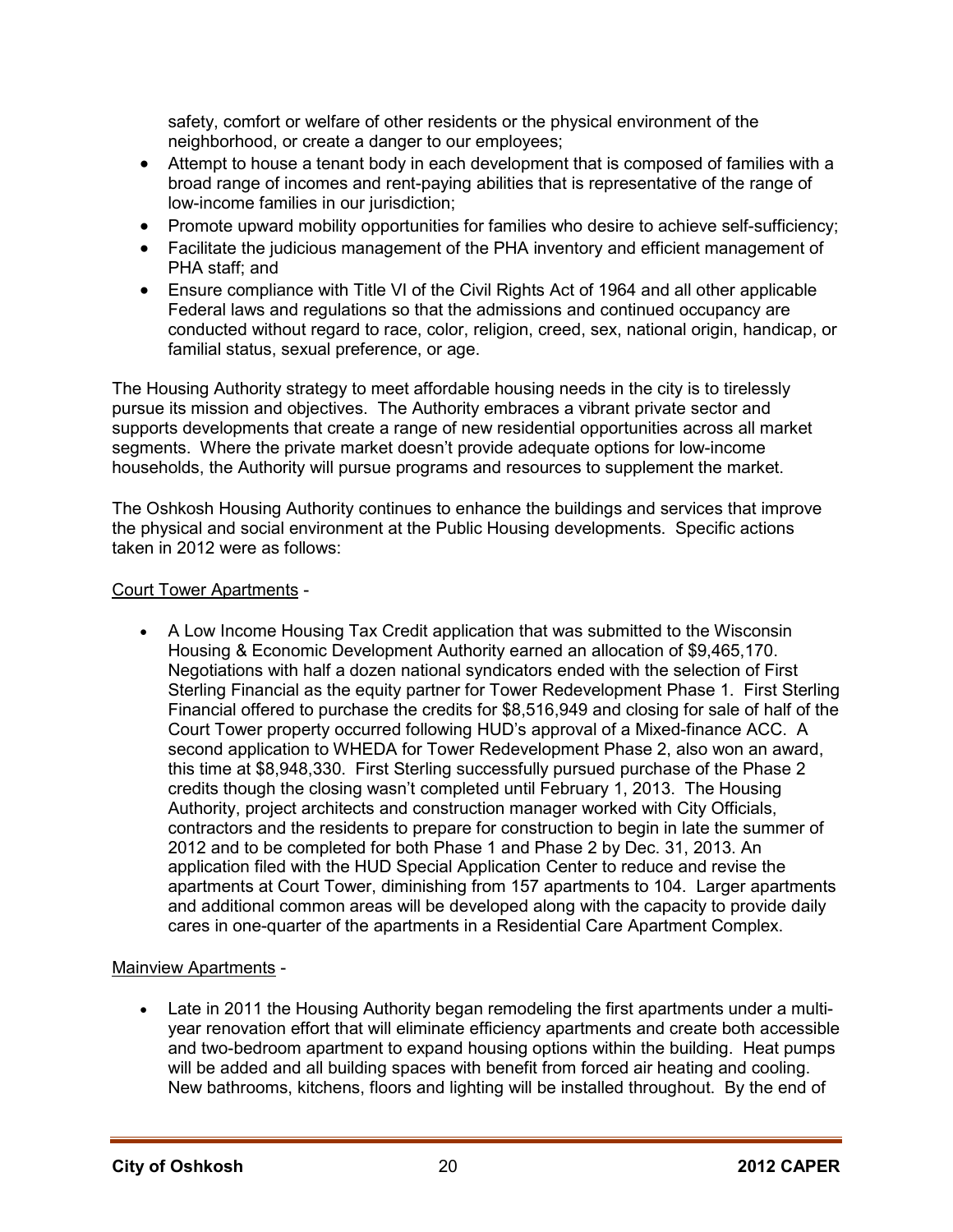2012 renovation work was underway in 56 of the 104 apartments with 40 apartments completed and re-occupied.

- Preliminary approval from the National Parks Services and the Historical Society of Wisconsin has been received providing for preservation tax credits that will be sold bringing nearly \$1 million of additional capital to the renovation.
- Collaborated with U.S. Cellular, Verizon and AT&T Wireless to reconfigure antenna installations to eliminate clutter and stealth the antennas that remain.

# Lenox Lofts -

• Applied to develop sixty units of Public Housing designated for disabled persons with Low Income Housing Tax Credit funds. The proposal would have repurposed a former factory site that has been largely vacant for many years. WHEDA put the award on-hold after it pulled the majority of funds from the priority "Special Needs" category designated in its Qualified Allocation Plan after allocating less than 50% of the set-aside.

# Scattered Family Sites -

• No capital improvements were complete in the past year. However, plans to begin rebuilding driveways and parking areas are being considered.

Resident initiatives implemented or sustained during the past program year were:

- Maintained resident activity opportunities with seasonal and holiday events scheduled throughout the year;
- Agency continues to have resident/program participant representation on the Board of Commissioners;
- Collaborated with ARC Winnebago County Disabilities Association to encourage resident artists to show their work in gallery night promotions; and
- Volunteers staffed Event Parking to generate revenue for resident recreation funds.

# **Barriers to Affordable Housing**

# **1) Describe actions taken during the last year to eliminate barriers to affordable housing.**

The following were specific objectives the City aimed to achieve in the 2012 program year:

#### **Objective 2. Homeownership assistance by Oshkosh/Winnebago County Housing Authority through the provision of funds for administration, lead paint compliance, and purchase assistance.**

CDBG funds were used to support the Homebuyer Assistance Program through the Oshkosh/Winnebago County Housing Authority. This program has been in place for over 10 years and has successfully moved several households from the Section 8 Voucher and Public Housing programs into homeownership. All participants in the program are LMI homebuyers. After completion of the program, participants are eligible for purchase assistance funds based on whether household income is extremely low, very low, or (low) moderate income. The prospective homes are inspected and are eligible for rehabilitation dollars, when needed. The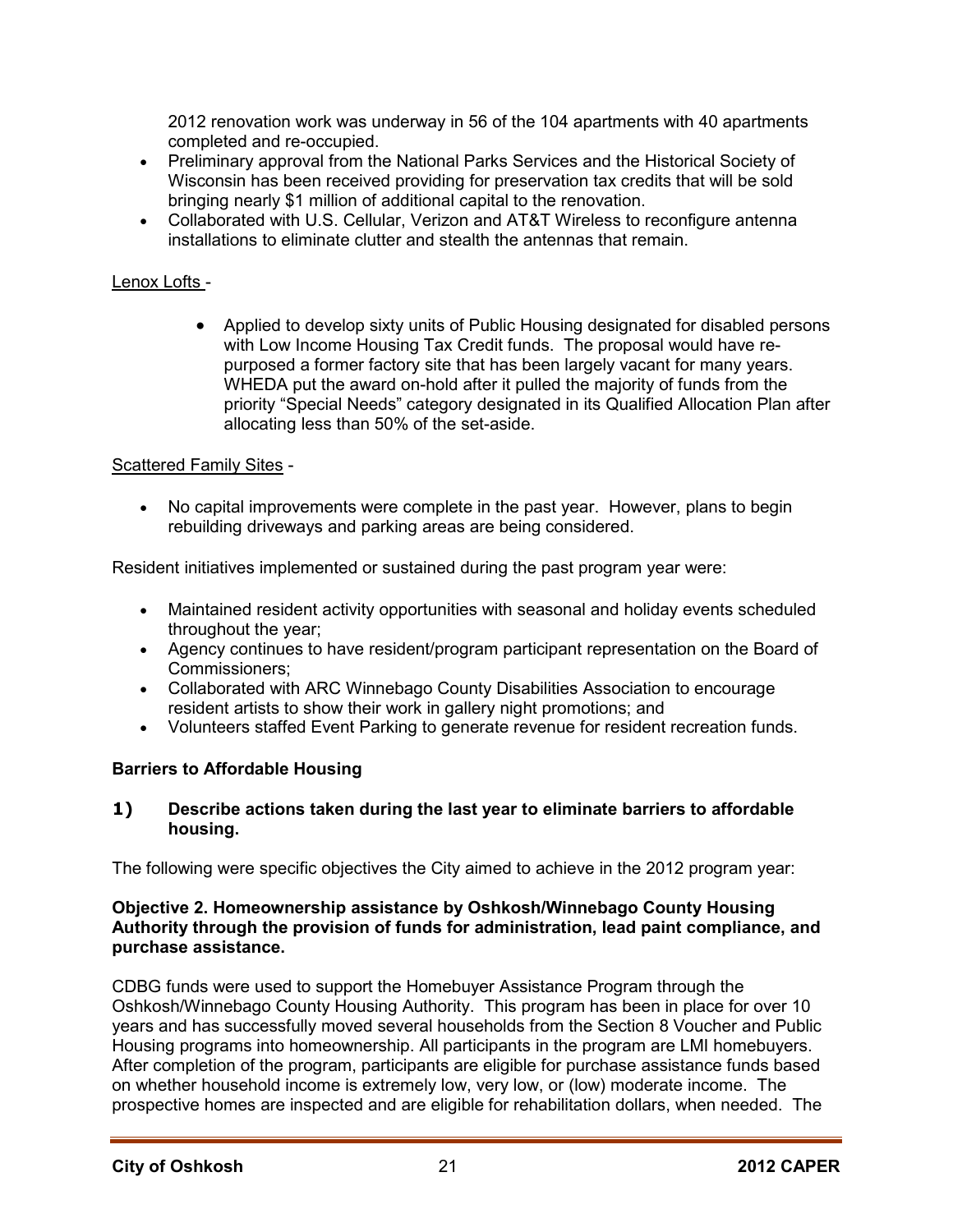purchase assistance, inspections, and rehabilitation are all actions that eliminate financial hurdles for an LMI homeowner getting into a home. The inspections and rehabilitation are measures taken to ensure the owners are making a sound investment.

#### **Objective 3. City implementation of Neighborhood Improvement initiatives as outlined in the Comprehensive Plan, which are designed to improve the overall condition of older neighborhoods in LMI Census tracts and include some educational opportunities for residents of the area.**

The City's 2005-2025 Comprehensive Plan calls for the following actions to ensure affordable housing availability:

- Work with public and private housing providers to plan for the development of additional housing units affordable to low and moderate income owners and renters as needed and to secure additional subsidies for rental of existing privately owned units.
- Promote opportunities and programs to provide owner and rental options for low and moderate income residents.

The City's 2005-2025 Comprehensive Plan also calls for the following action to maintain and rehabilitate the City's existing housing stock and the surrounding areas containing this housing:

- Continue housing rehabilitation programming which provides assistance to low and moderate-income persons in upgrading their housing and in purchasing and improving properties in older neighborhoods.
- Encourage Downtown/Central City residential development through rehabilitation or new construction.
- Implement "Neighborhood Improvement Strategies" in specific geographic areas for neighborhood and housing issues.
- Develop program and encourage owners to convert non-competitive rental property back to owner-occupied structures.
- Create a rehabilitation code for pre-existing conditions on historic properties.

# **Objective 4. Funds granted to Fair Housing Center of NE Wisconsin for tenant counseling.**

As part of the contract with the Fair Housing Center of Northeast Wisconsin, funds support staff providing technical assistance, counseling and education related to housing issues, as recommended in the current Analysis of Impediment to Fair Housing Choice document.

# **HOME/ American Dream Down Payment Initiative (ADDI)**

The section is not applicable to the City of Oshkosh.

# HOMELESS

#### **Please also refer to the Homeless Needs Table in the Appendix.**

#### **Homeless Needs**

**1) Identify actions taken to address needs of homeless persons.**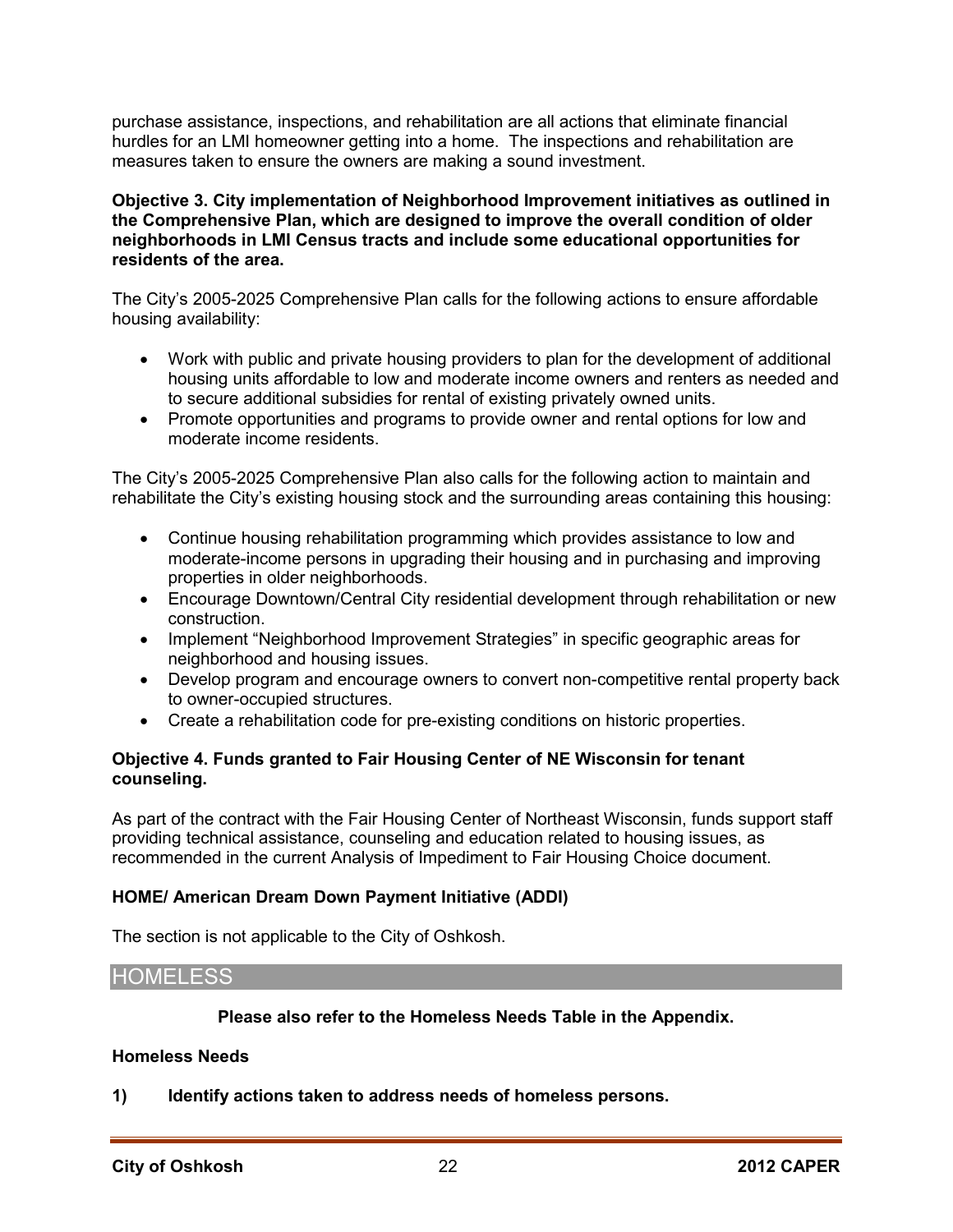# **2) Identify actions to help homeless persons make the transition to permanent housing and independent living.**

The City of Oshkosh does not receive any private or public funds to address homeless needs or to help homeless persons make the transition to permanent housing and independent living. Since there are already a number of public and private organizations providing these homeless services in the community, the City does not provide direct homeless assistance or identify specific planned actions to end and/or prevent chronic homelessness. However, funds within City CDBG Public Service expenditures were allocated to Christine Ann Domestic Abuse Services and the Homebuyer Assistance Program, which directly address homelessness and its prevention. In addition, members of the Winnebagoland Housing Coalition provide services such as rental and utility assistance, emergency shelter support services, transitional housing support, transportation, day services and subsidized housing.

Homeless service providers include ADVOCAP, American Red Cross of East Central Wisconsin Christine Ann Domestic Abuse Services, Day by Day Warming Shelter, Father Carr's Place2B, Legal Action of Wisconsin and The Salvation Army.

ADVOCAP deals with homelessness through its Homeless Programs Department and is taking the leadership role in actively pursuing, obtaining and administering federal funding to address local homeless needs. The agency has a HUD Supportive Housing Program (Supportive Services Only) award to provide intensive case management and wraparound services to work with homeless persons and families access permanent housing, obtain employment or increased income and achieve greater self-sufficiency through their overcoming barriers. The agency also serves as the fiscal agent for state-funded homeless prevention programs (State of Wisconsin HUD ESG, State Transitional Housing and State Homeless Prevention Program Funds). ADVOCAP has two units of transitional housing (16<sup>th</sup> Street and Mt. Vernon Homes) and coordinates a twice a year point-in-time survey of homelessness in the area, which local agencies participate in.

American Red Cross serves as lead agency for local efforts to prevent homelessness and operates a homeless prevention program known as the "Bridges Emergency Assistance Program", which provides assistance to LMI persons who had temporary emergency needs related to rental and utility payments, bus passes, gas vouchers, car repairs, work boots, insurance application fees and vouchers. In 2012, LMI 1,974 individuals were assisted by this program.

Christine Ann Domestic Abuse Services Inc. (CADASI) operates a 35-bed shelter for female victims of domestic violence and their children and counseling services, case management and supportive services for women, men and children. In 2012, CADASI provided counseling for 1,103 persons (733 women, 19 men, 351 children [558 or 51% from Oshkosh]) and shelter for 251 individuals (120 adults, 131 children [242 or 96% from Oshkosh).

Day by Day Warming Shelter operates a 20-bed seasonal emergency shelter that serves a small but definite population of persons (men and women) with no other sheltering options in the community. In 2012, Day by Day provided shelter for 127 individuals and served more than 7,332 meals.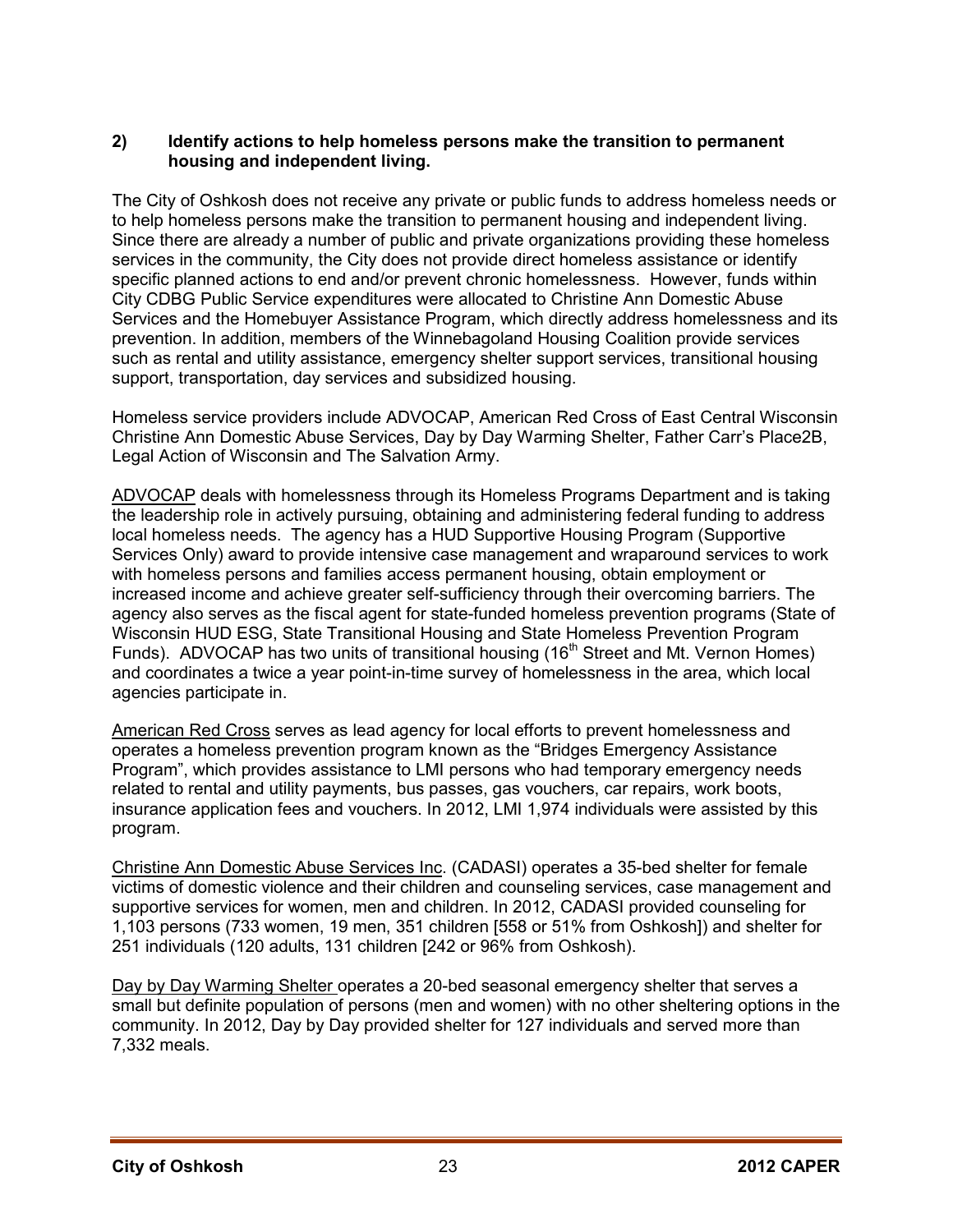Father Carr's Place 2B operates an emergency shelter which has two facilities (Bethlehem Inn with 75 beds for men and Holy Family Villa with 75 beds for women and children along with a food pantry and free medical clinic adjacent to the shelter

Legal Action of Wisconsin, through its Oshkosh office, provides legal services to those at risk of homelessness or who have issues related to overcoming their homelessness through state and federal funding. Their services include, but are not limited to, housing issues such as eviction defense, abusive landlord practices, administrative hearings relating to public and subsidized housing, housing conditions and habitability, access to affordable housing and foreclosure. Legal Action closed a total of 145 housing cases in Oshkosh in 2012.

Salvation Army provides emergency motel vouchers during periods when the shelters are full. They also provide rent and utility help for those unable to access American Red Cross services.

# **3) Identify new Federal resources obtained from Homeless SuperNOFA.**

No new federal resources were obtained from the Homeless SuperNOFA.

# **Specific Homeless Prevention Elements**

# **1) Identify actions taken to prevent homelessness.**

The City of Oshkosh does not receive any private or public funds to prevent homelessness. Since there are already a number of public and private organizations providing homeless services in the community, the City does not provide direct homeless assistance or identify specific planned actions to end and/or prevent chronic homelessness.

The Winnebagoland Housing Coalition serves as the Continuum of Care (CoC) in this area (Southern Winnebago County, primarily the Oshkosh area) dealing with homeless issues and staff from the Department of Community Development are active participants. The group meets monthly to discuss housing issues and needs, including homelessness in the area, coordinate delivery of services, and provide in-service training on housing topics. These meetings are held the first Wednesday of each month and increase awareness of services available and enhance referrals. The group includes homeless service providers, local government, Housing Authority, United Way, faith-based groups, and others concerned with housing issues. The group also includes the local elected State Representative to the Assembly.

Coordination and delivery of homeless services is provided through a Homeless Service Providers Network as part of that Continuum of Care. ADVOCAP serves as the lead agency within the Network, which also includes Christine Ann Domestic Abuse Services (CADASI), American Red Cross of East Central Wisconsin, Legal Action of Wisconsin, and The Salvation Army – Oshkosh Corps. ADVOCAP also serves as lead agency and fiscal agent for consolidated applications for HUD ESG/THP and HPP funds. Additionally, ADVOCAP serves as lead agency for participation in the Balance of State Continuum of Care organization.

A Memorandum of Understanding by those homeless service providers requesting HUD ESG funds details the working relationship between agencies*.* The Homeless Service Providers Network meets every other month and monthly when necessary, to coordinate services, identify unmet needs, and plan wraparound services to meet the needs of clients. ADVOCAP provides staff support to conduct point in time surveys of homeless needs, prepare annual needs assessment and prioritization of unmet needs, and write grants for joint homeless activities.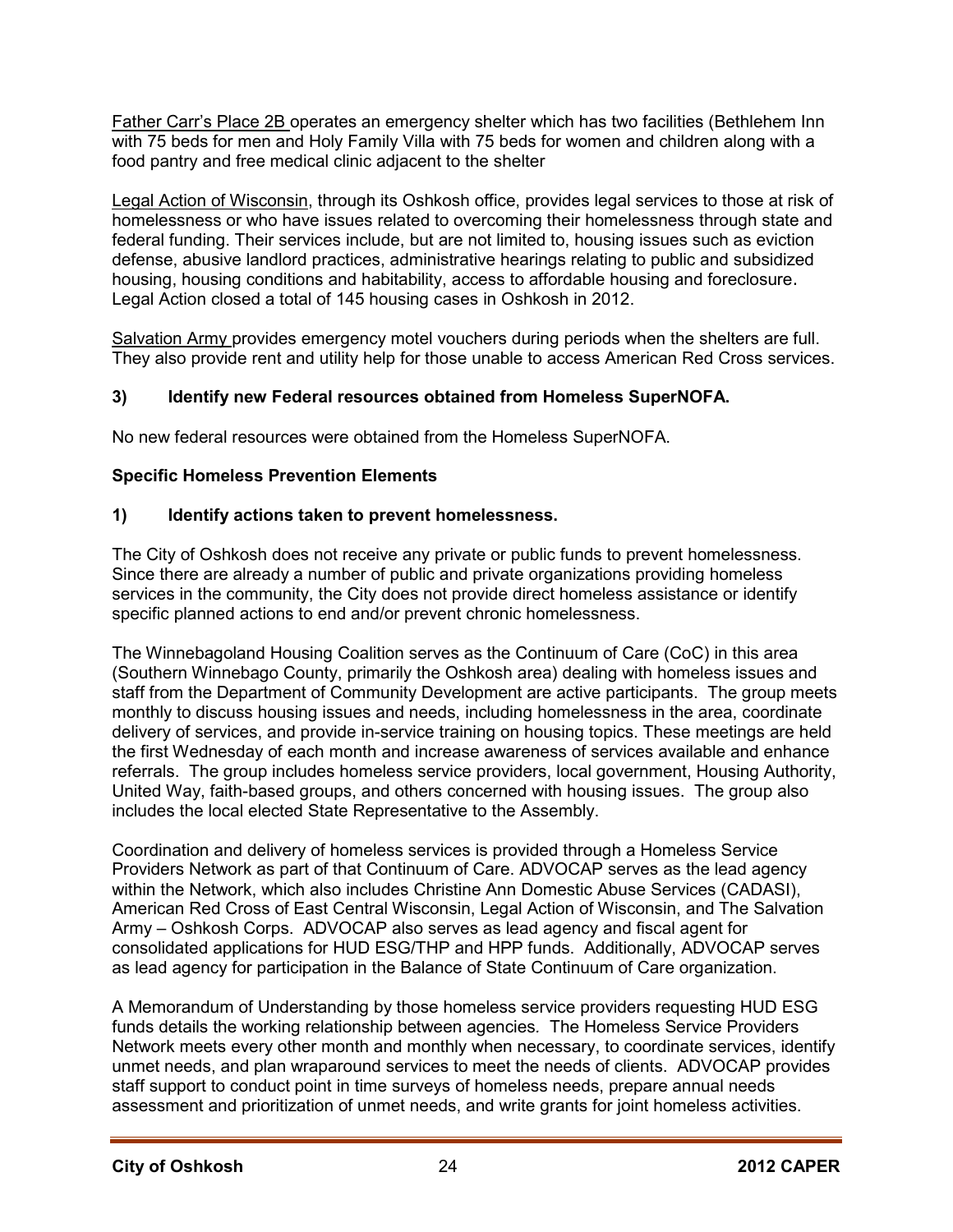Joint training activities are also planned to benefit participating agencies. The Homeless Service Provider Network also provides an opportunity for sharing information about services to the homeless. More emphasis on tracking service gaps is planned for 2011 as a priority initiative.

Services are also coordinated through contact between agency staff. The Winnebagoland Housing Coalition created a Case Managers task group in 2010 to facilitate communication between case managers from the different agencies involved in providing homeless services. Also, The Salvation Army and American Red Cross staff communicates over those requesting rent assistance to avoid duplication of services. The American Red Cross takes the lead role for homeless prevention services for those at-risk through its Bridges program. Through this program, those at risk are able to get financial assistance once every two years for rent and utility help. An Advisory Committee representing other agencies, faith-based groups and concerned individuals provides recommendations. The committee includes other members of the Homeless Service Providers Network. The Salvation Army will provide rent help where persons may be ineligible for help through the American Red Cross program to avoid duplication of efforts. ADVOCAP and CADASI provide rent/security deposit assistance for clients in their programs. Agencies also work closely with Legal Action of Wisconsin to provide opportunities for clients to work with Legal Action staff to deal with legal issues affecting their homelessness and self-sufficiency.

Homeless service providers also maintain continuing contact with other agencies that may not be active members of the housing coalition to facilitate homeless participants accessing services in a timely manner or to assure appropriate referral of persons by other agencies to the homeless service providers. This includes local law enforcement agencies, county mental health agencies, and Family Services. As an example, participants in the motel voucher program through Salvation Army will receive counseling support through Family Services. Both the Oshkosh Police Department and the mental health program within the Winnebago County Dept. of Human Services have made presentations at the monthly housing coalition meetings to foster dialogue on how to best address needs involving homeless persons.

Father Carr Place2B emergency shelter in Oshkosh has become an active member in the Winnebagoland Housing Coalition. The Father Carr emergency shelter has two facilities with 75 beds (one for men and the other for women and children) along with a food pantry, bakery sharing program and a free community clinic adjacent to the shelter. Shelter administrator Joe Geniesse, served as a past co-chair of the housing coalition. There has since been increased communication, referrals for service, and joint activities involving homeless service providers such as ADVOCAP, CADASI, Salvation Army, and others with the emergency shelter. ADVOCAP provides outreach services at the shelter and enrolls interested participants in its Homeless Assistance Program who are then able to receive intensive case management and supportive services. The shelter has minimal case management for those residing there. Other than the paid administrator, the emergency shelter is staffed by volunteers, which, can, at times, limit the capability of the shelter to provide shelter and supportive services to the residents, who are able to remain as long as they desire so long as shelter rules are followed.

Christine Ann Domestic Abuse Services, Inc. provides outreach services to those who are victims of domestic violence in the county and operates the Christine Ann shelter in Oshkosh. The agency also provides case management and supportive services to those in transitional housing through Sienna Corp. ADVOCAP provides two transitional housing units in Oshkosh through agency-owned properties. Homeless outreach is also provided through the Salvation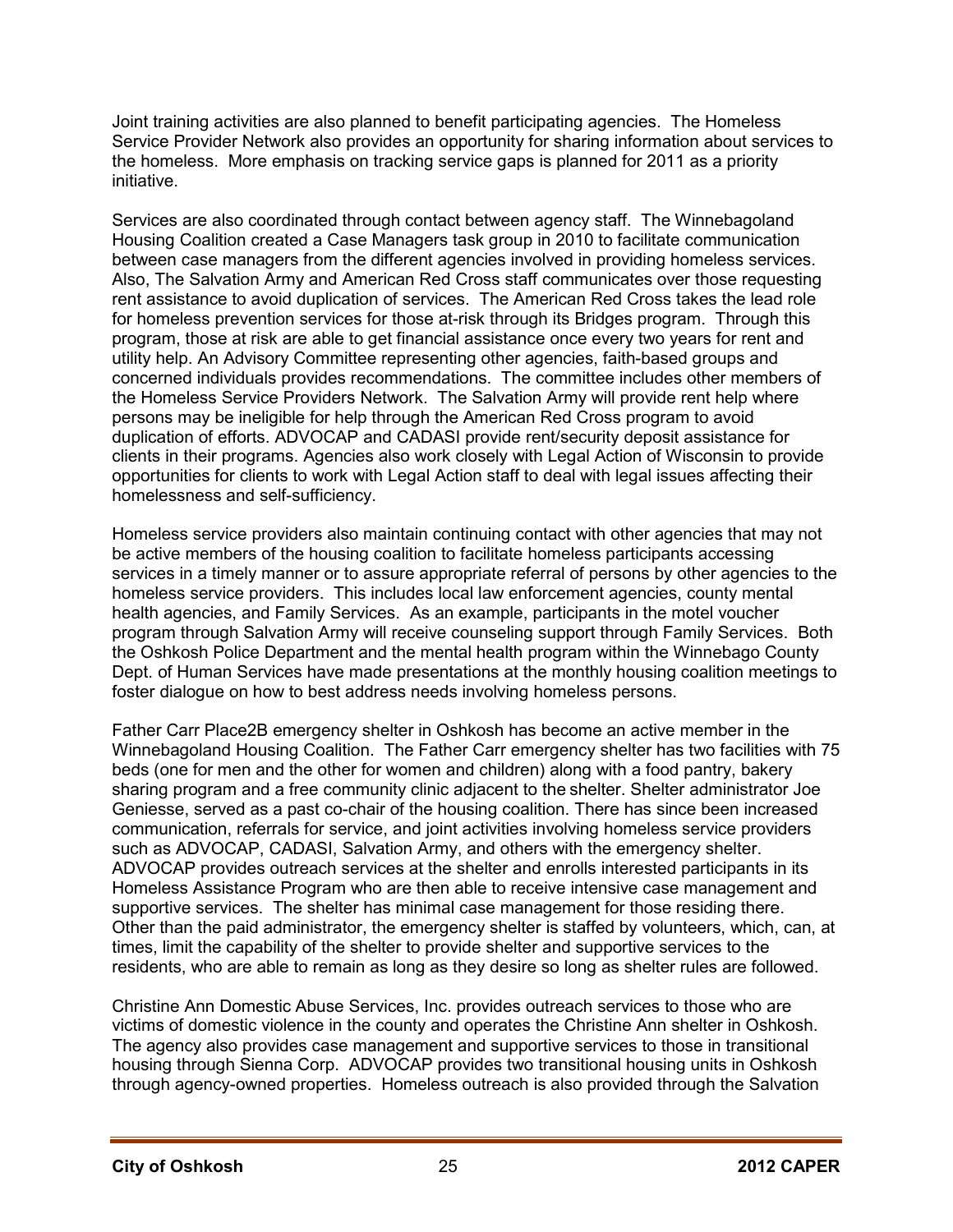Army, which has its center near the downtown area. Persons are referred to local shelters or served through Corps programs if shelter is unavailable.

The structure of the coalition also promotes other opportunities for communication on issues affecting those who are homeless or at risk of homelessness and create public awareness. In 2010, the Winnebagoland Housing Coalition launched a web site to talk about coalition activities, programs, upcoming meetings and other pertinent information.

Written goals of the Winnebagoland Housing Coalition for 2011-2012 include:

- Promote public and private funds to expand affordable housing opportunities and supportive services
- Educate agencies on legislative issues that impact affordable housing
- Educate public officials about housing issues
- Identify issues regarding emergency housing and homelessness in the community
- Adopt in-service agendas and endorse solutions to emergency housing issues and homelessness

As a prevention strategy, an area of emphasis is providing more employment-related services to help persons move from shelter into permanent housing. ADVOCAP has staff within its Employment & Training Department that helps homeless clients in ADVOCAP's Homeless Assistance Programs and will provide more intensive services through requested funding in this proposal. Clients are also actively involved in using services of the local job centers to assist them with obtaining employment.

Present discharge planning policies include those released from institutions who have mental health and/or substance abuse crisis issues going to Summit House, a facility owned by the local housing authority and staffed by the county. Policies are reviewed annually by the CoC to identify ways to better serve homeless persons.

The following priorities as to homeless needs were adopted by the Homeless Service Providers Network of the Winnebagoland Housing Coalition:

- 1. Case Management with wraparound services to access mainstream resources including outreach, life skills training and budget counseling/financial literacy.
- 2. Temporary shelter to address homelessness
	- a. Emergency shelter
	- b. Transitional housing
	- c. Motel vouchers for those unable to access shelter
	- d. Warming shelter
- 3. Financial assistance to obtain/maintain housing
	- a. Homeless prevention to avoid eviction
	- b. Rent/security deposit help to move into housing
	- c. Legal services to avoid becoming homeless
	- d. Rent assistance while in permanent housing because of inadequate income
- 4. Income stability
	- a. Employment and training services, including job readiness and job coaching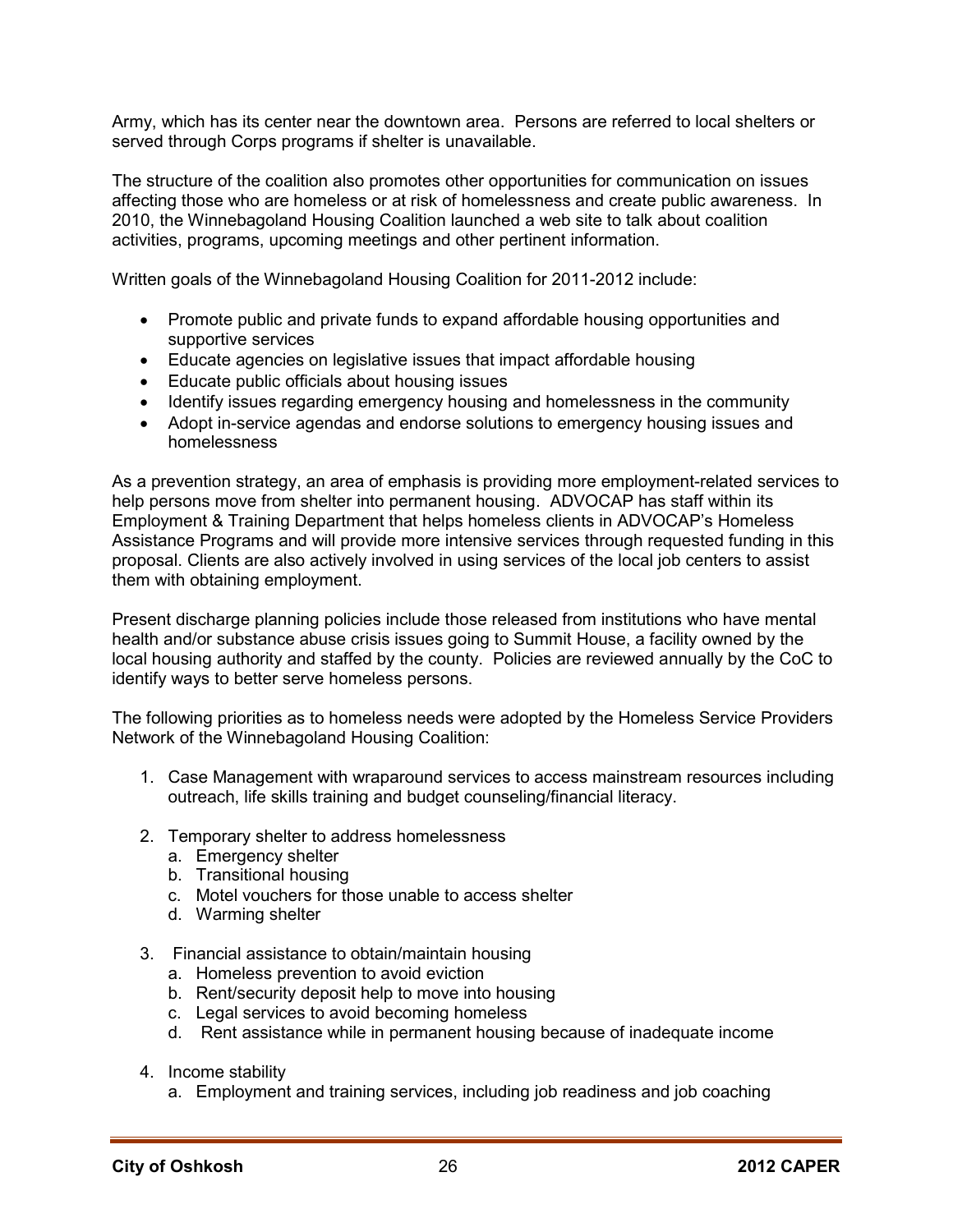- b. Obtain economic supports, public benefits (SSI, Food Share, SSDI) and supplemental income (child support)
- c. Legal services to assist with applications
- 5. Essential Services including financial help to address unmet needs
	- a. Transportation
	- b. Medical/health related
	- c. Dental care
	- d. Substance abuse
	- e. Mental health
	- f. Education
	- g. Child care
	- h. Personal needs (food, clothing, household goods)
- 6. Accessing/maintaining permanent affordable and decent housing
	- a. Subsidized housing (Section 8, tax credits)
	- b. Fair housing
	- c. Permanent supportive housing for chronic homeless
	- d. Moving expenses

An additional priority of the coalition in 2011-12 was to establish a warming shelter in Oshkosh that would serve a small but definite population of persons with no other sheltering options in the community. The coalition supported the establishment of a new nonprofit called Day by Day Warming Shelter, which is responsible for the development and operation of a shelter. The Day by Day Warming Shelter added an important level to the continuum of care in this area by providing a safe setting to a vulnerable homeless population. The coalition found a location in the Most Blessed Sacrament Parish and began operating for the 2011-2012 winter season.

Both the Winnebagoland Housing Coalition and the Homeless Service Providers Network discuss homeless prevention activities and strategies. Data regarding those using homeless services (except Father Carr's shelters) is entered into the State Homeless Management Information System (HMIS) known as Wisconsin ServicePoint.

Also see the Continuum of Care (CoC) Housing Inventory Chart and Homeless Service Activities (Appendix D). The needs inventory was derived from a 2009 point in time survey conducted by Homeless Service Providers Network of the Winnebagoland Housing Coalition.

#### **Emergency Solutions Grants (ESG), State Transitional Housing & State Homeless Prevention Program Grants**

The City of Oshkosh does not receive or utilize any grants for homelessness prevention, shelters, supportive services or transitional housing. However, in 2012, area agencies receive funding in the amount of from the State of Wisconsin HUD ESG, State Transitional Housing and State Homeless Prevention Program Funds (July 1, 2012-June 30, 2013) for the Oshkosh area for homeless prevention, transitional housing and emergency shelter operational support and supportive services to help homeless persons move into permanent housing. Of this grant:

# COMMUNITY DEVELOPMENT

**Please also refer to the Community Development Table in the Appendix.**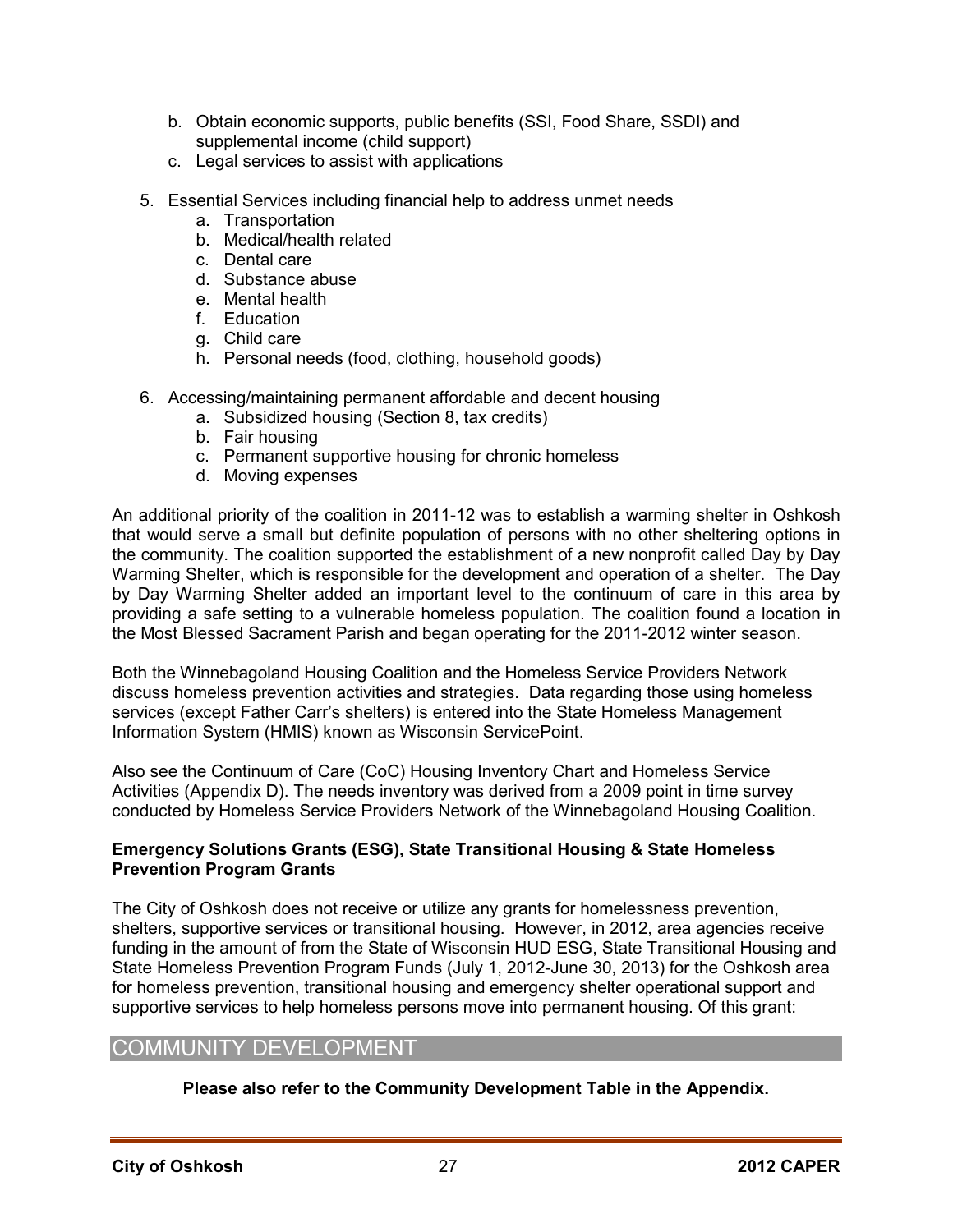# **Community Development**

- **1) Assessment of Relationship of CDBG Funds to Goals and Objectives** 
	- **a) Assess use of CDBG funds in relation to the priorities, needs, goals, and specific objectives in the Consolidated Plan, particularly the highest priority activities.**
	- **b) Evaluate progress made toward meeting goals for providing affordable housing using CDBG funds, including the number and types of households served.**
	- **c) Indicate the extent to which CDBG funds were used for activities that benefited extremely low-income, low-income, and moderate-income persons.**

During the program year, a total of \$1,140,485 in CDBG funds were expended on activities identified in the 2012 Action Plan. During the 2012 Program Year, a total of \$748,068 was expended on activities qualifying as benefiting LMI persons/households. HUD requires a minimum of 70 percent of CDBG expenditures benefit low and moderate income (LMI) persons or households. The 2012 Program Year is the third of the three-year reporting cycle that covers the 2010, 2011 and 2012 program years. The expenditures for 2012 on their own are over 71 percent beneficial to LMI persons. Additional details are found throughout this document as well as in the appendix.

While the owner rehabilitation program did not create/provide affordable housing, it did maintain housing choice for LMI households. Five (5) of the six (6) participants of the First Time Homebuyer Program also received rehabilitation funds and this also helps to meet the goal for providing affordable housing. The number and types of households served are shown in the following table:

|  | PY 2012 PERSONS SERVED BY<br><b>HOUSING REHABILIATION PROGRAMS</b> |                  |                   |  |  |
|--|--------------------------------------------------------------------|------------------|-------------------|--|--|
|  | <b>Number of Units by Type</b>                                     | <b>Number of</b> | <b>Purchase</b>   |  |  |
|  | of Households                                                      | <b>Units</b>     | <b>Assistance</b> |  |  |
|  | Renter                                                             |                  |                   |  |  |
|  | <b>Extremely Low Income</b>                                        | 2                |                   |  |  |
|  | Low Income                                                         |                  |                   |  |  |
|  | Moderate Income                                                    |                  |                   |  |  |
|  | Total                                                              | 3                |                   |  |  |
|  |                                                                    |                  |                   |  |  |
|  | Owner                                                              |                  |                   |  |  |
|  | <b>Extremely Low Income</b>                                        | 2                |                   |  |  |
|  | Low Income                                                         | 5                |                   |  |  |
|  | Moderate Income                                                    | 9                |                   |  |  |
|  | Total                                                              | 16               |                   |  |  |

CDBG funds benefited LMI persons not only through affordable housing projects but through its public service programming, as well. LMI participants were benefited through the following programs: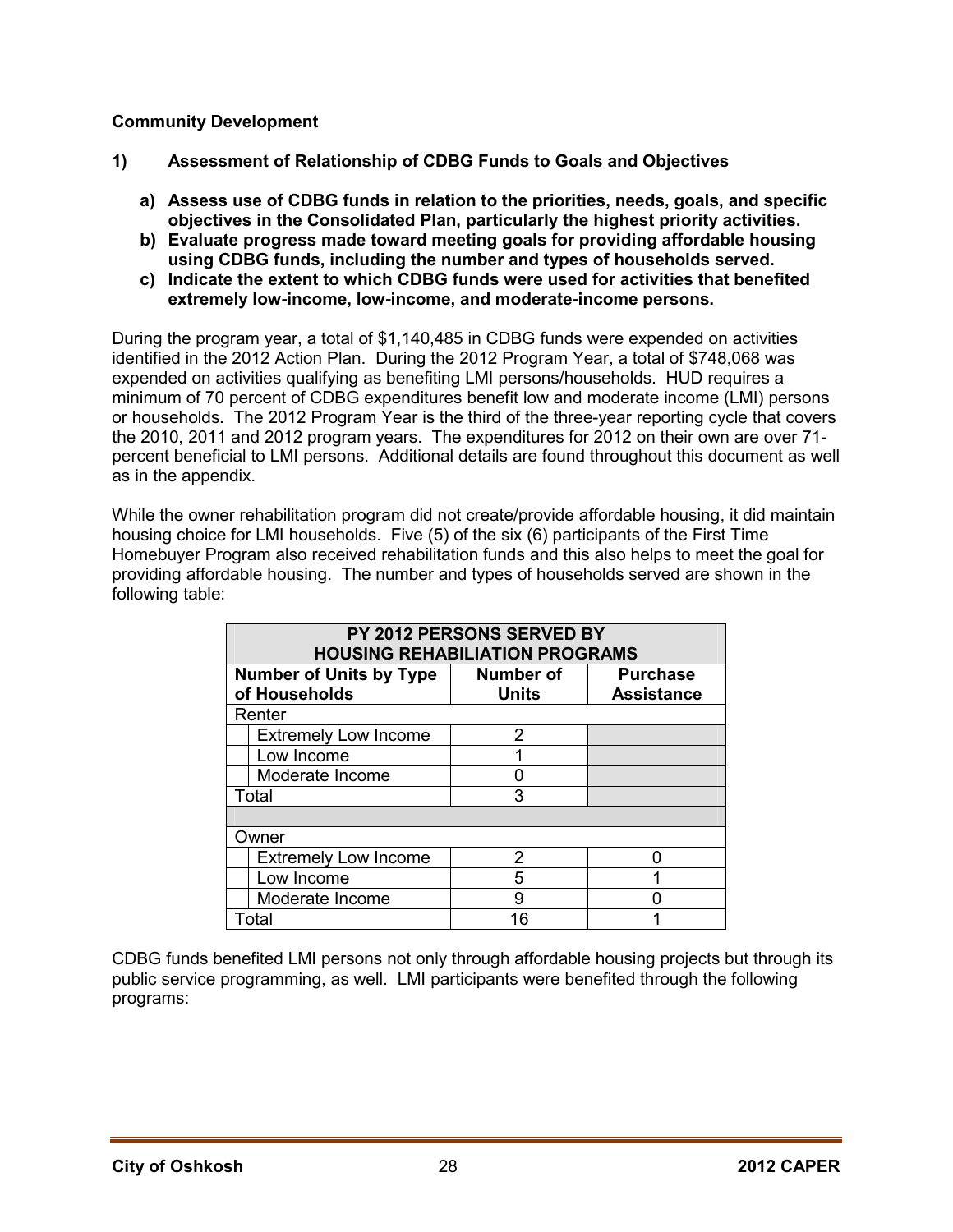| PY 2012 LMI PERSONS SERVED BY PUBLIC SERVICES                  |                                              |                   |                                   |  |  |
|----------------------------------------------------------------|----------------------------------------------|-------------------|-----------------------------------|--|--|
| <b>Public Service</b><br><b>Agency</b>                         | Program                                      | <b>Allocation</b> | <b>LMI Individuals Benefiting</b> |  |  |
| <b>ADVOCAP</b>                                                 | Winnebago County<br><b>Nutrition Program</b> | \$15,000          | 3,017                             |  |  |
| <b>American Red Cross</b>                                      | <b>Bridges Emergency</b><br>Assistance       | \$10,000          | 1,974                             |  |  |
| <b>Christine Ann</b><br>Domestic Abuse<br><b>Services</b>      | Shelter & counseling<br>services             | \$15,000          | 857                               |  |  |
| Day by Day Warming<br><b>Shelter</b>                           |                                              | \$10,000          | 127                               |  |  |
| Oshkosh Area<br><b>Community Pantry</b>                        | Food & nutritional<br>need services          | \$15,000          | 78,562                            |  |  |
| <b>UW-Oshkosh Living</b><br><b>Healthy Community</b><br>Clinic | Living Healthy<br><b>Community Clinic</b>    | \$15,000          | 1,059                             |  |  |
| <b>Fair Housing Center</b><br>of Northeast WI                  | Housing discrimination<br>services           | \$10,000          | <b>NA</b>                         |  |  |
| <b>Oshkosh Seniors</b><br>Center                               | Senior nail<br>care/fitness                  | \$10,000          | 2,502                             |  |  |
| <b>Total</b>                                                   |                                              | \$100,000         | 88,098                            |  |  |

# **2) Changes in Program Objectives**

#### **a) Identify the nature of and the reasons for any changes in program objectives and how the jurisdiction would change its program as a result of its experiences.**

No changes in program objectives occurred during the program year.

#### **3) Assessment of Efforts in Carrying Out Planned Actions**

#### **a) Indicate how grantee pursued all resources indicated in the Consolidated Plan.**

Funding resources identified in the 2010-2014 Consolidated Plan were primarily CDBG funds and these funds were used to implement the activities identified in the Plan. The City does not currently receive ESG, HOPWA, HOME or other funds.

#### **b) Indicate how grantee provided certifications of consistency in a fair and impartial manner.**

There were no requests for certifications of consistency for the 2012 Program Year.

#### **c) Indicate how grantee did not hinder Consolidated Plan implementation by action or willful inaction.**

The City did not hinder implementation of the 2010-2014 Consolidated Plan by action or willful inaction.

Instead, the City completed the following: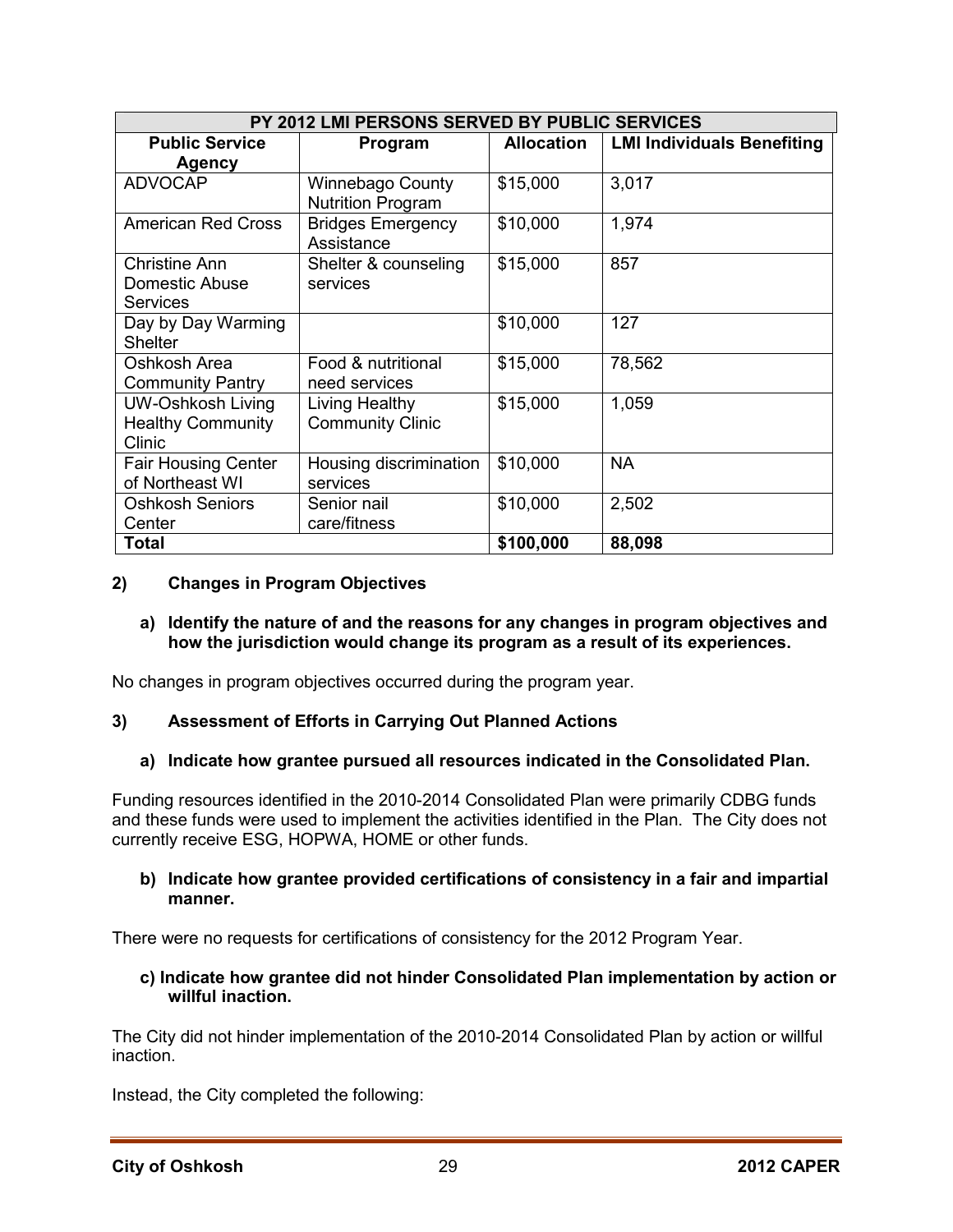- $\circ$  Adoption of the 2012 Annual Plan that was part of a public hearing/meeting process;
- $\circ$  Monitoring the progress of 2012 subrecipients in accordance with their individual grant proposals; and
- $\circ$  Monitoring the implementation of 2012 projects where City staff is the responsible party (i.e. Housing Rehabilitation, Central City Redevelopment, etc.).

# **4) For Funds Not Used for National Objectives**

# **a) Indicate how use of CDBG funds did not meet national objectives.**

The only funds not used for National Objectives were for administrative costs, which are permitted expenditures of CDBG funds.

# **b) Indicate how use of CDBG funds did not comply with overall benefit certification.**

All CDBG funds used, with the exception of funds used for administrative costs, complied with overall benefit certification.

#### **5) Anti-displacement and Relocation – for activities that involve acquisition, rehabilitation or demolition of occupied real property**

- **a) Describe steps actually taken to minimize the amount of displacement resulting from the CDBG-assisted activities.**
- **b) Describe steps taken to identify households, businesses, farms or nonprofit organizations that occupied properties subject to the Uniform Relocation Act or Section 104(d) of the Housing and Community Development Act of 1974, as amended, and whether or not they were displaced, and the nature of their needs and preferences.**
- **c) Describe steps taken to ensure the timely issuance of information notices to displaced households, businesses, farms, or nonprofit organizations.**

The City considers property occupancy in the design and implementation of programs and projects to minimize, if not prevent, displacement. During the program year, no households, businesses, farms or non-profits were displaced or relocated.

- **6) Low/Mod Job Activities for economic development activities undertaken where jobs were made available but not taken by low- or moderate-income persons** 
	- **a) Describe actions taken by grantee and businesses to ensure first consideration was or will be given to low/mod persons.**
	- **b) List by job title of all the permanent jobs created/retained and those that were made available to low/mod persons.**
	- **c) If any of jobs claimed as being available to low/mod persons require special skill, work experience, or education, provide a description of steps being taken or that will be taken to provide such skills, experience, or education.**

During the program year, the City did not undertake any economic development activities where jobs were made available.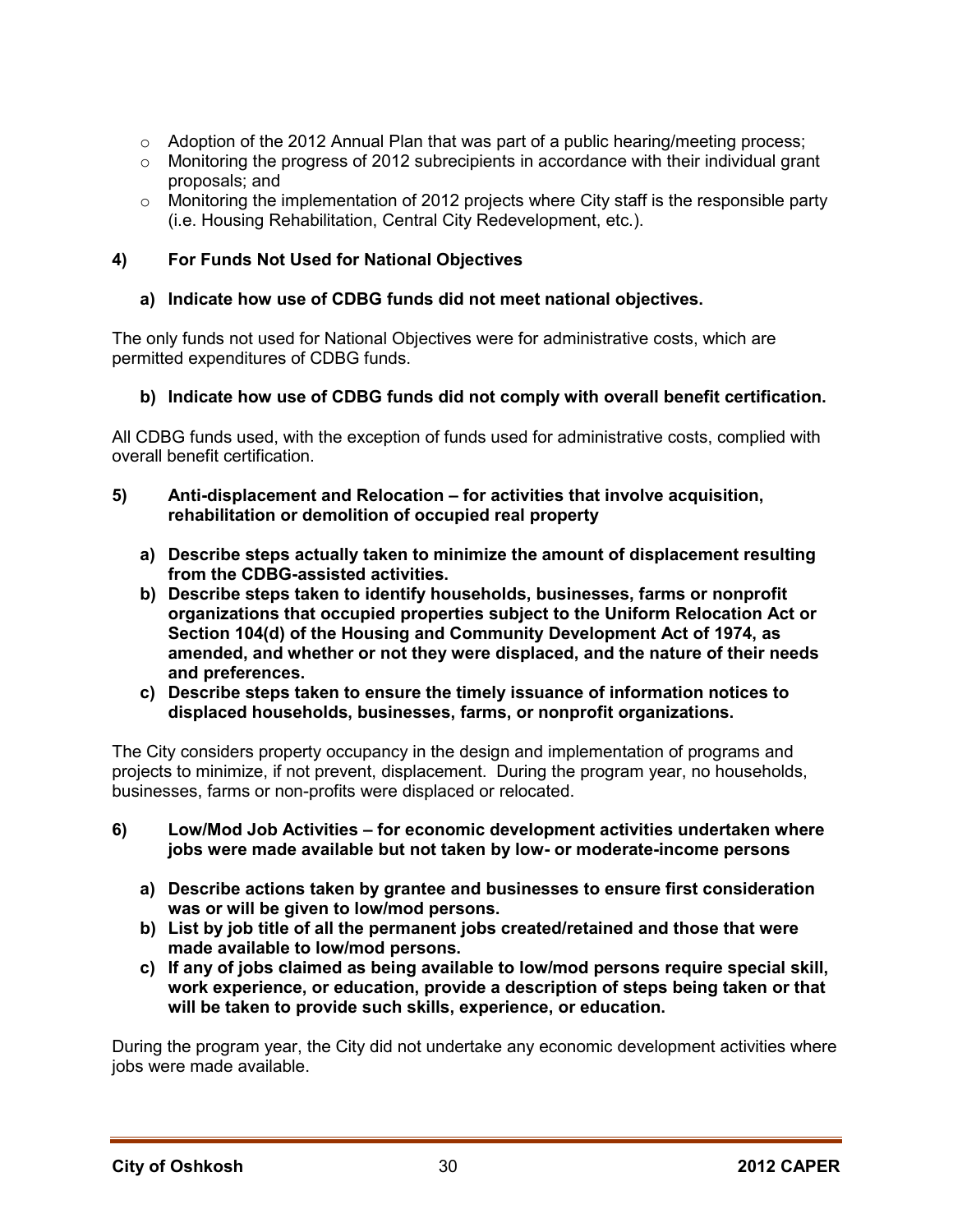- **7) Low/Mod Limited Clientele Activities for activities not falling within one of the categories of presumed limited clientele low and moderate income benefit.** 
	- **a) Describe how the nature, location, or other information demonstrates the activities benefit a limited clientele at least 51% of who are low- and moderateincome.**

The Public Service Funding Consortium funded seven (7) programs with City CDBG funds that benefited LMI persons/households. Following is a summary of each program highlighting the number of LMI persons served and accomplishments achieved with the program:

ADVOCAP – "Winnebago County Nutrition Program" provided 52,566 meals for 3,017 low and moderate income individuals at congregate meals sites or through the delivery of the meals to the person's residence when the individual is homebound in 2012.

American Red Cross – "Bridges Emergency Assistance Program" provided assistance to low and moderate income persons who had temporary emergency needs ", which provides assistance to low and moderate income persons who had temporary emergency needs related to rental and utility payments, bus passes, gas vouchers, car repairs, work boots, insurance application fees and vouchers. In 2012, 1,175 low and moderate income individuals were assisted by this program.

Christine Ann Domestic Abuse Services Inc. (CADASI) operates a 35-bed shelter for female victims of domestic violence and their children and counseling services, case management and supportive services for women, men and children. In 2012, CADASI provided counseling for 1,103 persons (733 women, 19 men, 351 children [558 or 51% from Oshkosh]) and shelter for 251 individuals (120 adults, 131 children [242 or 96% from Oshkosh).

Day by Day Warming Shelter operates a 20-bed seasonal emergency shelter that serves a small but definite population of persons (men and women) with no other sheltering options in the community. In 2012, Day by Day provided shelter for 127 individuals and served more than 7,332 meals.

Oshkosh Area Community Pantry – "Food & Nutritional Need Program" distributed 1,351,383 pounds of food in 2012 to 78,562 low and moderate income individuals.

University of Wisconsin-Oshkosh – "Healthy Living Community Clinic" provided cost-effective medical care and prescriptions to 1,059 individuals. This includes non-emergency treatment of illnesses or injuries management of chronic conditions and lab tests.

Oshkosh Seniors Center – "Health and Fitness Programs" benefited over 2,502 individuals by providing planning, evaluation and conducting fitness programs in the Fox Fitness Center as well as providing physical assistance with grooming and personal care duties such as nail trimming for those who do not have the capability to perform those functions themselves.

Activities not falling into the categories of the presumed limited clientele low and moderate income benefit, such as Central City redevelopment activities associated with slum and blight removal, are determined to be of greater than 50 percent benefit to LMI individuals based on census tract and block group information. This establishes a low and moderate income area where more than half of the residents are LMI. It is then assumed that the benefits of the activities are a benefit to all of the residents of said area. Housing rehabilitation and public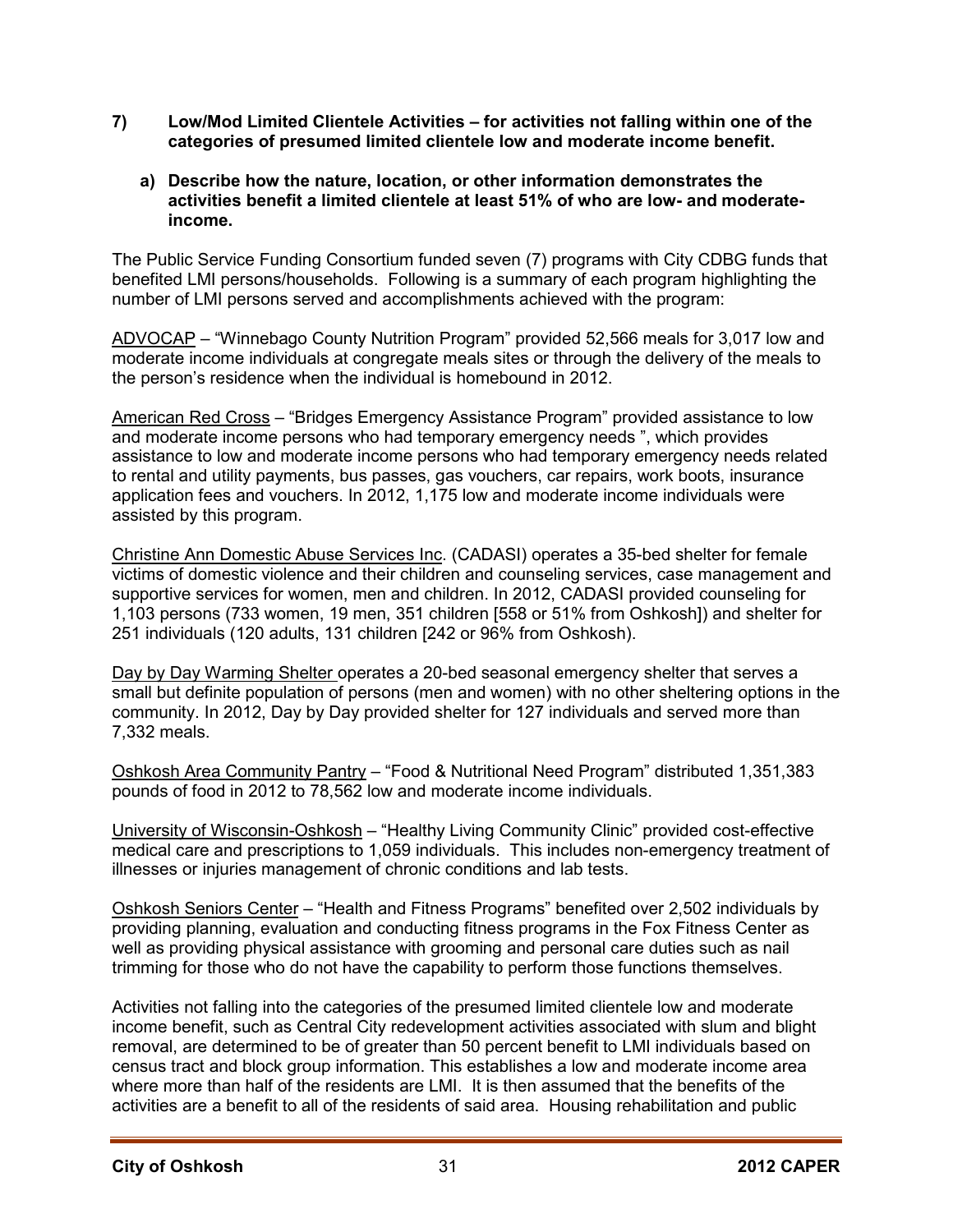service activities that do not have presumed limited clientele are documented for benefit as to income levels, family sizes, race/ethnicity and nature of activity within application submittal requirements and quarterly/annual reporting.

# **8) Program income received**

#### **a) Detail the amount of program income reported that was returned to each individual revolving fund, e.g., housing rehabilitation, economic development, or other type of revolving fund.**

The City did not participate in any revolving loan program. Program income received is spent on the next eligible expenditure.

# **b) Detail the amount repaid on each float-funded activity.**

The City did not participate in any float-funded activities.

#### **c) Detail all other loan repayments broken down by the categories of housing rehabilitation, economic development, or other.**

During the Program Year, approximately \$156,180 was received in program income from loan repayments from nine (9) properties and fees.

| <b>PY 2012 PROGRAM INCOME</b> |           |  |  |  |
|-------------------------------|-----------|--|--|--|
| <b>Address</b>                | Amount    |  |  |  |
| <b>Housing Rehabilitation</b> |           |  |  |  |
| 1602 Mount Vernon St          | \$19,053  |  |  |  |
| 1737 D Maricopa Dr            | \$4,000   |  |  |  |
| 1744 Oregon St                | \$32,735  |  |  |  |
| 629 Waugoo Ave                | \$37,580  |  |  |  |
| 1352 Waugoo Ave               | \$7,434   |  |  |  |
| 617 Grove St                  | \$19,807  |  |  |  |
| 833 Wright St                 | \$9,658   |  |  |  |
| 316 Guenther Ave              | \$3,768   |  |  |  |
| 554 Evans St                  | \$2,200   |  |  |  |
| 605 School Ave                | \$8,000   |  |  |  |
| 15 E Nevada St                | \$2,647   |  |  |  |
| 1903 Simpson St               | \$800     |  |  |  |
| 1840 Sheridan St              | \$815     |  |  |  |
| Fees                          | \$2,600   |  |  |  |
| Subtotal                      | \$151,097 |  |  |  |
| <b>Central City</b>           |           |  |  |  |
| 716 Oregon St                 | \$5,083   |  |  |  |
| Total                         | \$156,180 |  |  |  |

No other program income was received.

#### **d) Detail the amount of income received from the sale of property by parcel.**

In 2012, no parcels were sold.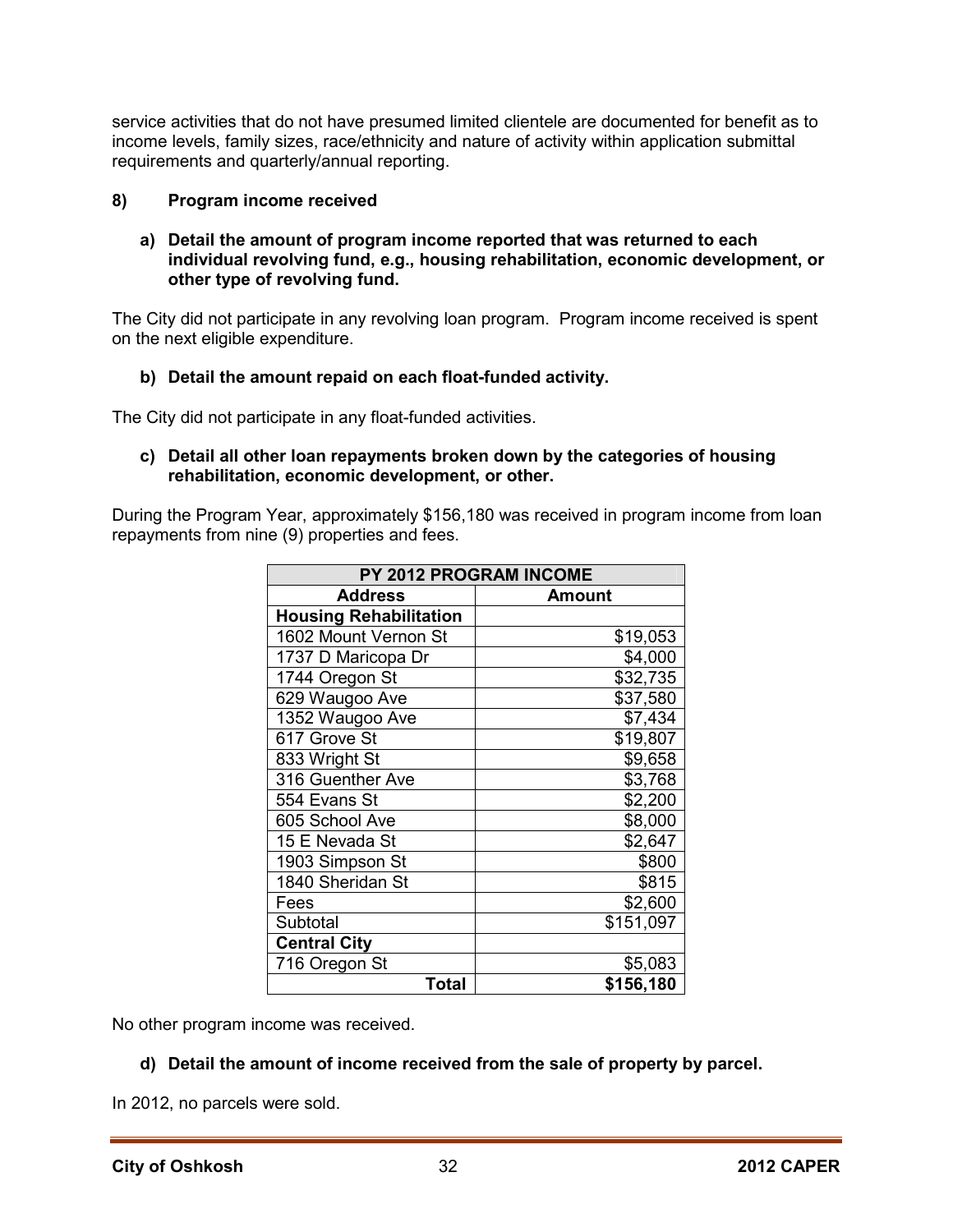**9) Prior period adjustments – where reimbursement was made this reporting period for expenditures (made in previous reporting periods) that have been disallowed, provide the following information:** 

No reimbursements were made for disallowed expenditures from prior program years.

- **10) Loans and other receivables** 
	- **a) List the principal balance for each float-funded activity outstanding as of the end of the reporting period and the date(s) by which the funds are expected to be received.**

The City did not participate in any float-funded activities.

**b) List the total number of other loans outstanding and the principal balance owed as of the end of the reporting period.** 

At the end of the program year, the total number of loans outstanding and the principal balance is as follows:

| PY 2012 OWNER OCCUPIED REHAB PROGRAM OUTSTANDING LOAN BALANCES  |             |  |  |  |
|-----------------------------------------------------------------|-------------|--|--|--|
| Single-unit deferred housing rehabilitation loans               |             |  |  |  |
| Loans Outstanding                                               | 225         |  |  |  |
| <b>Principal Balance</b>                                        | \$3,640,698 |  |  |  |
| Multiple-unit deferred housing rehabilitation loans             |             |  |  |  |
| Outstanding Loans with future payment                           | 5           |  |  |  |
| Outstanding Loans with no future payment (if all conditions are | 4           |  |  |  |
| met)                                                            |             |  |  |  |
| <b>Total Outstanding Loans</b>                                  | \$272,858   |  |  |  |
| Principal Balance of all Outstanding Loans                      | \$3,913,556 |  |  |  |

#### **c) List separately the total number of outstanding loans that are deferred or forgivable, the principal balance owed as of the end of the reporting period, and the terms of the deferral or forgiveness.**

For single-unit housing loans, all are deferred loans with no balance due (or owed) as of the end of the program year.

For the multiple-unit housing loans, all are deferred loans with no balance due (or owed) as of the end of this program year.

There are, however, outstanding loans with payments due in future program years as the following table demonstrates:

| <b>RENTAL REHAB PROGRAM OUTSTANDING LOANS WITH</b><br><b>FUTURE PAYMENTS</b> |                       |                 |  |  |  |
|------------------------------------------------------------------------------|-----------------------|-----------------|--|--|--|
| Address                                                                      | <b>Final Payment</b>  | Due Date        |  |  |  |
| 501 N. Main St.                                                              | \$90,000              | January 9, 2014 |  |  |  |
| 501 N. Main St.                                                              | \$90,000              | January 9, 2019 |  |  |  |
| 913 Oregon St.                                                               | \$60,000<br>When sold |                 |  |  |  |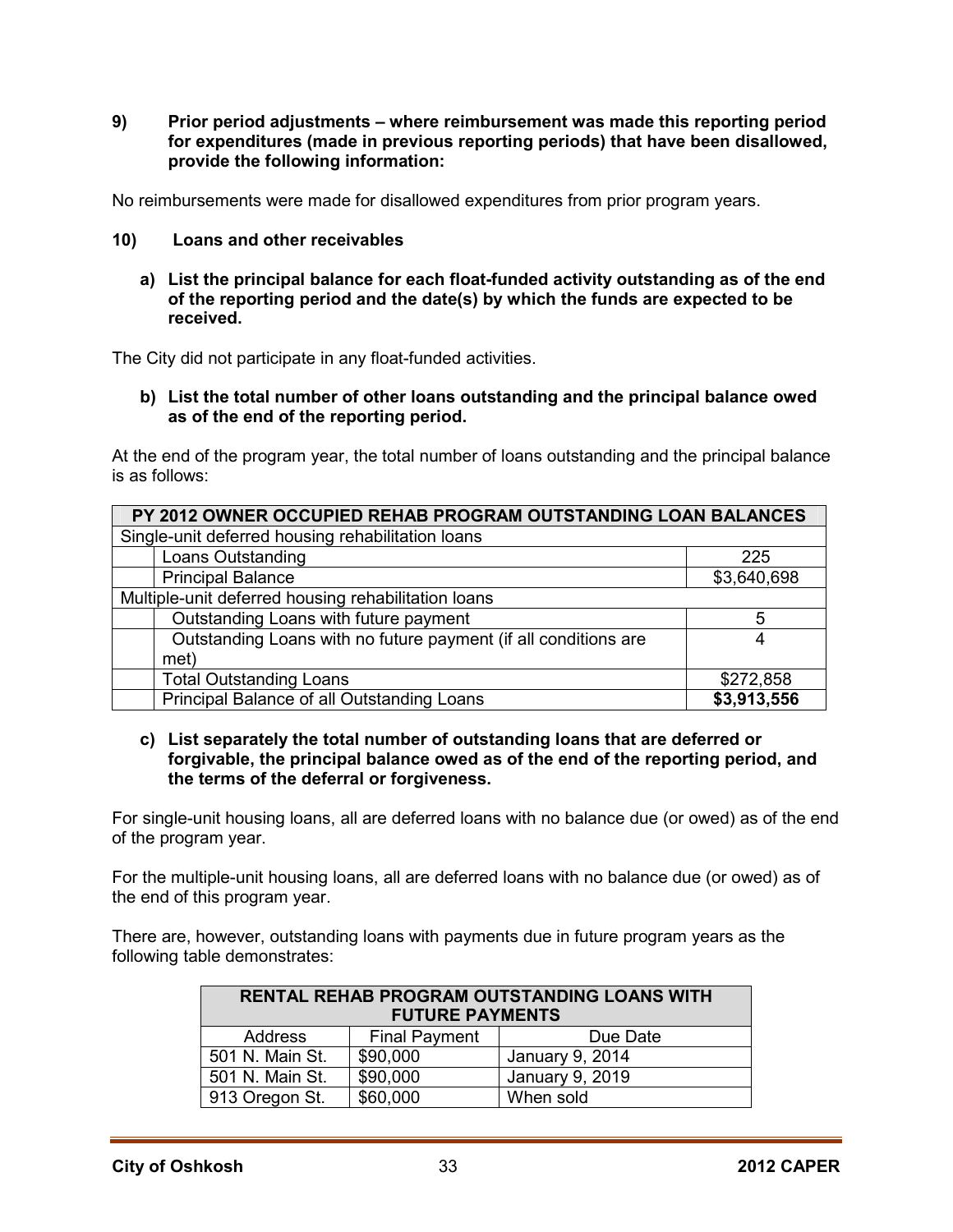| 123 Mill St     | \$12,858                   | August 24, 2017                                  |
|-----------------|----------------------------|--------------------------------------------------|
| 332 Hudson St   | \$20,000                   | September 4, 2027                                |
| <b>TOTAL</b>    | \$272,858                  |                                                  |
|                 |                            | RENTAL REHAB PROGRAM OUTSTANDING LOANS THAT HAVE |
|                 | <b>NO FUTURE REPAYMENT</b> |                                                  |
| 448 N. Main St. | (\$99,992)                 |                                                  |
| 415-417-419 N.  | (\$22,524)                 |                                                  |
| Main St         |                            |                                                  |
| 421 N. Main St. | ( \$59, 996)               |                                                  |
| 646 Grand St.   | (\$34,997)                 |                                                  |
| <b>TOTAL</b>    | (\$217,509)                |                                                  |

**d) Detail the total number and amount of loans made with CDBG funds that have gone into default and for which the balance was forgiven or written off during the reporting period.** 

There were no loans made with CDBG funds that went into default or were forgiven or written off during the reporting period.

**e) Provide a list of the parcels of property owned by the grantee or its subrecipients that have been acquired or improved using CDBG funds and that are available for sale as of the end of the reporting period**.

| PROPERTIES OWNED BY CITY THAT HAVE BEEN ACQUIRED<br>OR IMPROVED USING CDBG FUNDS AND AVAILABLE FOR SALE |                           |                               |  |  |
|---------------------------------------------------------------------------------------------------------|---------------------------|-------------------------------|--|--|
| <b>ADDRESS</b>                                                                                          | <b>PREVIOUS USE</b>       | <b>PROPOSED USE</b>           |  |  |
| 15 W $7th$ Ave                                                                                          | Single-family residential | Land bank for non-residential |  |  |
| 14 W $8^{\text{th}}$ Ave                                                                                | Single-family residential | Land bank for non-residential |  |  |
| $30 \overline{W} 8^{th}$ Ave                                                                            | Commercial                | Land bank for non-residential |  |  |
| 126 W $9th$ Ave                                                                                         | Single-family residential | Single-family residential     |  |  |
| 510 Campus PI                                                                                           | Single-family residential | Single-family residential     |  |  |
| 211 Dawes St                                                                                            | Single-family residential | Single-family residential     |  |  |
| 661 Jefferson St                                                                                        | Commercial/industrial     | Land bank for multi-family    |  |  |
| 665 Jefferson St                                                                                        | Two-family residential    | Land bank for multi-family    |  |  |
| 669 Jefferson St                                                                                        | Single-family residential | Land bank for multi-family    |  |  |
| 673 Jefferson St                                                                                        | Single-family residential | Land bank for multi-family    |  |  |
| 679 Jefferson St                                                                                        | Two-family residential    | Land bank for multi-family    |  |  |
| 683 Jefferson St                                                                                        | Two-family residential    | Land bank for multi-family    |  |  |
| 421 E Lincoln Ave                                                                                       | Vacant lot                | Single-family residential     |  |  |
| 512 Grand St                                                                                            | Single-family residential | Single-family residential     |  |  |
| $125 \,\mathrm{W}$ 6 <sup>th</sup> Ave                                                                  | Two-family residential    | Land bank for non-residential |  |  |
| 127 W 6 <sup>th</sup> Ave                                                                               | Two-family residential    | Land bank for non-residential |  |  |
| 131 W $6^{th}$ Ave                                                                                      | Single-family residential | Land bank for non-residential |  |  |
| 139 W 6 <sup>th</sup> Ave                                                                               | Single-family residential | Land bank for non-residential |  |  |
| 123 W $8th$ Ave                                                                                         | Single-family residential | Land bank for non-residential |  |  |
| 1909 Jefferson St                                                                                       | Single-family residential | Open space                    |  |  |
| 1614 Spruce St                                                                                          | Single-family residential | Single-family residential     |  |  |
| 107 W $8th$ Ave                                                                                         | Single-family residential | Land bank for non-residential |  |  |
| 654 Frederick St                                                                                        | Single-family residential | Single-family residential     |  |  |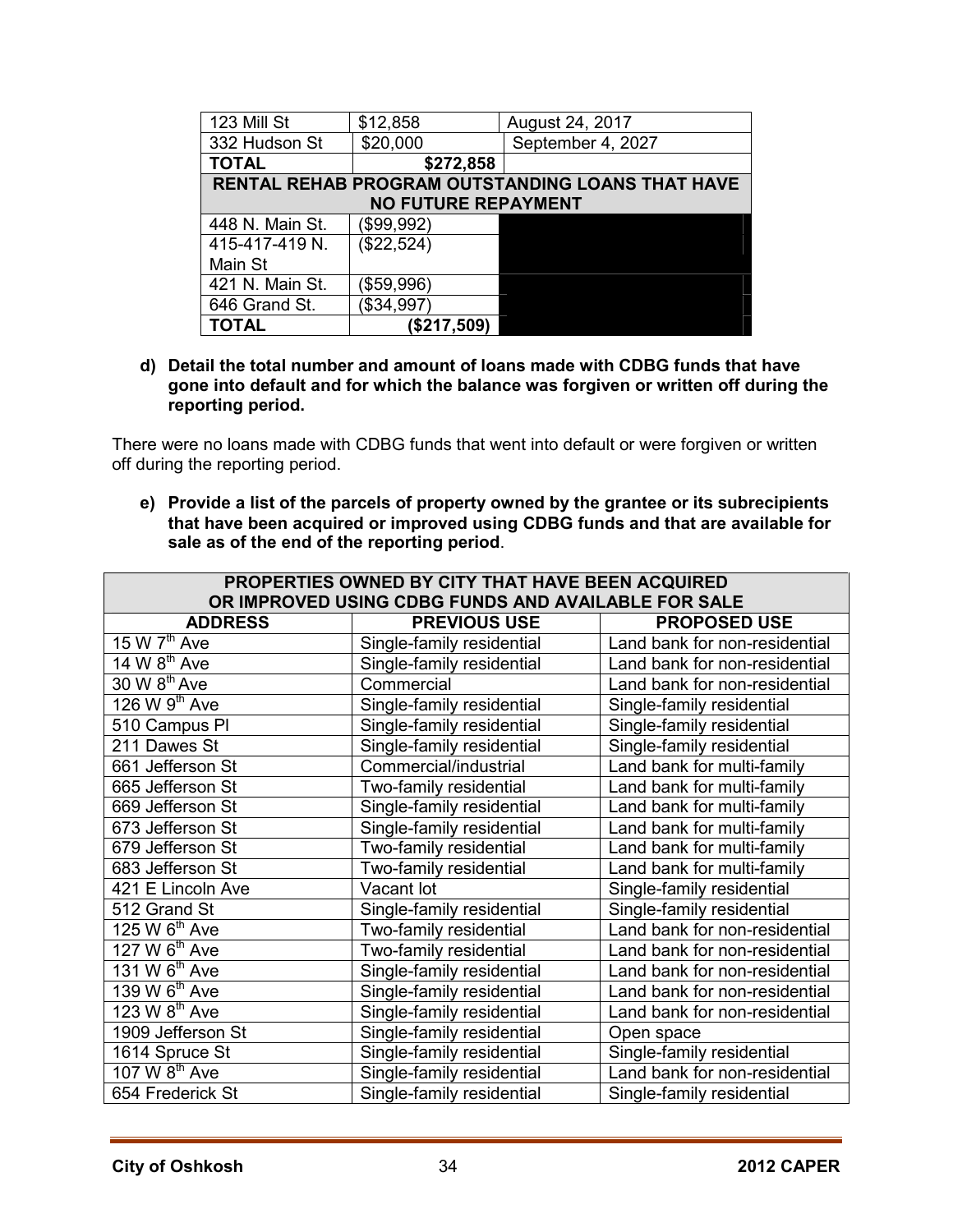| 118 W Parkway Ave | Single-family residential | Open space                    |
|-------------------|---------------------------|-------------------------------|
| 136 W $9th$ Ave   | Single-family residential | Land bank for non-residential |
| 675 Jefferson St  | Single-family residential | Land bank for multi-family    |
| 235 Ida Ave       | Single-family residential | Open space                    |

Of the lots purchased with CDBG funds, several are part of assembly of a larger parcel for future redevelopment

# **11) Lump sum agreements**

The City did not enter into any lump sum agreements.

- **12) Housing Rehabilitation for each type of rehabilitation program for which projects/units were reported as completed during the program year** 
	- **a) Identify the type of program and number of projects/units completed for each program.**
	- **b) Provide the total CDBG funds involved in the program.**
	- **c) Detail other public and private funds involved in the project.**

In the 2012 Program Year, seventeen (16) projects/units within the owner-occupied rehabilitation program were completed using CDBG funds. A total of \$297,752 in CDBG funds were expended (\$40,193 for lead abatement, \$247,559 for physical rehabilitation, \$10,000 for homebuyer's assistance). No other public or private funds were involved in these sixteen (16) projects.

The 2012 renter-occupied rehabilitation program completed two (2) rehabilitations.

#### **13) Neighborhood Revitalization Strategies – for grantees that have HUD-approved neighborhood revitalization strategies**

The City of Oshkosh does not have any designated Neighborhood Revitalization Strategy Areas (NRSA).

# **Antipoverty Strategy**

# **1) Describe actions taken during the last year to reduce the number of persons living below the poverty level.**

As identified in the 2012 Action Plan, the City does not use its CDBG funds to provide direct services to reduce the number of families with income below the poverty line. In considering the factors affecting poverty that may be impacted by the existing housing programs of the City, it appears that coordination of production and preservation of affordable housing as well as the Public Service programs and services targeted to special needs populations benefit and help to reduce the numbers of families below the poverty level. While these activities may not increase the income of these persons, the activities aid in reducing their cost burden.

The City will be reducing the housing cost burden on these households to some extent in completing rehabilitation projects on properties owned by households below the poverty level limits. The reduction in housing cost burden will result from actions that reduce energy costs and reduce the cost of repairs needed to keep the home in habitable condition. The City